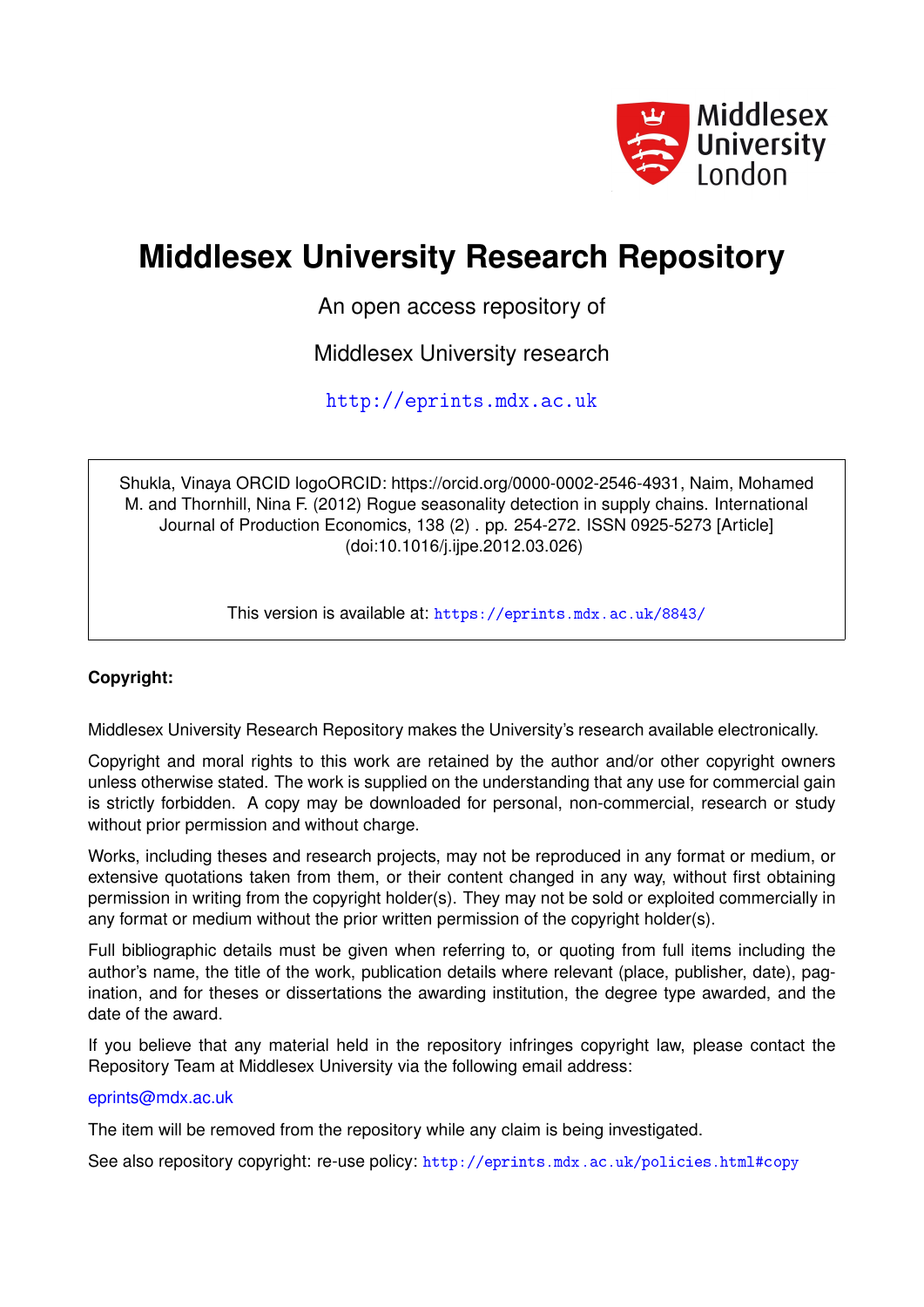# Author's Accepted Manuscript

Rogue Seasonality Detection in Supply Chains

Vinaya Shukla, Mohamed M. Naim, Nina F. Thornhill

PII: S0925-5273(12)00134-X DOI: doi[:10.1016/j.ijpe.2012.03.026](dx.doi.org/10.1016/j.ijpe.2012.03.026) Reference: PROECO5075



www.elsevier.com/locate/ijpe

To appear in: *Int. J. Production Economics* 

Received date: 27 July 2009 Accepted date: 23 March 2012

Cite this article as: Vinaya Shukla, Mohamed M. Naim and Nina F. Thornhill, Rogue Seasonality Detection in Supply Chains, Int. J. Production Economics, doi:[10.1016/](dx.doi.org/10.1016/j.ijpe.2012.03.026) [j.ijpe.2012.03.026](dx.doi.org/10.1016/j.ijpe.2012.03.026)

This is a PDF file of an unedited manuscript that has been accepted for publication. As a service to our customers we are providing this early version of the manuscript. The manuscript will undergo copyediting, typesetting, and review of the resulting galley proof before it is published in its final citable form. Please note that during the production process errors may be discovered which could affect the content, and all legal disclaimers that apply to the journal pertain.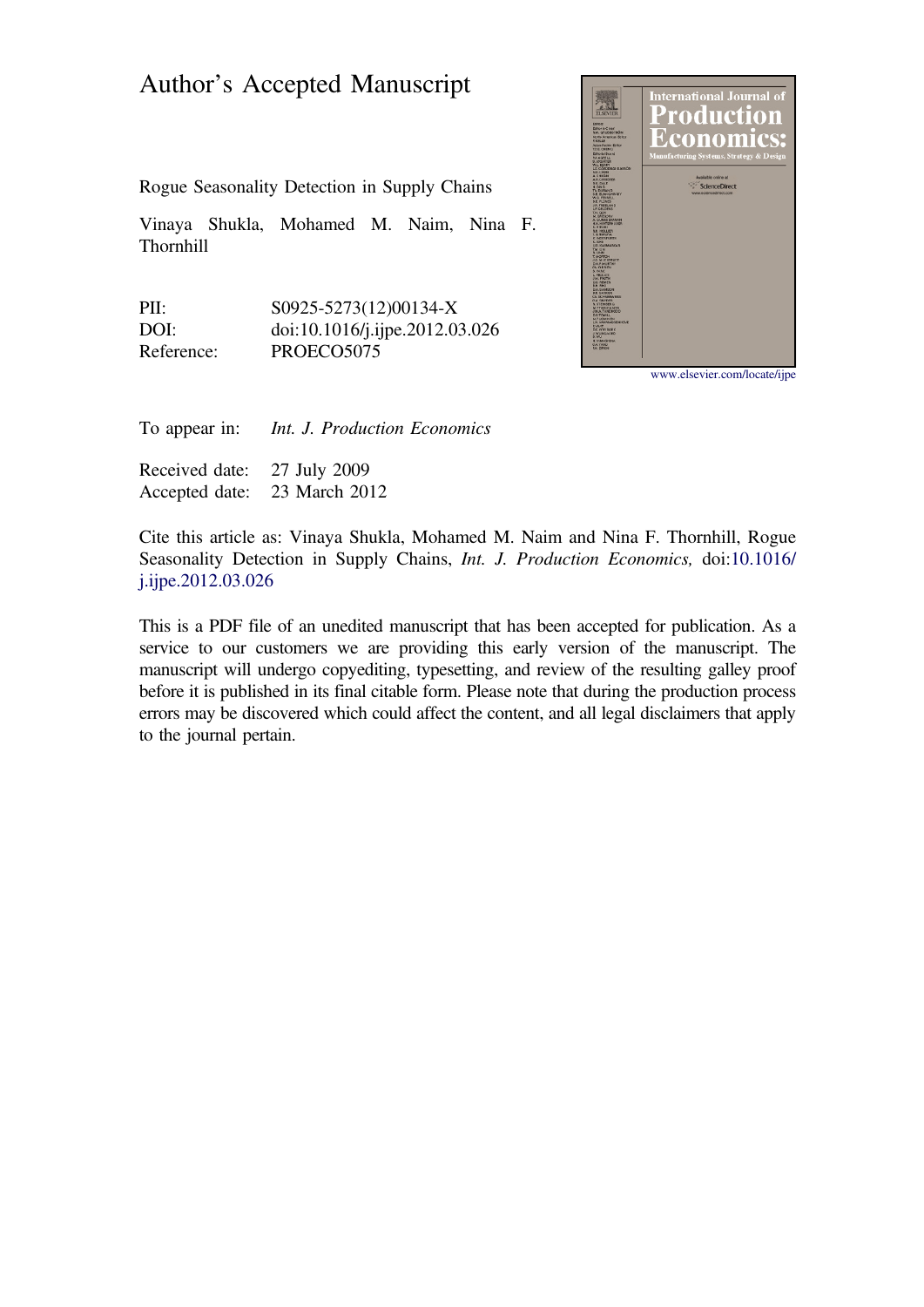# Title: Rogue Seasonality Detection in Supply Chains

Corresponding and First Author: Dr Vinaya Shukla Department of Business and Management Middlesex University Business School The Burroughs, London NW4 4BT Tel: +44(0)20 8411 4247 Fax: +44(0)20 8411 6011 Email: v.shukla@mdx.ac.uk

Professor Mohamed M Naim Cardiff Business School, UK E-mail: naimmm@cardiff.ac.uk Tel: +44 (0) 29 2087 4635/6083 Fax: +44 (0) 29 2087 4301

Other Authors:<br>
Professor Mohamed M Naim<br>
Cardiff Business School, UK<br>
E-mail: naimma@cardiff.ac.uk<br>
Fax: +44 (0) 29 2087 4350<br>
Fax: +44 (0) 29 2087 4350<br>
Professor Nina F Thornhill<br>
Department of Chemical Engineering<br>
Con Professor Nina F Thornhill Centre for Process Systems Engineering Department of Chemical Engineering Imperial College London E-mail: n.thornhill@imperial.ac.uk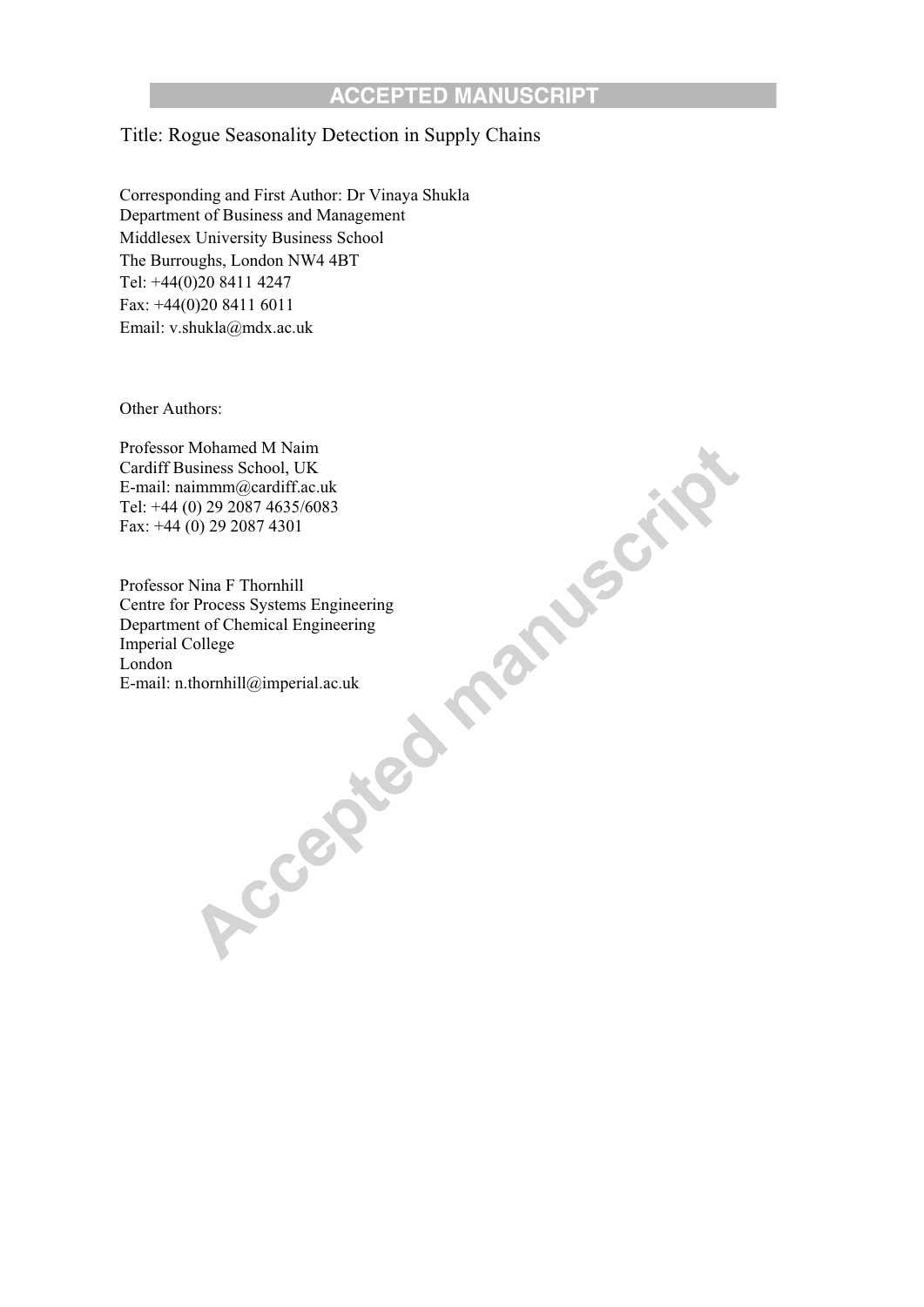# **Rogue Seasonality Detection in Supply Chains**

#### **Abstract**

Rogue seasonality or unintended cyclic variability in order and other supply chain variables is an endogenous disturbance generated by a company's internal processes such as inventory and production control systems. The ability to automatically detect, diagnose and discriminate rogue seasonality from exogenous disturbances is of prime importance to decision makers. This paper compares the effectiveness of alternative time series techniques based on Fourier and discrete wavelet transforms, autocorrelation and cross correlation functions and autoregressive model in detecting rogue seasonality. Rogue seasonalities of various intensities were generated using different simulation designs and demand patterns to evaluate each of these techniques. An index for rogue seasonality, based on the clustering profile of the supply chain variables was defined and used in the evaluation. The Fourier transform technique was found to be the most effective for rogue seasonality detection, which was also subsequently validated using data from a steel supply network.

Keywords: Supply chain management; Rogue seasonality; Data mining; Time series; Simulation

#### **1. Introduction**

Supply chains routinely face disturbances in provision of efficient value delivery to customers. These could originate from changing demand patterns, problems at the supplier, from the company's own value added processes or from control practices that use information to link entities in the chain (Davis, 1993). Amongst these, control practices, specifically those related to inventory and production control, have been the subject of intense research as their inappropriate use leads to generation of endogenous disturbances called the 'bullwhip' effect (Lee et al., 1997a). Much research in this area has focused on trying to frame better rules to avoid or minimize this effect (Dejonckheere et al., 2003; Disney et al., 2004). The attempts to frame rules lead to the important question; for which value streams should these rules be framed or modified? Rapid identification of such value streams from among thousands in a typical supply chain system, and then focussing on them, could significantly improve operational effectiveness. However, this practical aspect of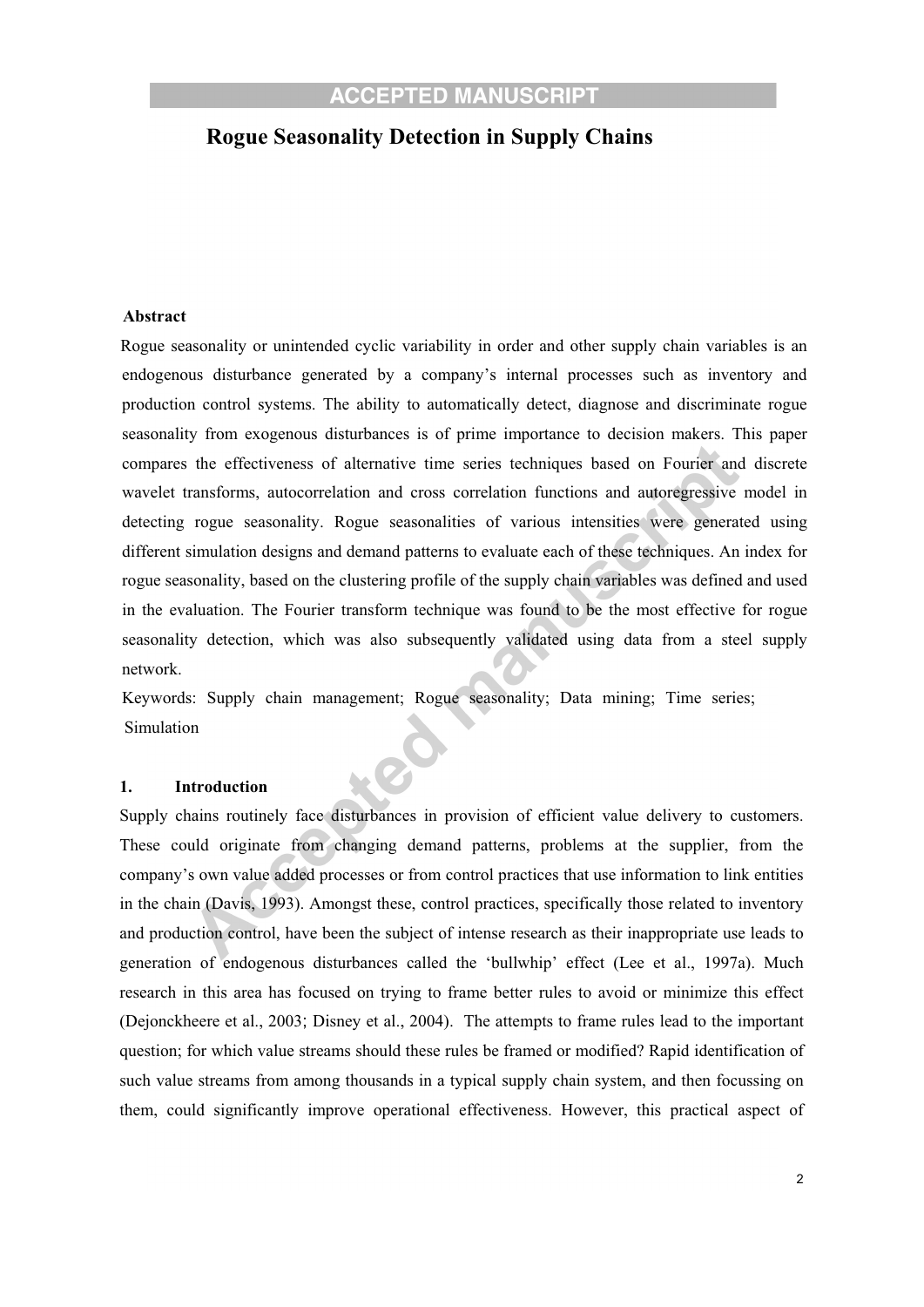identification has been ignored by most previous studies on bullwhip. For example, Geary et al. (2006) discuss in detail about different approaches to mitigate the bullwhip effect such as OR theory, simulation and control theory but provide limited insight about how to identify or detect this problem. The importance of such detection based approaches was highlighted by Christopher and Lee (2004) recently, who suggested the need for intelligent alerts for out of control situations. The present study is focused on the detection of rogue seasonality, which is associated with demand amplification (Forrester, 1961) or 'bullwhip' effect and could similarly indicate inefficiency in supply chain operations. Rogue seasonality is observed in many real world supply chains (Lee et al., 1997b; Carranza and Villegas, 2006) as well as in role playing simulations (Sterman, 1989) and involves generation of cyclic patterns in order and other supply chain variables of a frequency different from exogenous demand. It has adverse implications for the supply chain partners in terms of increase in production on-costs and/or increase in stock holding costs, with these additional costs not recoverable from the customer as rogue cyclic variations are not customer driven. Metters (1997) showed that costs to the extent of 10-20% could be reduced by elimination of such seasonal variations. Moreover, rogue seasonality could propagate though the supply chain and cause such inefficiencies in multiple echelons. Its detection, specifically, discriminating supply chains with higher rogue seasonality intensity from others, is therefore important, so that management could focus on such cases and effect timely mitigative action, where feasible and necessary. Such an approach is especially useful in a complex environment, where many multiple echelon supply chains are being managed by a focal company.

Studies looking specifically at rogue seasonality include Kim and Springer (2008), who used an analytical system dynamics based approach to study it, where their focus was on identifying conditions causing its generation. A relevant detection oriented study, based on discriminating endogenous from exogenous seasonal disturbances was by Thornhill and Naim (2006), who demonstrated the effectiveness of the spectral principal component analysis technique (SPCA) using the context of a steel supply network. However, their exploratory study was limited to one real world case. Their findings therefore, need to be validated and extended through the use of multiple rogue seasonality contexts, alternative techniques for detection, and use of a more automated process. The objective of this study is to provide this broader context and validation. We use a simulated model of the supply chain to generate datasets with different rogue seasonality intensities and characteristics by changing the supply chain designs, demand patterns and lead times. Simulation is used as it enables identification of cause and effect relationships between the input disturbance and rogue seasonality effects generated by the system. Alternative time series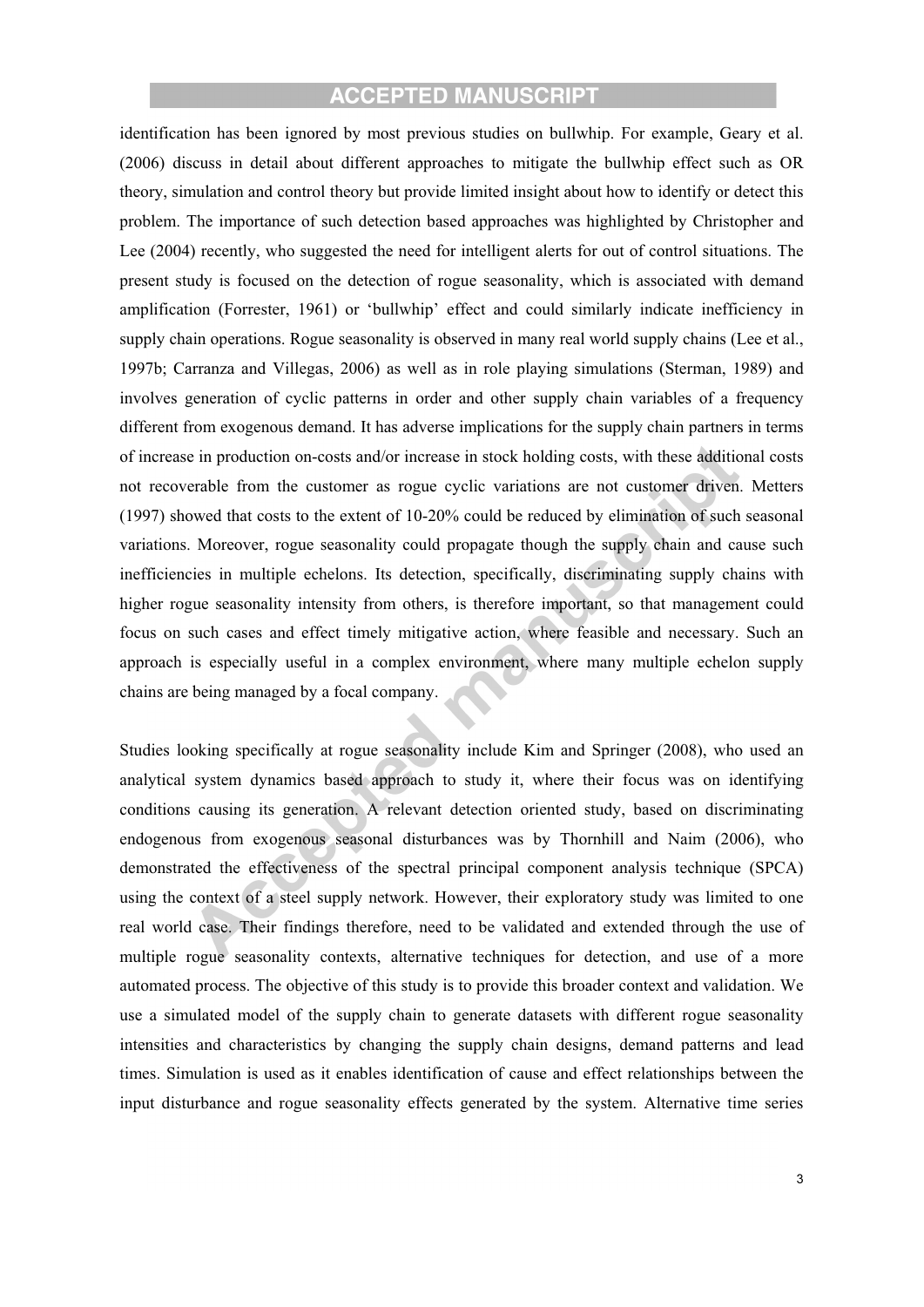features such as autoregressive modeling coefficients (AR model), autocorrelation function (ACF), cross correlation function (CCF), amplitudes of Fourier transform (FT) and wavelet coefficients from discrete wavelet transform (DWT) were applied on these datasets for rogue seasonality detection. These techniques and features have been applied in different domains extensively (Liao, 2005) and have certain advantages compared to the spectra (FT) based technique used by Thornhill and Naim (2006). For example, ACF provides a finer grained periodicity detection (Vlachos et al., 2006) while DWT (Li et al., 2002), with its time and frequency localization property, can more efficiently and accurately analyse non-stationary signals i.e. signals which have time varying frequency characteristics. Similarly, the AR model based approach enables higher dimensionality reduction and also clustering of time series with different lengths (Ting et al., 2003).

The supply chain variables represented in terms of different features are clustered to identify patterns associated with rogue seasonality. To facilitate automation and for greater objectivity in assessment, an index which captures this characteristic cluster pattern is proposed. Finally, the effectiveness of different transformation techniques and features is assessed using empirical data from the steel industry. Hence, to summarise, the specific contribution of this study are:

- a) Determining a characteristic signature of rogue seasonality useful for detecting its presence.
- b) Introducing a new measure for rogue seasonality intensity called the "rogue seasonality index" and demonstrating its accuracy and robustness as a measure.
- c) Evaluating different time series transformation techniques and features and identifying the most appropriate one for rogue seasonality detection. Studies of this kind, which compare different time series techniques and features are quite limited across domains (Keogh and Kasetty, 2003) including supply chain management.

The rest of the paper is structured as follows. We review relevant studies on rogue seasonality and time series methods for detection in the next section. Simulation design is discussed in Section 3 while the findings from the simulation are considered in Section 4. In Section 5 we discuss the case study and its analysis. Section 6 explains the potential applicability of rogue seasonality detection in a management control system and we conclude in Section 7.

#### **2. RELEVANT STUDIES ON ROGUE SEASONALITY AND TIME SERIES METHODS FOR DETECTION**

First demonstrated by Forrester (1961), referred to as such by Towill (1997) and alternatively called endogenous cyclicality or volatility (Kim and Springer, 2008), rogue seasonality is a disturbance characterised by a cyclic pattern in order and other supply chain variables, and which is generated endogenously from the inventory and production control system used i.e. it is not present in exogenous demand. While Thornhill and Naim (2006, pp. 148) specified the periodicity of the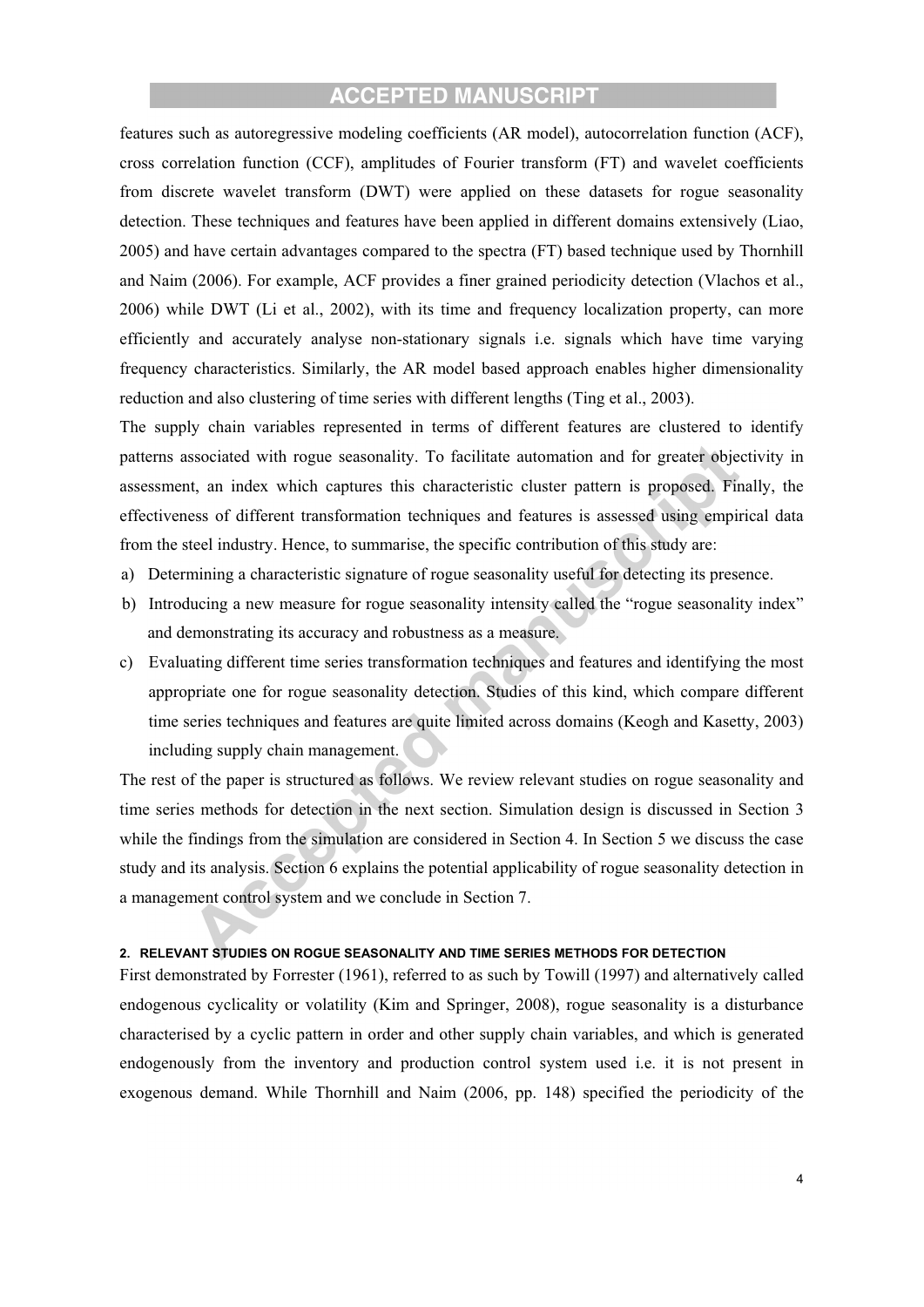cyclic pattern associated with rogue seasonality to be of a few months (possibly because they observed such a behaviour in the steel sector context which they used), this study assumes no such periodicity restriction which could be of the order of days,weeks or months depending on the context. This generic characterisation is more realistic, given that different sectors have different cyclic characteristics: for example, sectors with faster operating dynamics such as fast moving consumer goods (FMCG) and high technology have periodicities in the variable profiles of the order of weeks and days (Fok et al., 2007; Wu et al., 2010; Lee et al., 1997a,b; Torres and Moran, 2006), which was also highlighted by Thornhill and Naim (2006, pp. 160), although they did not consider this in their rogue seasonality definition. Relatively stable sectors such as steel on the other hand exhibit periodicities of the order of months as seen in Thornhill and Naim's study. Hence, a definition of rogue seasonality, which is not associated with a particular periodicity is more generic and is therefore used.

Few studies in the past have exclusively focused on rogue seasonality. It has mostly been studied in conjunction with the bullwhip effect (Forrester,1961; Dejonckheere et al., 2003; Jaksic and Rusjan, 2008). An exception to this is the recent study by Kim and Springer (2008), who used an analytical system dynamics based approach to determine the conditions under which rogue seasonality could arise in a supply chain. These studies are aimed at reducing bullwhip and rogue seasonality through better supply chain design, including design of forecasting and ordering policies. Though no doubt an important objective, such an approach on its own may be less successful in many environments which are dynamic, decentralized and dominated by players who do not behave rationally (Bendoly et al., 2006). It needs to be supplemented with approaches that detect and manage or sense and respond to unplanned or abnormal occurrences (Haeckel and Nolan, 1993). Similar Supply Chain Event Management (SCEM) systems are being used to detect discrepancies in transaction ordering and order fulfillment processes (Otto, 2003) while a sense and respond based approach to logistics is being implemented by the military (Tripp et al., 2006). Use of this approach in the context of rogue seasonality was explored by Thornhill and Naim (2006) using monthly time series data of a steel supply network and the spectra principal component analysis (SPCA) technique. Though this study was able to identify and discriminate rogue from exogenous seasonality, it had limitations such as non-consideration of weekly/daily manifestations of rogue seasonality and non-evaluation of other techniques of detection. These limitations were highlighted in that study itself and suggested as areas for further research. Moreover, the nature of rogue seasonality identification/detection was binary i.e. assessing whether it was present or absent. In reality, rogue seasonality is present in all supply chains, but with different intensities (Kim and Springer, 2008)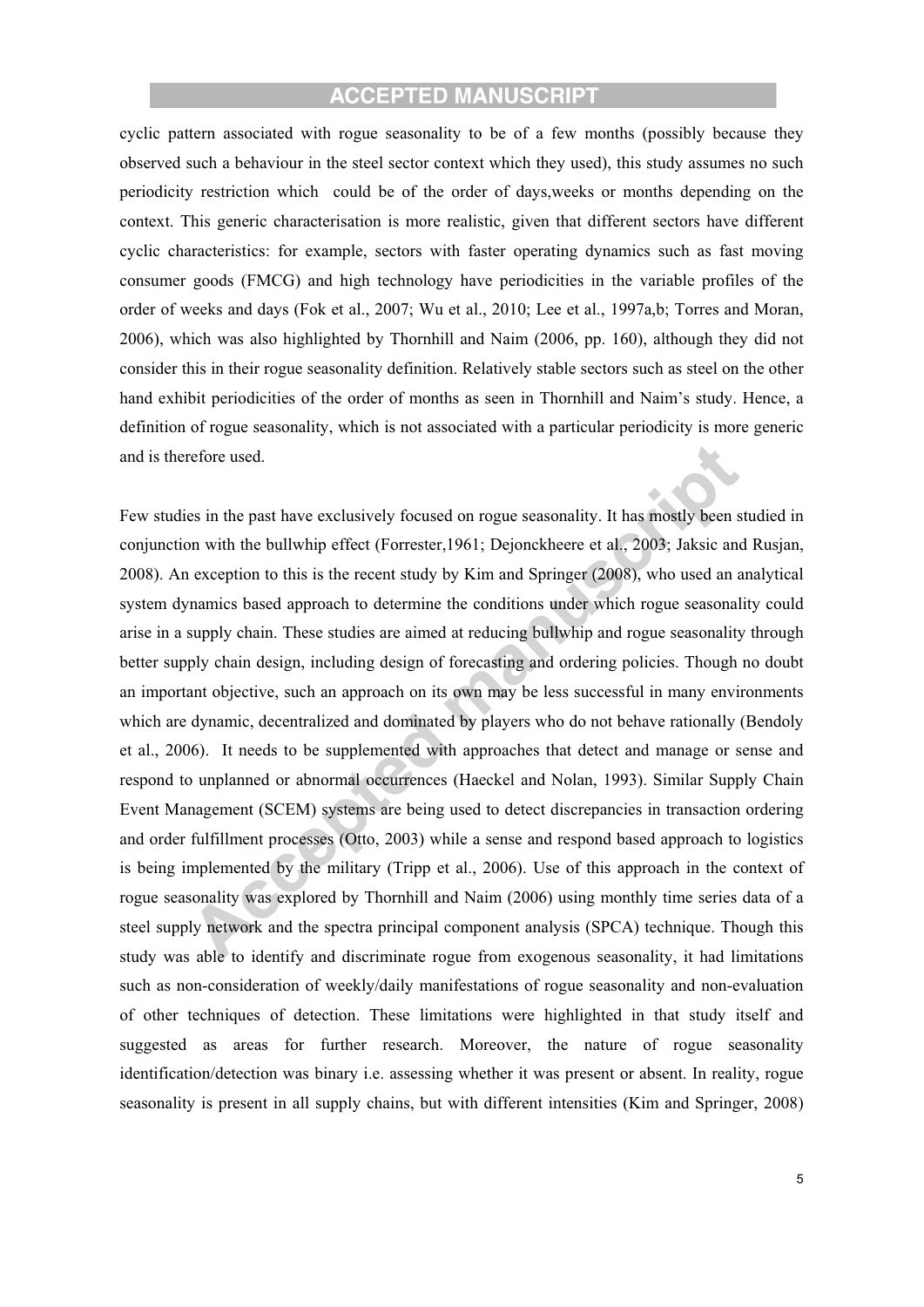and therefore, an indication of its intensity rather than presence/absence is more relevant. In this study we extend the findings of Thornhill and Naim (2006) using different rogue seasonality contexts which involve use of daily data, alternative techniques of detection and a more automated process of detection based on a measure of rogue seasonality intensity. The last objective enables detection and assessment of rogue seasonality in a multiple supply chain analysis context, so that appropriate and timely management action could be taken against those with the highest intensities, as these have the maximum negative impact on supply chain operations (Metters, 1997).

Abnormal occurrences or disturbances are detected using either change point detection methods which rely on a change in the probability distribution/distribution parameters of univariate/multivariate data (Basseville and Nikiforov, 1993), or signature based methods which compare data profiles with known disturbance signatures/profiles (Han and Kamber, 2006). Signature based methods are gaining in popularity in various domains (Cortes and Pregibon, 2001; Sy, 2005) in view of their flexibility and greater availability of tools/techniques for application. A significant potential therefore exists of applying these methods in the supply chain management domain. This study proposes to do so using the context of rogue seasonality. In signature based methods, signatures are usually derived on the basis of clustering or finding similarity/dissimilarity relationships among the time series profiles of the operating variables. The following three approaches are generally used for time series clustering (Liao, 2005): a) raw data based (time series data used for clustering), b) feature based (features extracted from the time series are used for clustering) and, c) model based (time series is converted into a model and the model parameters are used for clustering). Clustering approaches based on time series data, though easier to interpret, have problems in computation (large, high dimensional data sets) as well as lower accuracy because of interference from noise. Feature based and model based approaches are therefore preferred (Liao, 2005; Keogh and Kasetty, 2003). Some of the commonly used features include amplitudes of Fourier transform (FT) (Agrawal et al., 1993; Caiado et al., 2006; Thornhill and Naim, 2006), coefficients from an autoregressive (AR) model (Kalpakis et al., 2001; Maharaj, 2000; Ting et al., 2003), wavelet coefficients of discrete wavelet transform (DWT) (Chan and Fu, 1999; Zhang et al., 2005), autocorrelation function (ACF) (Wang and Wang, 2000; Vlachos et al., 2006) and cross correlation function (CCF) which is a feature of pairs of time series (Bohte et al., 1980; Baragona, 2001).

A key aspect of most of the studies referenced above, as well as other such studies is their data bias (Keogh and Kasetty, 2003). This refers to the use of primarily synthetic, non contextual data for demonstrating the effectiveness of different techniques/features in clustering. Empirical data has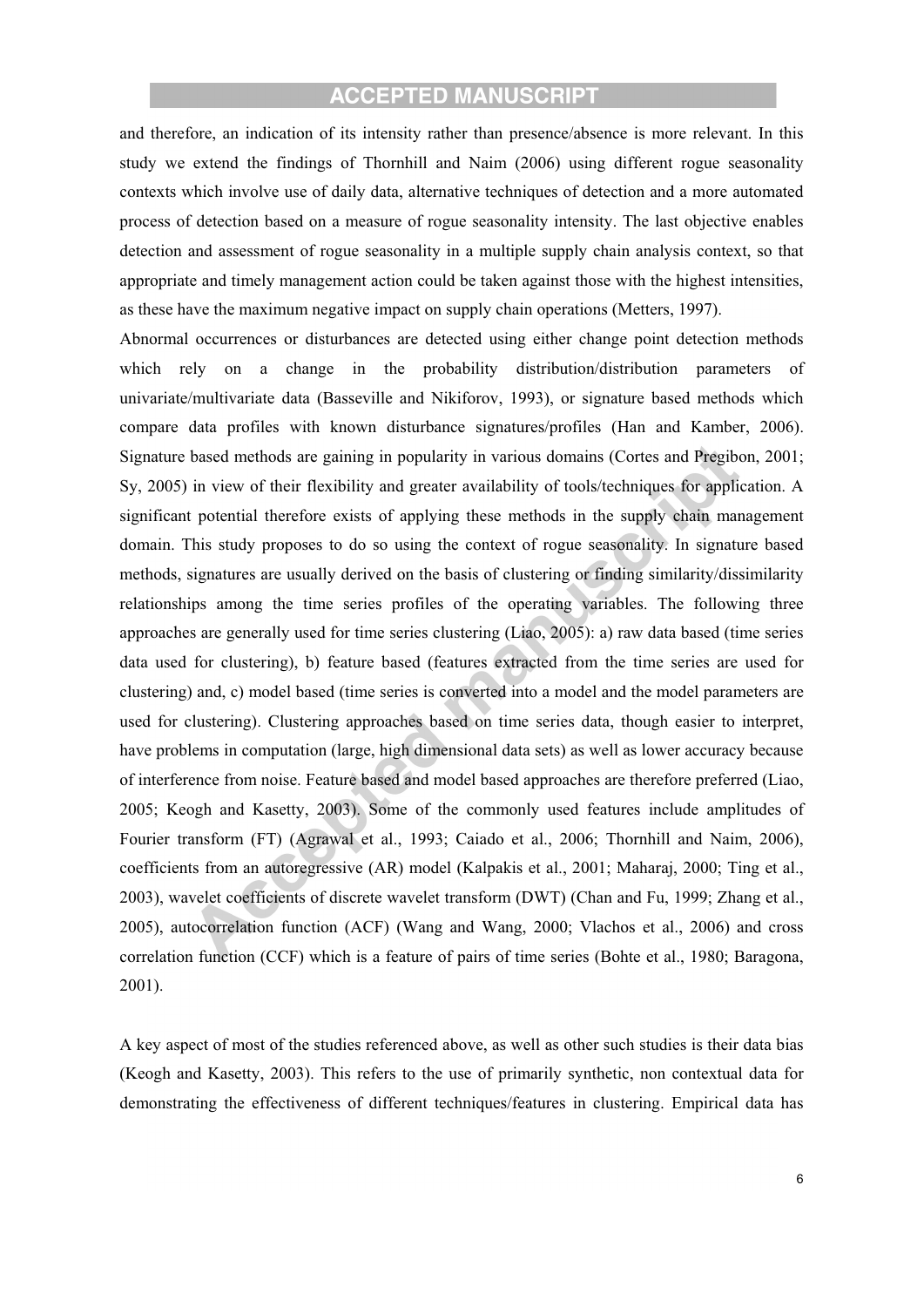been used in only a few studies as a supplement, but this data has also been mostly on stock price/finance domain. Since the results and effectiveness of different features and similarity measures is domain specific, and none of these studies has used any supply chain related data, their applicability in the supply chain context is limited. Secondly, few studies have compared the performance of their methods with other rival methods, and those that have, have used only one or two methods in the comparison (Keogh and Kasetty, 2003; Liao, 2005). This study, by using both supply chain contextual data (simulation and empirical) as well as multiple time series transformation methods attempts to fill these gaps. Results from this study would not only enlighten us about the superior method for rogue seasonality detection, but would also give pointers about the effectiveness of different transformation methods and features for clustering supply chain data.

#### **3. SIMULATION DESIGN**

Simulation design was used as it provides controlled experimentation so that rogue seasonality of different intensities and characteristics could be generated in the system variables. The simulated data could subsequently be transformed using different transformation techniques to extract features, which could be individually assessed in terms of their effectiveness in rogue seasonality detection.

#### **3.1 Time series Data Generation**

Time series data was generated using the automatic pipeline, inventory and order based production control system (APIOBPCS) (John et al., 1994), which is a versatile model that has been applied by decision-makers in the supply chain (Sterman, 1989), in industrial practice (Towill et al., 1997) and can be adapted to represent order-up-to as well as lean and agile scheduling policies (Dejonckheere et al., 2003). The ordering policy in the APIOBPCS may be described by; "the order placed is equal to the average sales rate plus a fraction  $(1/T_i)$  of the inventory error plus a fraction  $(1/T_w)$  of the work-in-process (WIP) error" where  $T_i$  is termed the "time to adjust inventory" and  $T_w$  is termed the "time to adjust WIP". The average sales rate is calculated using exponential smoothing and is dependent on a parameter  $T_a$  related to the exponential smoothing parameter  $\alpha$ . While  $T_p$  is a physical parameter,  $T_i$ ,  $T_w$  and  $T_a$  are decision parameters that are set according to performance criteria such as the minimisation of order variance, inventory availability and the speed of response to changes in demand. The equations defining the behaviour of different variables in APIOBPCS as per John et al. (1994) are given in Figure 1.

> -----------------

Take in Figure 1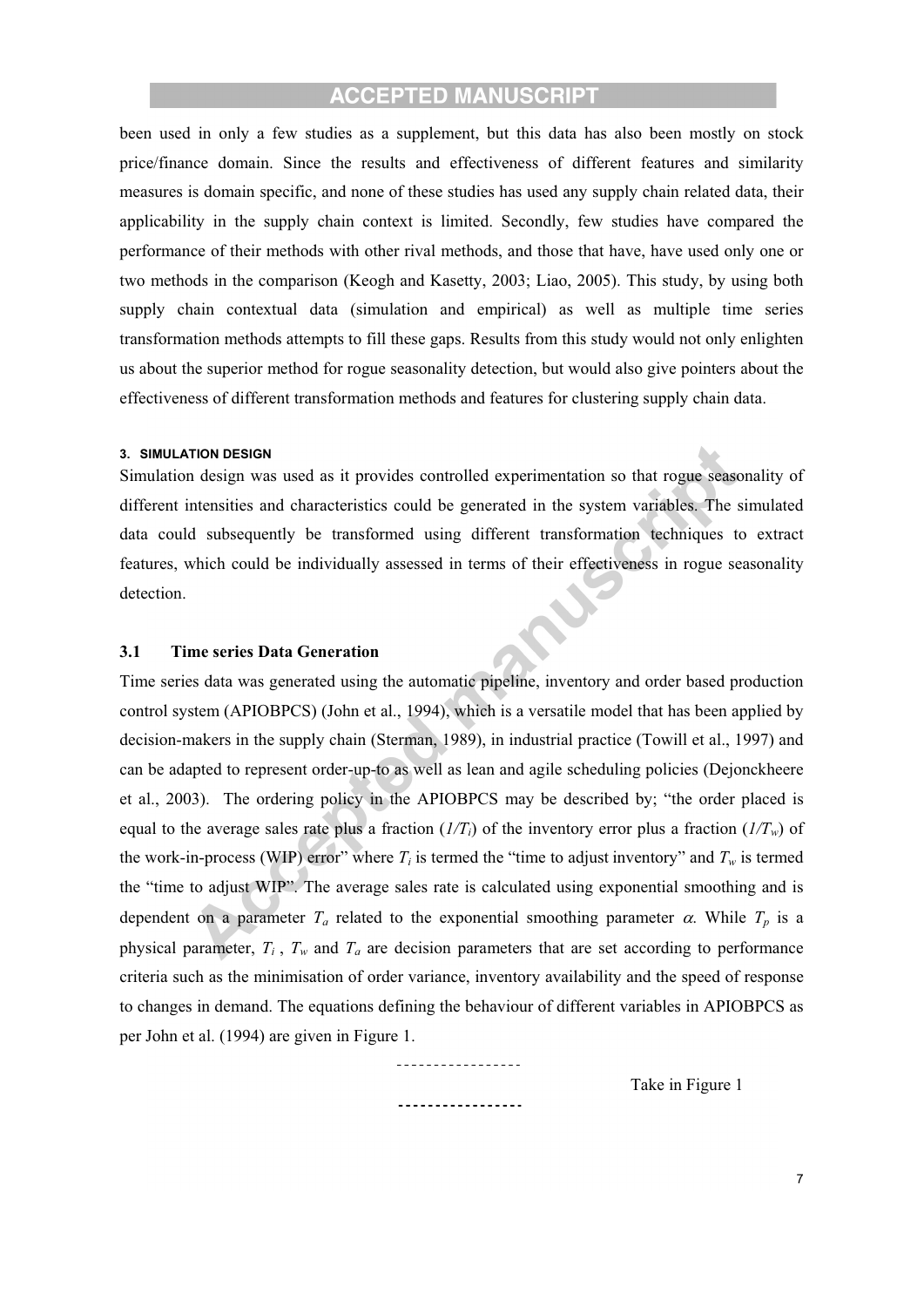The variables considered in the model are consumption/sales rate (CONS), forecast demand/sales rate (FORDMD), order rate (ORATE), work in process level (WIP), desired work in process level (DWIP), completion rate or receipts into inventory (COMRATE), actual inventory level (AINV), error between desired and actual inventory level (EINV) and error between desired and actual work in progress level (EWIP). Both, single echelon and three echelon cases are considered.

The dynamics of these system variables is dependent on the parameters  $T_i$ ,  $T_w$  and  $T_a$ , whose 'optimum' values have been suggested by some authors from the perspective that these will dampen the amplification or bullwhip effect, while ensuring retention of customer service levels through sufficient on hand inventory. Examples of suggested 'optima' are:

- John et al. (1994):  $T_a=2T_p$ ,  $T_f=T_p$  and  $T_w=2T_p$ . This design represents a rational rule based on `hard' engineering systems.
- Sterman (1989):  $T_a=0.5T_p$ ,  $T_i=T_p$  and  $T_w=T_p$ . This design was based on minimizing total inventory costs which compensates the WIP.
- Shukla et al. (2009):  $T_a=2T_p$ ,  $T_i=T_p$  and  $T_w=0.67T_p$ . This is a variant of the first design and is characterized by an increased WIP feedback by decreasing  $T_w$ .

Other authors have also explored the combinatorial parameter settings of multi-echelon supply chains predominantly from a perspective that attempts to filter out random or rogue seasonality while ensuring that the real demand signal is processed (Towill and del Vecchio, 1994). For example, Mason-Jones et al (1997) suggest an 'optimum' design for a four echelon model is to ensure that at each echelon  $T_a=2T_p$ ,  $T_i=T_p$  and  $T_i=T_p$ .

A two stage process was followed in the simulation. In the first stage, a single echelon was analysed using standard exogenous disturbances for CONS (sales rate) such as step, pulse and random (Gaussian) which is typical of such studies (John, et al., 1994) as it facilitates easier understanding of the dynamics. Make to order (MTO) and make to stock (MTS) strategies were considered, as these are more commonly found in industry than a mixture of MTO and MTS systems (Buxey, 1995). Also, as these structures incorporate different degrees of CONS or sales information in their orders, variation was expected in their rogue seasonality generation. The parameters chosen were based on Naim et al. (2007) as MTO:  $T_a = 0$ ,  $T_i = T_w = \infty$ , MTS:  $T_a = T_w = \infty$ ,  $T_i = T_p$ . These parameter settings, far away from suggested 'optima', represent two extreme cases of the APIOBCPS order policy which will lead to two distinct system dynamics. In the MTS case we expect significant rogue seasonality and bullwhip, while in the MTO situation, we expect no rogue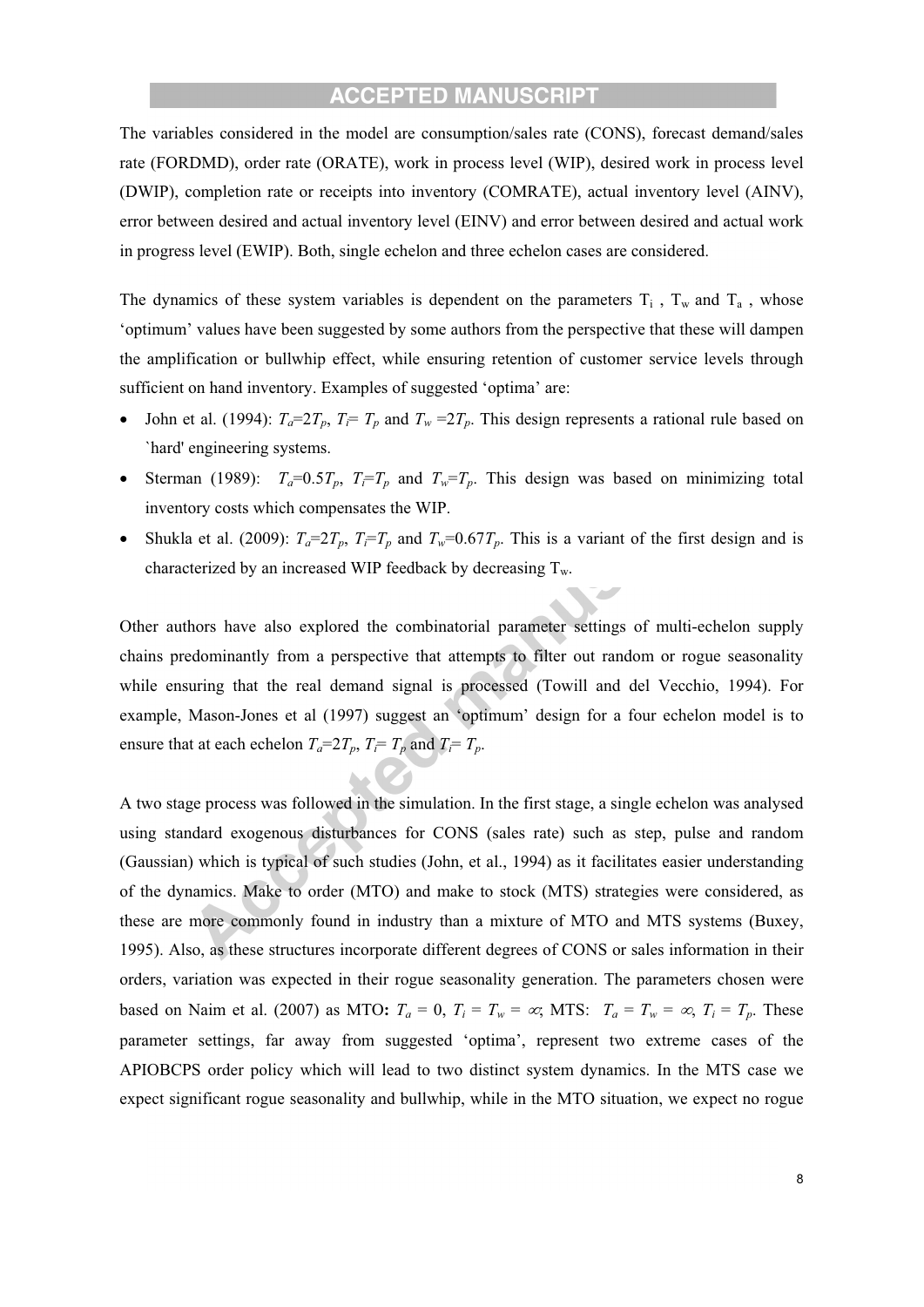seasonality although inventory errors will be high. Hence, we have clear discrete benchmarks by which to test our rogue seasonality detection techniques. It is also important to clarify that a linear time invariant system, similar to that used by Towill and del Vecchio (1994), Mason-Jones et al. (1997) and Naim et al. (2007) is considered; backlogs, a non-linearity is avoided by keeping the desired inventory at an appropriately high level.

The methods described later in Sections 3.2 and 3.3 led to understanding of how rogue seasonality could be associated with a signature. The insights motivated a second stage of simulation in which detailed simulation was done as per Table 1.

#### Take in Table 1

Here it is important to clarify that simulation is not used to replicate the analysis in Thornhill and Naim (2006) but instead to complement it. While Thornhill and Naim used monthly data, and which was highlighted as a weakness in their study, here daily data is being simulated as such faster operating dynamics is observed in many sectors such as FMCG and high technology (Fok et al., 2007; Wu et al., 2010; Thornhill and Naim, 2006, pp. 160). One year data consisting of 250 daily data points (total days in a year less 104 data points pertaining to weekends, because as per the experience of one of the authors these are generally not recorded in practice, less another 10 data points corresponding to holidays and shutdowns) were generated for all variables for each simulated case. However, in order to assess if number of data points had any impact, two year data (500 daily data points) was also simulated and analysed for select cases.

Delay or lead time between ordering and receipt of goods which, in this case is only the production time, was varied as it plays a critical role in supply chain dynamics (Forrester, 1961; Chen et al., 2000). Lead times of half week, one week and two weeks are considered. Both the average delay as well as the order of delay, the latter reflecting the distribution of the output around the average delay, are important and hence were independently varied. Demand for many goods follow autoregressive (AR) and moving average (MA) processes of different orders (Chopra and Meindl, 2001). AR and MA processes of orders 1 and 2 besides random (Gaussian) were therefore considered. Within each process, parameter values such as  $\rho$  for AR (1) and  $\theta$  for MA (1) were varied as these are known to affect the dynamics of the operating variables (Gilbert, 2005). Finally, exogenous seasonality of different periodicities was also added to the demand pattern to make the analysis more realistic. Given that daily data is simulated, realistic periodicity options for exogenous seasonality are weekly (frequency  $= 0.2$ ) as per Fok et al. (2007) and monthly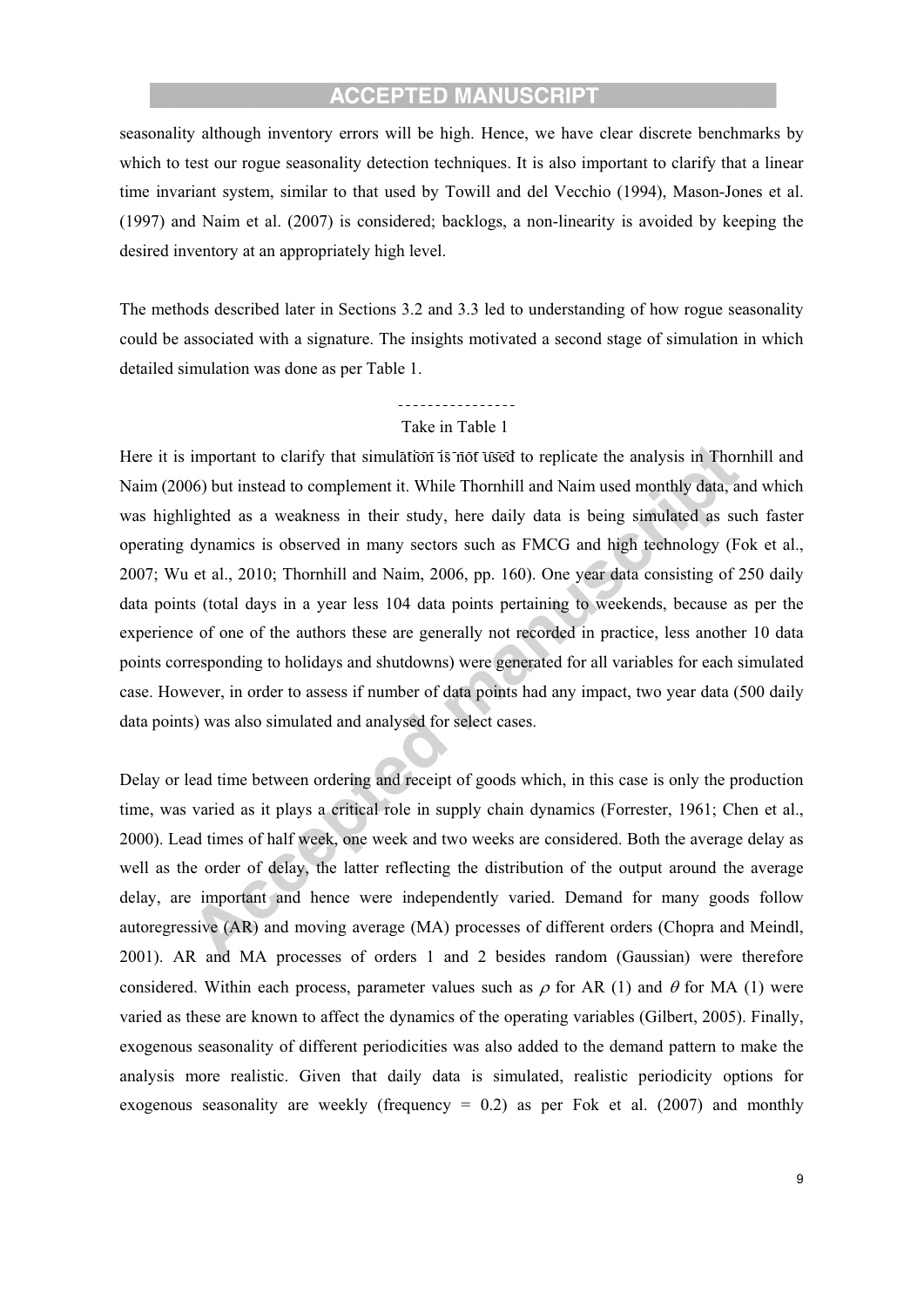(frequency  $= 0.05$ ), both of which were separately added to the stochastic demand processes and analysed. One hundred independent replications were used for each demand process and parameter combination using common random numbers. The data generation was done using Excel© and Matlab<sup>©</sup>.

#### **3.2 Time series transformation techniques and features used in rogue seasonality detection**

Alternative time series transformation techniques and features were evaluated to determine which of them gave the most discriminating signature for rogue seasonality. The signature referred to here, is derived from the clustering profile of variables in the transformed or feature space. All the commonly used techniques and features as given in Section 2 were applied and evaluated. Untransformed data i.e. data in the time domain was also clustered to serve as a baseline for comparison. Matlab© was used for all transformations, after normalizing the data to eliminate mean and amplitude scale differences. Details of the transformations and features used are given in Table 2.

#### Take in Table 2

All the transformations are aimed at extracting the key features of the time series and then using these for determining the similarity/dissimilarity relationships and subsequent clustering of this data. Fourier transform (FT) uses amplitudes of constituent frequencies in the time series as features, on the basis of equivalence in similarity relationships between the time and frequency domains (Agrawal et al., 1993). The features for the AR model method are the coefficients of a fitted model, in which the current values are a function of past values (Box and Jenkins, 1976). For ACF, correlation of observations across various time intervals or lags are the basis for comparison, while in CCF, a similar correlation between pairs of time series is used. Two measures of similarity based on CCF have been used in the literature. One is a composite measure derived from all the cross correlation values at different lags (Bohte et al., 1980) while the other one uses the maximum correlation value within the specified maximum lags (Baragona, 2001). We used the latter because of its intuitive simplicity. Wavelet coefficients, which essentially represent the correlation between the original and the local oscillation represented by the wavelet basis function (Percival and Walden, 2000) are used for clustering in the DWT based method. The basis functions are generated by translation and dilation of the mother wavelet. Haar wavelet was used as the mother wavelet in this study in view of its extensive use in time series data mining studies. Details of these transformations can be found in Chatfield (2004), Percival and Walden (2000), Orfanidis (2002) and Last et al. (2004).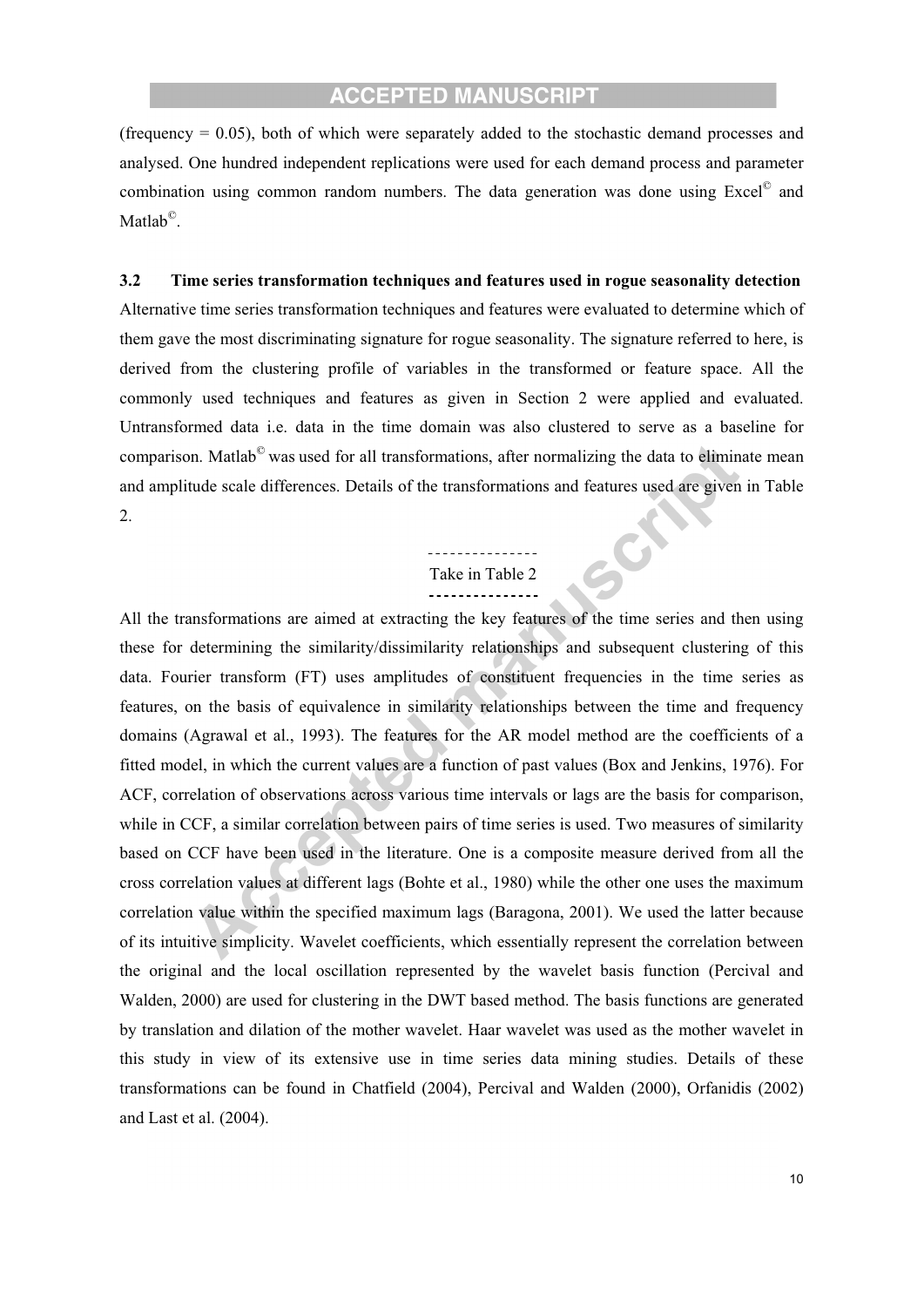The number of features extracted for each transformation was varied to assess the sensitivity of the results to the same. For FT, this corresponds to the number of frequency channels used. Options tried were first 7, first 28, all and number corresponding to 80 percent energy in the signal, referred to as FT 7, FT 28, FT Total and FT 80 % Energy respectively. Different numbers of features were similarly extracted for the other transformations as shown in Table 2. Parameter free approaches such as AIC (Akaike, 1981) for AR model and Shannon entropy function (Shannon and Weaver, 1964) for DWT were also considered. The alternative numbers of features used are referred to as parameters of that feature, while together they are referred to as a feature parameter combination such as FT 7 or FT 28.

#### **3.3 Clustering and rogue seasonality index**

The profiles of different variables, either in the time or transformed domain, are required to be clustered for identifying patterns/relationships between them. A characteristic profile of clusters found to be associated with rogue seasonality could then become the latter's signature. We used agglomerative hierarchical clustering in this study in view of its great visualisation power and the fact that it does not require a priori specification of number of clusters (Han and Kamber, 2006). Clusters in this method are graphically displayed as a hierarchical tree called a dendogram, which gives the order in which the cluster-sub cluster relationships are formed and merged. Clustering requires three decision choices: a) defining the similarity measure, b) deciding the basis for merging two clusters and, c) deciding where to cut the dendogram to specify the number of clusters. The similarity measure used for all except the CCF method was the Euclidean distance, as it is commonly used in time series clustering (Agrawal et. al., 1993; Liao, 2005) and gives results of comparable accuracy vis-à-vis other similarity measures (Keogh and Kasetty, 2002). Euclidean distance assesses the similarity between two profiles or sequences by making point to point comparisons. Maximum absolute cross correlation (between specified maximum lags) is used as the similarity measure for CCF (Baragona, 2001). For merging two clusters, the Ward's algorithm, again a popular method was used (Halkidi et. al., 2001). As this algorithms works only with the Euclidean distance, for the CCF method, we used the complete linkage method instead. Finally, the decision about where to cut the dendogram and identify clusters depends on its tree structure and pattern of branches. For dendograms, in which branches are separated and join far apart, distinct clusters of the variables attached to the branches can be identified. However, for others, identifying clusters and hence pattern of relationships between the variables is subjective and difficult. This is further complicated by issues such as the dissimilarity scale used in cluster visualisation. Hence, an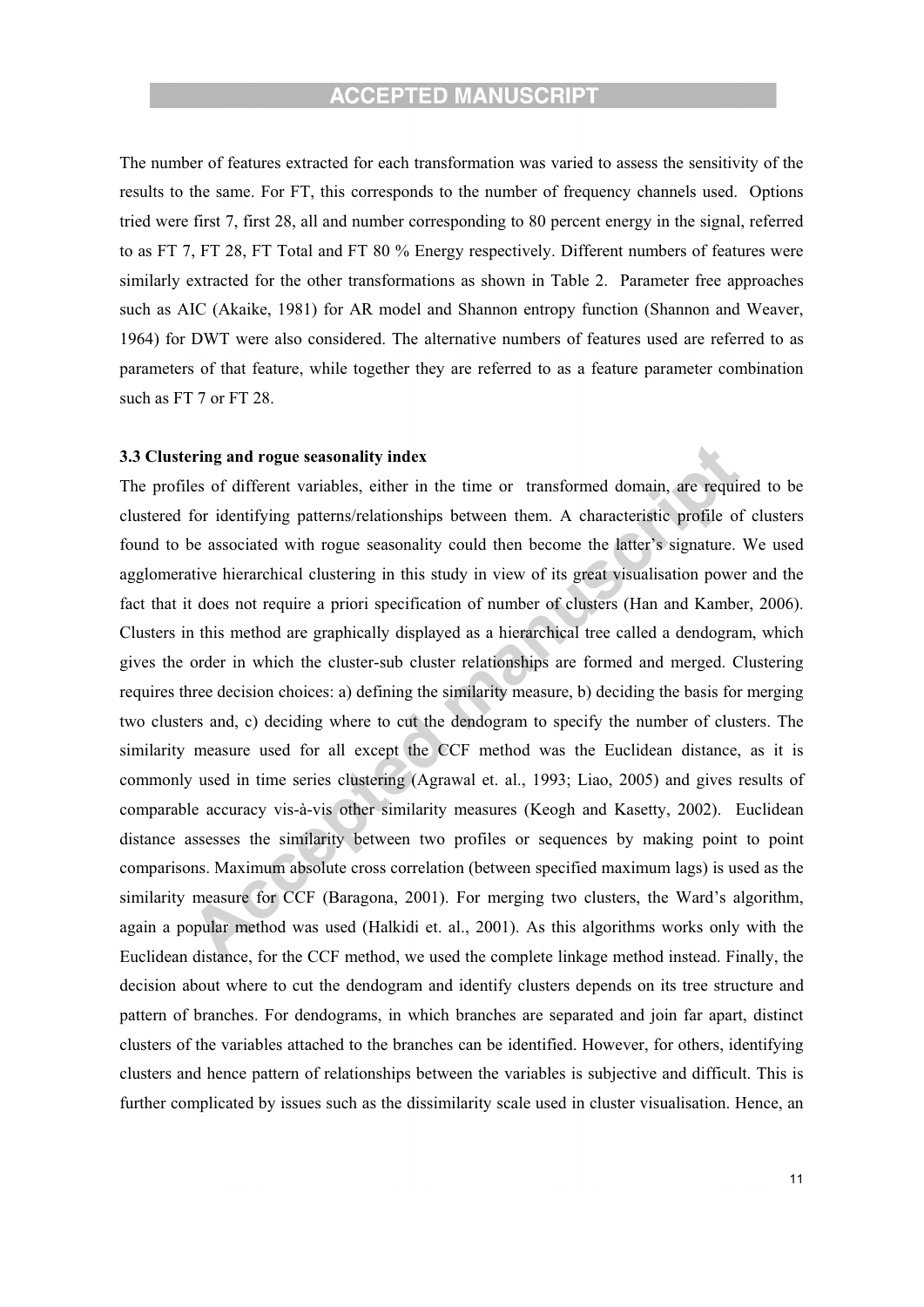alternative approach based on direct use of similarity/dissimilarity values between the variables was considered for rogue seasonality detection.

This alternative approach involves defining an index based on the similarity/dissimilarity values between the supply chain variables. The index could be used as a measure of rogue seasonality intensity and works on the hypothesis that rogue seasonality generation and propagation induces significant variation between the profiles of variables. With rogue seasonality, the other variables excluding CONS (or the exogenous demand pattern) such as AINV and WIP get a cyclical profile and thus become quite similar to each other, while becoming dissimilar to CONS. Therefore, the dissimilarity between CONS and the other variables is compared with the dissimilarity among the other variables themselves. If the ratio of these two quantities is large, it indicates rogue seasonality of greater intensity for the reason given above. This hypothesis was tested and found to be true in our initial single echelon simulation analysis with standard test inputs for CONS. It was therefore subsequently used in a detailed simulation analysis as per Tables 1 and 2. The index called the Rogue Seasonality index is expressed as:

Regue Seasonality Index =

\n
$$
\left[\frac{\text{Minimum dissimilarity between CONS and the other variables}}{\text{Average dissimilarity between all variables except CONS}}\right]
$$
\n(1)

We also compared the above with alternative definitions such as

| Rogue Seasonality Index | =                                                                     | \n $\frac{Average dissimilarity between CONS and the other variables}{A^{\text{trivial}}\text{minim University between CONS and the other variables}}$ \n | (2) |
|-------------------------|-----------------------------------------------------------------------|-----------------------------------------------------------------------------------------------------------------------------------------------------------|-----|
| Rogue Seasonality Index | - Average dissimilarity between all variables except CONS             | (3)                                                                                                                                                       |     |
| (Alternate 2)           | Standard deviation of dissimilarity between all variables except CONS | (3)                                                                                                                                                       |     |

Dissimilarity was measured in terms of the Euclidean distance between the variables (time or feature domain) for all techniques except CCF, where it is defined as *1 – max correlation* between two time series within maximum specified lags. Rogue seasonality index is alternatively referred to as index in the subsequent sections.

#### **4. Simulation output analysis**

The simulation analysis has been split into three sub sections to reflect the order in which the results were obtained and assimilated. Section 4.1 highlights rogue seasonality generation in a single echelon, its signature based on the clustering profiles of variables and the effectiveness of the index in capturing this signature. Section 4.2 extends this to a three echelon structure, with the final sub section focussing on the numerical analysis of the index, based on features from different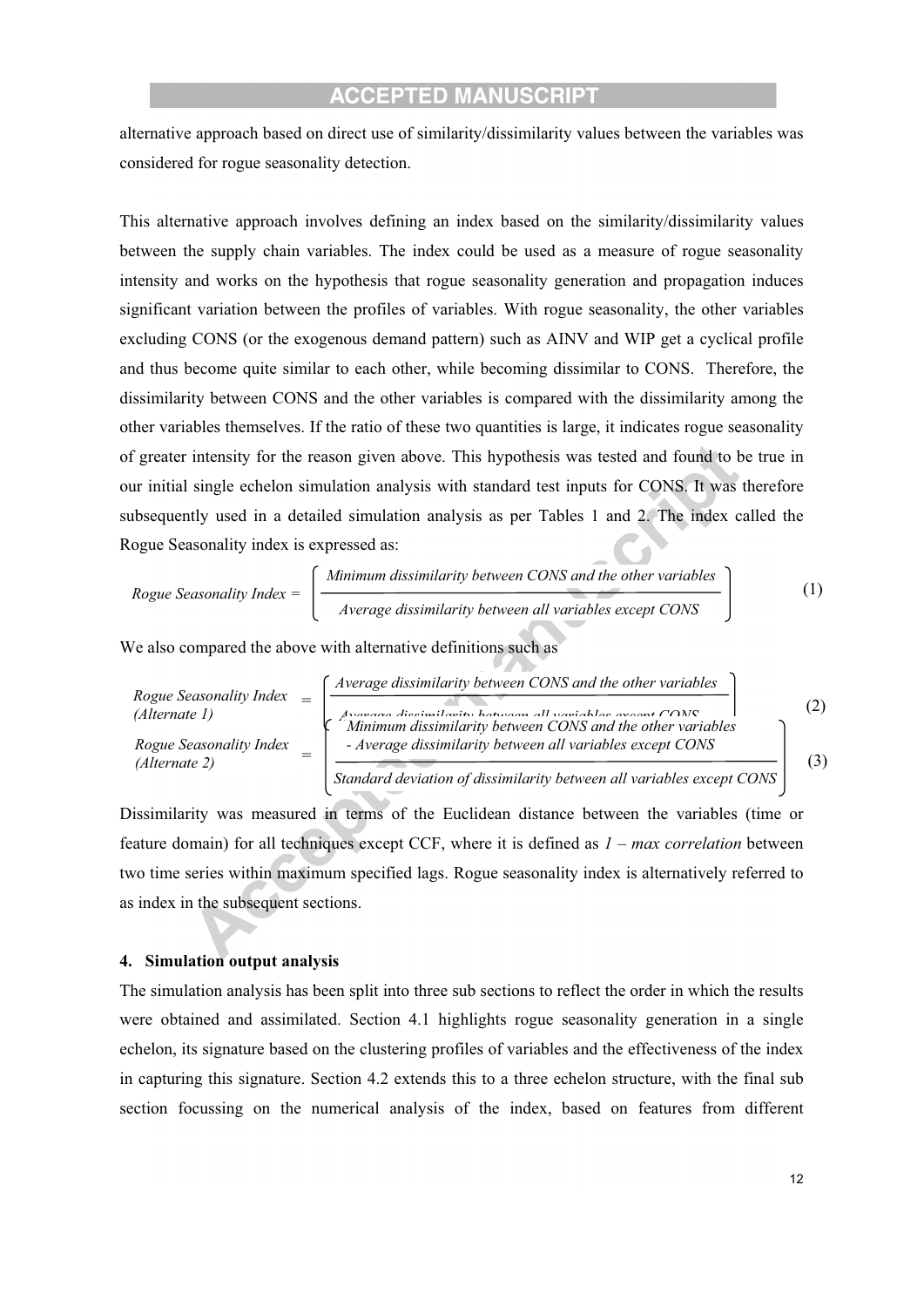techniques, to identify the most appropriate feature parameter combination for rogue seasonality detection.

#### **4.1 SINGLE ECHELON ANALYSIS**

A single echelon supply chain was used as the starting point as it provides easier understanding of the variable profiles and their relation to system structure, which could be used to determine the distinguishing signature of rogue seasonality. Figure 2 depicts the profiles of the system variables for MTO (make-to-order) / MTS (make-to-stock) and first order/infinite order production delay combinations excited with a Gaussian CONS (sales rate).

> Take in Figure 2 . . . . . . . . . . . . . . . .

Though this analysis was also done for other CONS profiles such as step and pulse, and which yielded similar results, their plots are not depicted here due to space constraints. For the same reason, outputs from different features are also selectively depicted. Time domain and FT feature based outputs are presented in this section and those based on other features such as ACF, CCF, DWT and AR model in the subsequent section. The clusters are depicted using dendograms whose vertical axis is a measure of dissimilarity. Any variables close together at the end of a long branch have very similar profiles, while others that are dissimilar are on different branches.

The MTO supply chain is shown in the first two rows of Figure 2. The time trends of CONS, FORDMD, ORATE, COMRATE, AINV, EINV, WIP, DWIP and EWIP (terms defined earlier in Section 3.1) are shown in the left hand panel and the spectra calculated from the Fourier transform (FT) in the right hand panel. An inspection of these plots for both the first order as well as infinite order lags shows a close similarity between the CONS, ORATE, FORDMD and DWIP profiles, in both the time as well as spectral representations. Based on the causal structure of APIOBPCS, such a nature of profiles and clustering is expected. With no demand smoothing and no pipeline and inventory feedback, CONS, FORDMD and ORATE are equivalent. Their profile is similar to DWIP as the latter is proportional to FORDMD and normalised data is used. The behaviour of COMRATE however, changes with the nature of lags. For a first order lag, production, or delivery, pipeline acts as a low pass filter which results in COMRATE having a different profile than CONS and ORATE and hence being clustered separately. For the pure delay representation however, we do find that COMRATE is clustered with CONS and ORATE. This is because in a pure delay COMRATE is equal to ORATE shifted by production lead time  $T_p$  so that spectra, which is invariant to phase shifts in the time domain and looks at frequencies (or profiles) only, recognises them as similar. The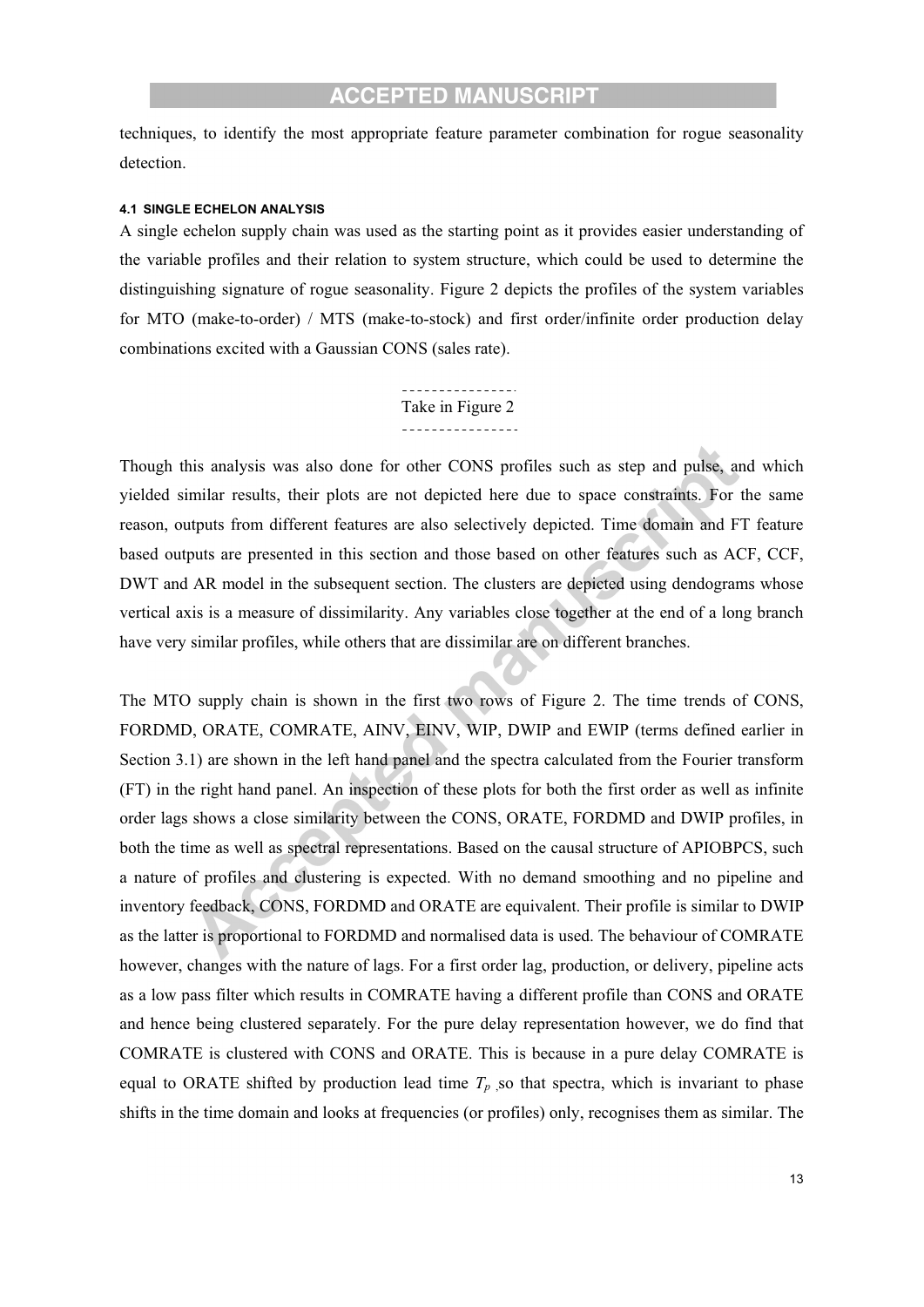plots also highlight the disadvantages of time domain analysis. For example, AINV and EINV, which are inverted versions of each other (as DINV is constant) and thus similar, are actually clustered separately in the time domain. This is however, accurately represented in the frequency domain where they are clustered together. From the perspective of rogue seasonality, since the CONS profile is transmitted to the other variables without distortion, i.e. other variables do not have frequencies different from those in CONS, there is no rogue seasonality generation. This is accurately reflected in the 0 index value in both the time as well as the spectra domain (FT Total).

The MTS supply chain results are shown in the bottom two rows of Figure 2. All the variables except CONS are seen to oscillate at a similar frequency of around 0.02 (50 days cycle, with the simulation being in days) in both MTS systems, which is especially clear in case of the delay order infinity system. This again arises from the system structure and control policies used. ORATE in a MTS system depends upon FORDMD and EINV. FORDMD is based on a long term forecast and is not updated regularly based on CONS while EINV is reduced by a factor of  $T_i$  (time to adjust inventory), when used to calculate ORATE. Hence, ORATE is not directly influenced by CONS but only indirectly through a smoothed EINV. This is what causes dissimilarity between ORATE and CONS which gets passed on to dissimilarity between other variables and CONS also. In terms of order of delay, variables for order of delay infinity show more consistent cyclicality as compared to order of delay one, which is also reflected in their spectral plots as higher peaks. This is because for the same average delay, the effective delay in an infinite order delay system is much greater than for delay order 1. For example, in a system with infinite order delay and average delay  $T_p$ , no output exits the system till time  $T_p$  has elapsed from the time of input. In contrast, in a delay order 1 system, partial outputs start exiting the system immediately after inputs are put into the system. The higher the effective delay in the system, the higher is the amplification. This effect has been studied by many researchers (Forrester, 1961; Chen et al., 2000; Gilbert, 2005) and can also be seen through use of analytical expressions by Disney et al. (2006). It is important to highlight here that the single echelon structure is only used to demonstrate and explain the origin of rogue seasonality. This objective is effectively met in the above analysis, despite the cyclicality in the variable profiles not being absolutely consistent, as evident in the plots for MTS delay order 1. Detailed analysis and investigations are however all based on the three echelon structure, where the variable profiles have consistent, akin to the real world, cycles (discussed in the next section).

The cluster profiles in Figure 2 clearly demonstrate the nature of clustering of CONS as a discriminating factor between presence/absence of rogue seasonality. Comparison of rows 1 and 2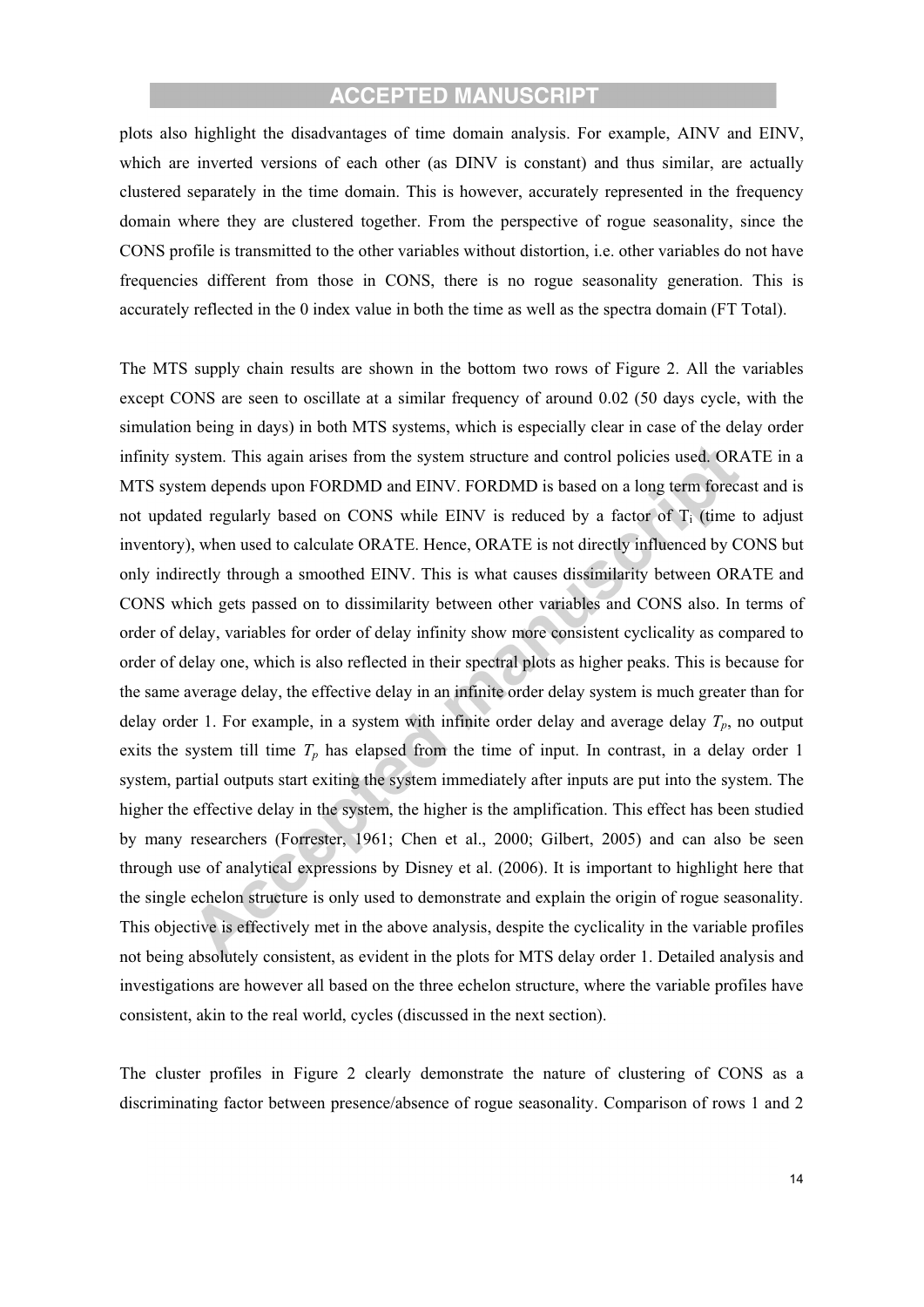with rows 3 and 4 in Figure 2 shows that, while CONS is clustered with the other variables in the MTO supply chain system where no rogue seasonality is present, it is clustered separately from the other variables in the MTS system associated with rogue seasonality. The other variables in the MTS system are all seen to be oscillating at a frequency of around 0.02 or 50 days cycle and are therefore clustered together, which is especially clear in the spectra representation for delay order infinity system. The signature for rogue seasonality can therefore be simply expressed in terms of whether internal system variables cluster or do not cluster with CONS. When the latter is true, rogue seasonality is considered present, otherwise not. Also, the extent of CONS dissimilarity indicates the strength of rogue seasonality. This is evident when we compare MTS delay order 1 and delay order infinity clustering profiles in rows 3 and 4 of Figure 2. Our definition of rogue seasonality index in Section 3.3, which is anchored around dissimilarity of CONS with the other variables, is therefore validated. Looking specifically at the index values we see that it captures the presence as well as intensity of rogue seasonality. In the time domain the index values for MTO (order 1 and infinity), MTS order 1 and MTS order infinity systems are 0, 0.88 and 0.91 respectively which accurately indicate absence, low intensity and marginally higher intensity of rogue seasonality. The corresponding values for spectra (FT Total) are 0, 3.98 and 7.04, which demonstrates its greater discriminatory power in rogue seasonality detection. However, this finding is based on analysis of a single instance and needs to be validated through multiple replications.

Finally we assessed, whether use of different number of time periods of data had any impact on the findings. While in Figure 2, the analysis uses 250 time periods of data (1 year daily data), the same analysis (clustering and index computation) was done using 500 time periods of data. No significant difference was observed between the cluster plots for the two cases for any of MTO/MTS, delay order one/infinity systems. The index values (based on spectra or FT Total) were also not found to be significantly different: while the index values based on 500 time period data for MTO delay order one, MTO delay order infinity, MTS delay order 1 and MTS delay order infinity were found to be 0, 0, 3.74 and 6.78 respectively, the same for 250 time period data were 0, 0. 3.98 and 7.04. The similar nature of cluster profiles and the insignificant difference in index values between the 250 and 500 time period data cases is not surprising. This is because the signature and index computation both involve relative profile comparisons (of variables); they are indifferent to the length of the time series as long as these are able to capture the key profile characteristics (cyclicality in this case). The subsequent analysis is therefore all based on 250 time period data only.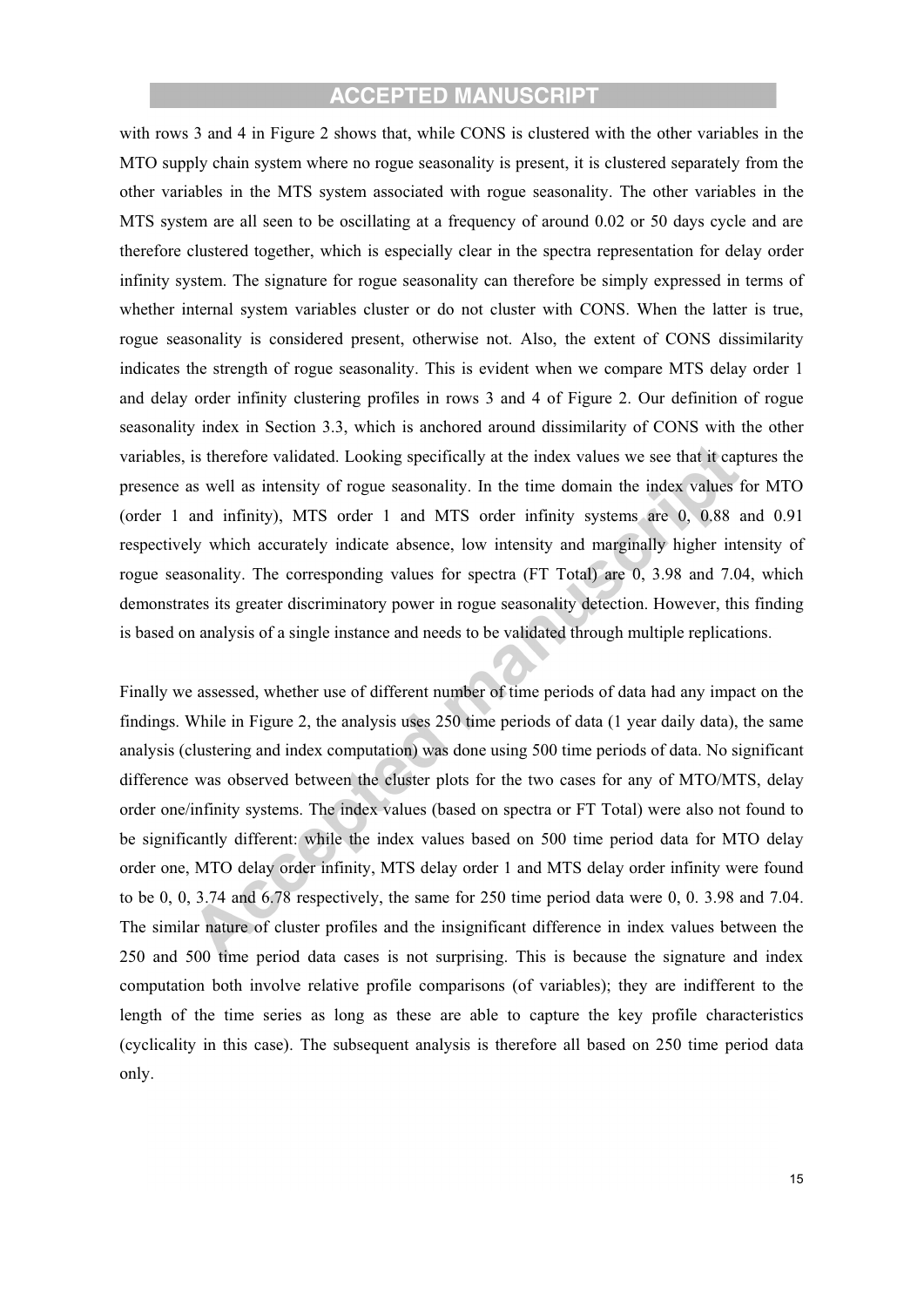#### **4.2 THREE ECHELON SUPPLY CHAIN ANALYSIS**

The logic of rogue seasonality signature and index having been established, this now needed to be tested on realistic multiple echelon systems. Three echelon systems, created by coupling together of the corresponding single echelon systems were therefore simulated, with the same ordering parameters  $(T_a, T_i$  and  $T_w$ ) and delay  $(T_p)$  used for each echelon. Coupling was done by making ORATE of the downstream echelon equivalent to the CONS of the upstream echelon. Such an approach to analyse the dynamic behaviour of multiple echelon systems has been used in Mason-Jones et al (1997) and Shukla et al (2009).

The behaviour of variables in the three echelon system was seen to be similar to that for the single echelon system. In case of the MTO system, the ORATE variable of each echelon is clustered together with the exogenous consumer demand (CONS1), highlighting that the frequency characteristics of the demand are maintained across echelons and no rogue seasonality is generated. On the other hand for the MTS supply chain, the rogue seasonality generated in echelon 1 is transmitted to upstream echelons 2 and 3, as seen in the nature of clustering of CONS1 relative to other variables in figure 3.

# Take in Figure 3

In contrast to the single echelon system, cycles in the profiles of variables for the corresponding three echelon system are very consistent. This is clearly evident in the ACF plot where all the variables except CONS1 have very similar cycles (half cycle of around 27 days  $\sim$  frequency of 0.02) and are clustered together. This consistency arises from the Forrester effect (Forrester, 1961) where the cyclicality generated in one echelon gets amplified when transmitted to upstream echelons. Cyclicality is also visible in the plot of AR model coefficients for all the operating variables except CONS1. CONS1 being clustered separately from the other variables for the ACF, AR model and CCF features highlights the effectiveness of these techniques in rogue seasonality detection, as per the discussion in the previous section. However, this is not evident for the DWT feature. Also, the plots in Figure 3, especially for ACF, AR model and CCF clearly support the rationality of the rogue seasonality index. The operating variables excluding CONS1 show cyclicality, and therefore have similar profiles and low dissimilarity with each other resulting in a small value for the denominator in the index. CONS1 does not show cyclical behaviour and is therefore quite dissimilar from the other variables so that the numerator of the index is a large number. Hence, when rogue seasonality is present and its intensity is high, the index should be a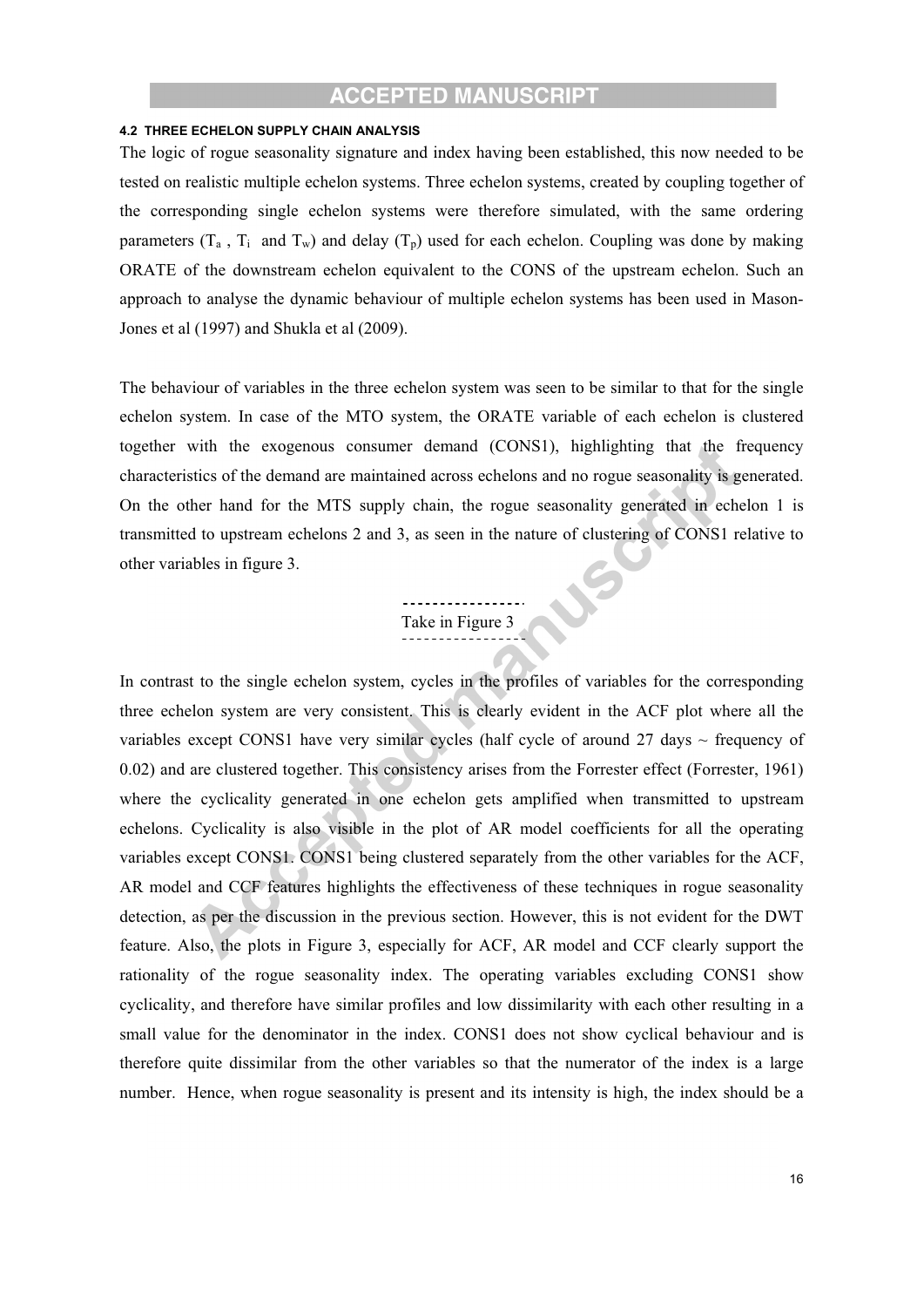large number which is seen for all the three features (index values for ACF 28, AR 28 and CCF 28 are 4.2, 2.0 and 10.4 respectively). The magnitude of the index however, varies with the features used, with DWT features (index value of 0.6) being the weakest in terms of differentiating presence/absence of rogue seasonality. However, valid conclusions cannot be drawn from one instance of a stochastic process, and therefore, a detailed simulation experiment was conducted.

#### **4.3 ANALYSIS OF ROGUE SEASONALITY INDEX OUTPUT FROM SIMULATION**

Detailed simulation as per Tables 1 and 2 was carried out to increase the validity of the findings about the rogue seasonality index and the features to be used. Only the MTS system was simulated as it alone showed rogue seasonality characteristics. 250 time periods of data, corresponding to one year of daily data, was simulated in each case. The output from the simulation was generated and organised as follows. For example, for an MTS system with average delay 3 and order of delay 1, excited with 1 instance of AR (1) demand process with  $\rho$  0.1, rogue seasonality index was calculated based on each of raw time, FT Total, FT 7, FT 28, FT 80 % Energy, AR 7, AR 28, AR AIC, ACF 7, ACF 28, CCF 7, CCF 28, DWT (Level 5) and DWT (Level Shannon) feature parameter combinations. This was replicated 100 times to calculate the average as well as coefficient of variation (Standard Deviation/Average) values for each combination. These outputs were also produced for the two alternative rogue seasonality indexes mentioned in Section 3.3. We found high correlation (0.93-0.99) between the three indices for most of the feature parameter combinations, with marginally lower correlation (0.80-0.84) for only a couple of combinations. This was not unexpected, as all the three measures are closely related. As the three indices were essentially measuring the same thing, analysis considering alternative indices was considered unnecessary and therefore not done.

#### **4.3.1 KEY OBSERVATIONS**

The index values for all feature parameter combinations were seen to be greater than zero. A zero value is associated with a system such as MTO that does not exhibit any rogue seasonality. Since only MTS systems were used in the simulation, and all such systems with non zero lead times exhibit rogue seasonality, this signifies that all combinations could potentially be used for rogue seasonality detection. However, the index values for these combinations show a significant variance, with some combinations yielding relatively low index values.

Index value from the time domain was seen to be less than 1 for all demand-delay combinations. The magnitude of change in the average index value, from changes in demand parameter/order of delay in this domain was also seen to be small. A specific case can be seen in Figure 2 where the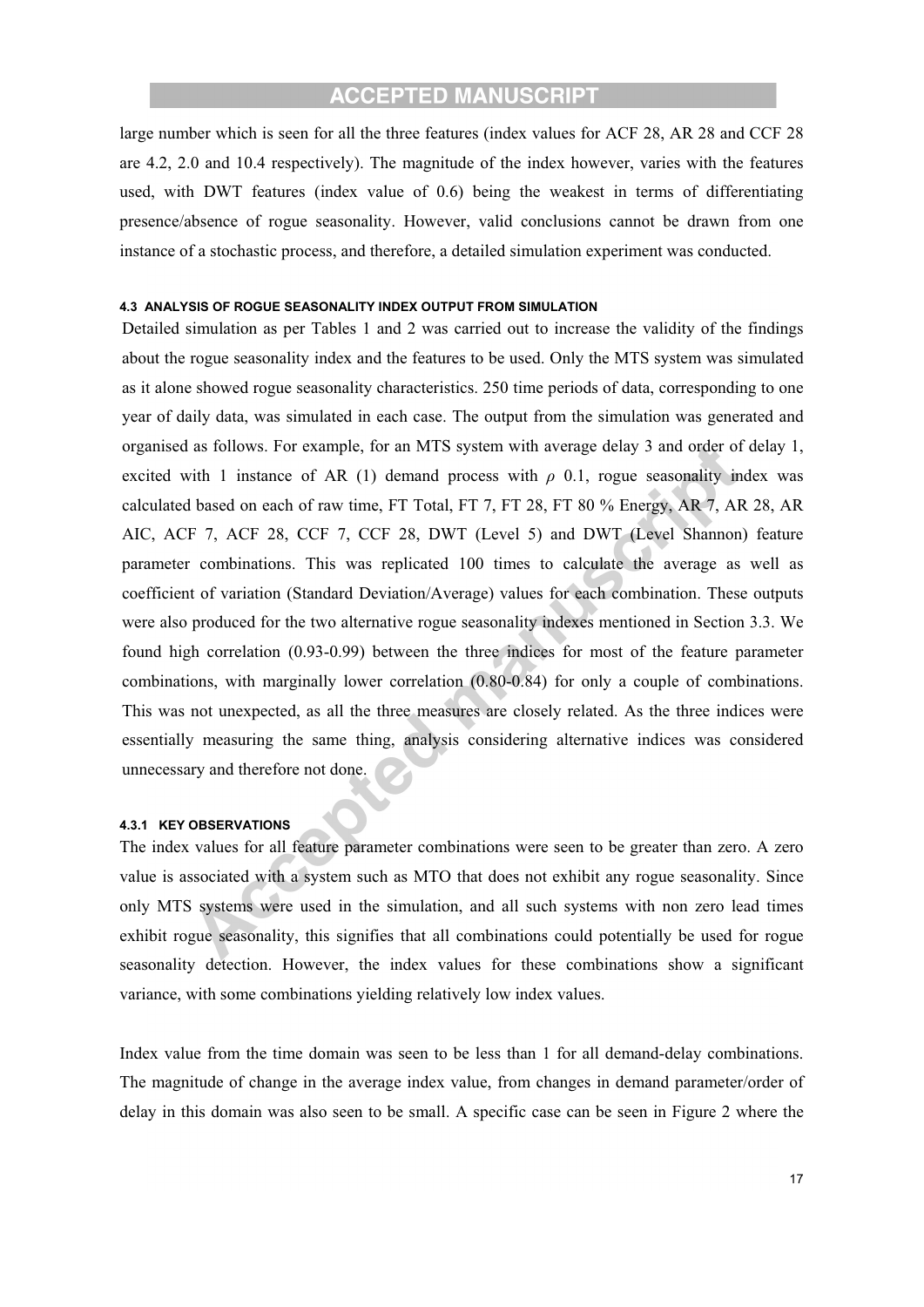index values based on the time domain for MTS delay order 1 and delay order infinity systems are 0.88 and 0.91. This is not surprising as data in the time domain is unable to identify similarities in leading/lagged profiles, which makes the average dissimilarity among the other variables (excl. CONS1) much larger than that between CONS1 and these variables. Use of DWT coefficients was also seen to give a similar low index value.

The index values based on AR model features had reasonable magnitudes, though the proportion of values less than 1 was higher in comparison to other techniques. The highest index values were observed for features based on the FT, ACF and CCF techniques, thereby indicating their greater discriminating power in assessing the presence/absence of rogue seasonality. However, the index values varied with the parameters used with the feature. For example, in case of the FT feature, significant volatility in the average index values was seen for the FT 7 and FT 28 parameter options compared to FT Total and FT 80% Energy. Overall, the wide range of responses obtained from simulation made it difficult to determine the best feature parameter combination for rogue seasonality detection. A systematic and objective basis to collate and compare these responses is therefore required.

#### **4.3.2 CRITERIA FOR COMPARISON OF DIFFERENT FEATURE PARAMETER COMBINATIONS**

We defined three criteria to compare the effectiveness of different feature parameter combinations for index determination, which in turn translates into better rogue seasonality detection. These are:

a) **Consistency** – A superior feature parameter combination is that which generates index values, consistent with change in demand parameters and order of delays. By consistency, it is implied that demand parameters or order of delays associated with actual increase/decrease in rogue seasonality intensity, would have a similar impact (increase/decrease) on index values. For example, for the AR (1) demand process, as  $\rho$ , the autoregressive parameter changes from -0.8 to -0.5 to 0.1 the rogue seasonality intensity increases. This is because spectral energy at lower frequencies is greater for  $\rho$ of 0.1 than for -0.8 (Chatfield, 2004) and these frequencies correspond to those which get amplified by the MTS system used in the simulation. A consistent feature parameter combination from a demand perspective would therefore be that, which gives increasing index values as the demand parameter  $\rho$  changes from -0.8 to -0.5 to 0.1. The parameters for each of the other demand processes such as AR (2), MA (1) and MA (2) given in row 5 of Table 1 were also similarly chosen so as to give contrasting (high/low) spectral energies at low frequencies. In terms of consistency based on order of delay, a system with an infinite order of delay produces rogue seasonality of greater intensity than that which has an order of delay 1 as discussed earlier. A consistent feature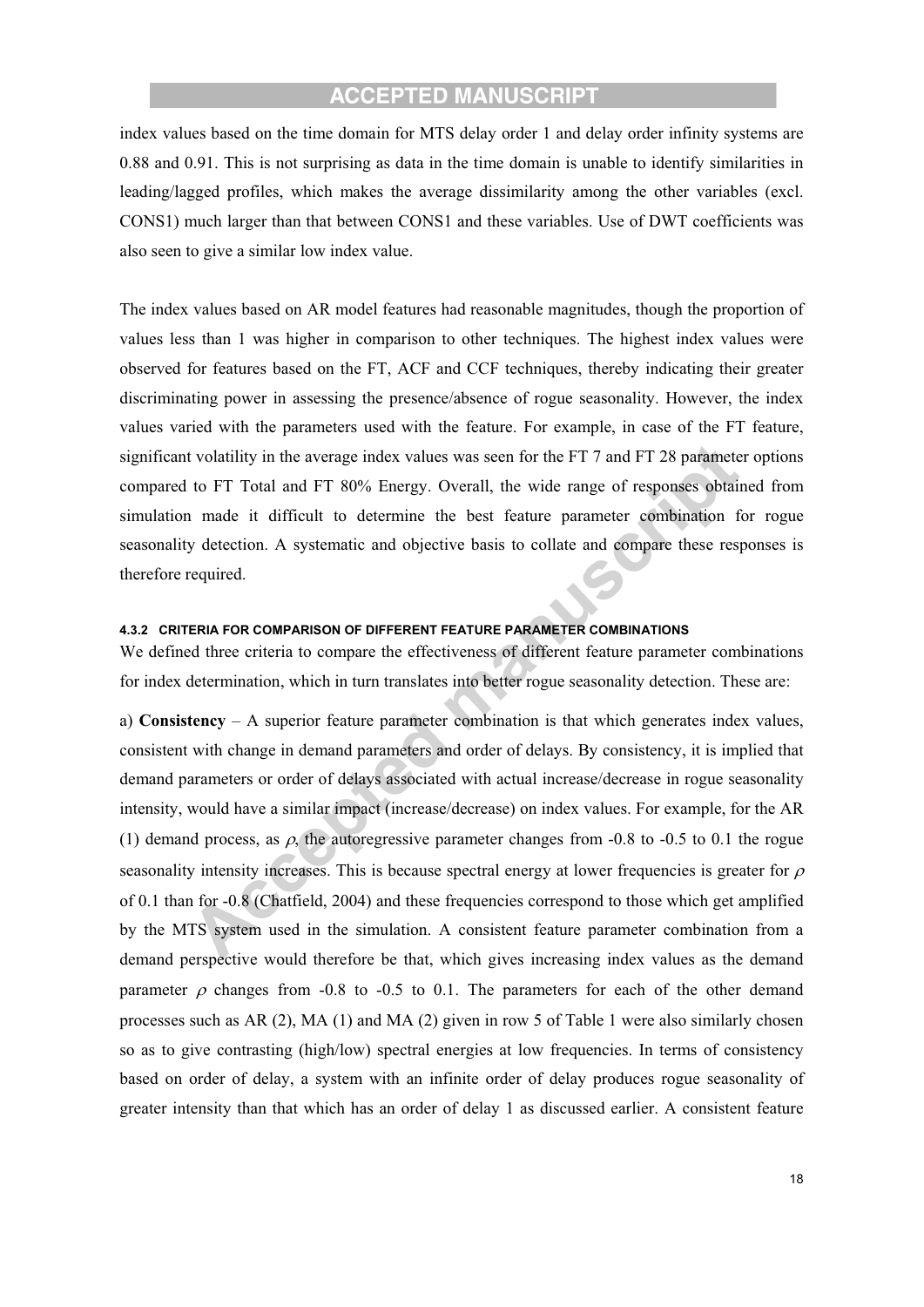parameter combination from an order of delay perspective would therefore be that, which gives index values that vary similarly with order of delay; a lower index value for order 1 and a higher index value for order infinity.

b) **Magnitude of index (Discrimination)** – A superior feature parameter combination is that, which yields index values of greater magnitude than other feature parameter combinations for the same system. This increases the discrimination between presence/absence of rogue seasonality as well as between rogue seasonalities of different intensities. A ranking system was used, where for each demand parameter, delay and order of delay combination, the feature parameter combinations were ranked based on their average index values. The sum of ranks for all the parameter, delay and order of delay combinations was used as the basis for classification; the lower the sum of ranks, the better was that feature parameter combination.

c) **Coefficient of variation of index (Stochastic robustness)** – A superior feature parameter combination is that, which yields index values which have a smaller coefficient of variation, and which therefore, is more robust to stochastic variations than other combinations. A ranking system similar to magnitude of index was used, with the only difference being that, a higher rank was given to the feature parameter combination with a lower value of coefficient of variation.

#### **4.3.3 Comparison of feature parameter combinations based on defined criteria**

The different feature parameter combinations were analysed based on the above criteria and its summary is given in Tables 5, 6, 7. In this analysis exogenous seasonality was not present in the demand process. The same has been considered in the next section (Section 4.3.4). Gradual build up of complexity in this way improves understanding, and was therefore used.

> Take in Tables 5, 6, 7 ----------------------

Table 5 gives the consistency of the index with respect to demand parameters and order of delays for different feature parameter combinations. The shaded cells indicate the maximum values for that row. The maximum possible consistency values used in the tables are derived as follows. For example, for AR (1), the maximum consistency for demand parameters is 12, because use of three demand parameters ( $\rho = -0.8$ ,  $-0.5$  and  $0.1$ ) means 2 comparisons for each of 3 delays (3, 7, 14) and 2 order of delays (order 1 and infinity). Similarly, its maximum consistency for order of delays is 9 as there are two orders of delays implying 1 comparison for each of the 3 demand parameters and 3 delays. These have been similarly arrived at for the other demand processes. Looking at the table,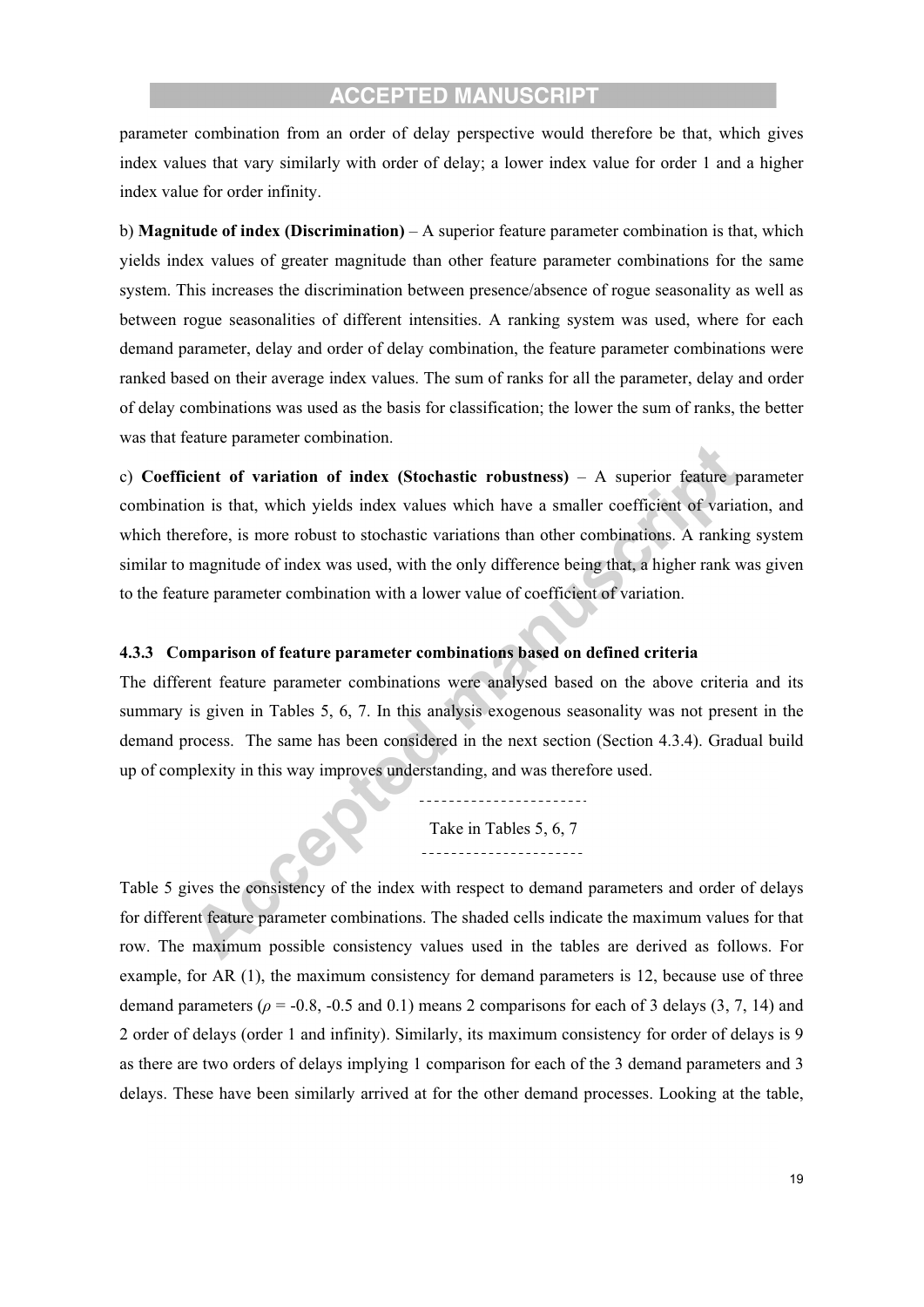we find that the FT and ACF based features yield the most consistent index values from both demand parameter as well as order of delay perspectives. This is primarily on account of their ability to ignore leads/lags between the data profiles. FT and ACF are well established for analysing univariate data with seasonality, but this study shows that these are also effective for analysing multiple data series contexts having varying seasonal characteristics.

The features however differ in terms of their parameter sensitivity. While ACF features show a marginal change in consistency with change in parameters from 7 to 28, the change is significant for the FT features. FT 7 and FT 28 with first seven and twenty eight frequencies show poor consistency, which improves when more frequencies are used such as in the FFT 80 % energy option, with the highest consistency being for the FT Total option where all frequencies are used in the index calculation. The behaviour of FT 7 and FT 28 is on account of non inclusion of relevant rogue frequencies within the first 7 and 28 frequencies used in these options. As regards other features such as CCF and the time domain, these were found to yield slightly lower consistencies than ACF and FT, which is understandable, as both are based on direct comparisons of time series profiles, though CCF has some advantages as it looks at lags/leads in relationships also. The DWT and the AR model features, however, showed the least consistency. For DWT, this is because of the inability of the discontinuous Haar wavelet to capture the smooth variable profiles. The resulting low feature values have an adverse impact on consistency. However, for the AR model the result is surprising, as this approach has been shown to be effective by Ting et al. (2003) and Caiado (2006). This could be due to the larger number of variables used here as well as the significant nonstationarity induced in the data from rogue seasonality.

The sum of ranks based on average index magnitudes and coefficient of variation are given in Tables 6 and 7 respectively. As discussed earlier, the best transformation technique and feature is that which yields index values with the largest magnitudes and which have the lowest coefficient of variation. However, many feature parameter combinations are seen to be not similarly good or bad on both these criteria. The sum of ranks for both criteria have therefore been added together and presented at the bottom of Table 7. FT is seen to be balanced in meeting both criteria for some parameters such as FT Total and FT 80% energy. This is evident in their total sum of ranks being the lowest, though not having the lowest sum of ranks in either criteria. However, other FT parameters such as FT 7 and FT 28 appear to be less adequate. CCF meets both criteria effectively, while ACF, which showed good consistency, was found to be deficient in the coefficient of variation criteria. DWT and AR model based techniques, which were behind other features on the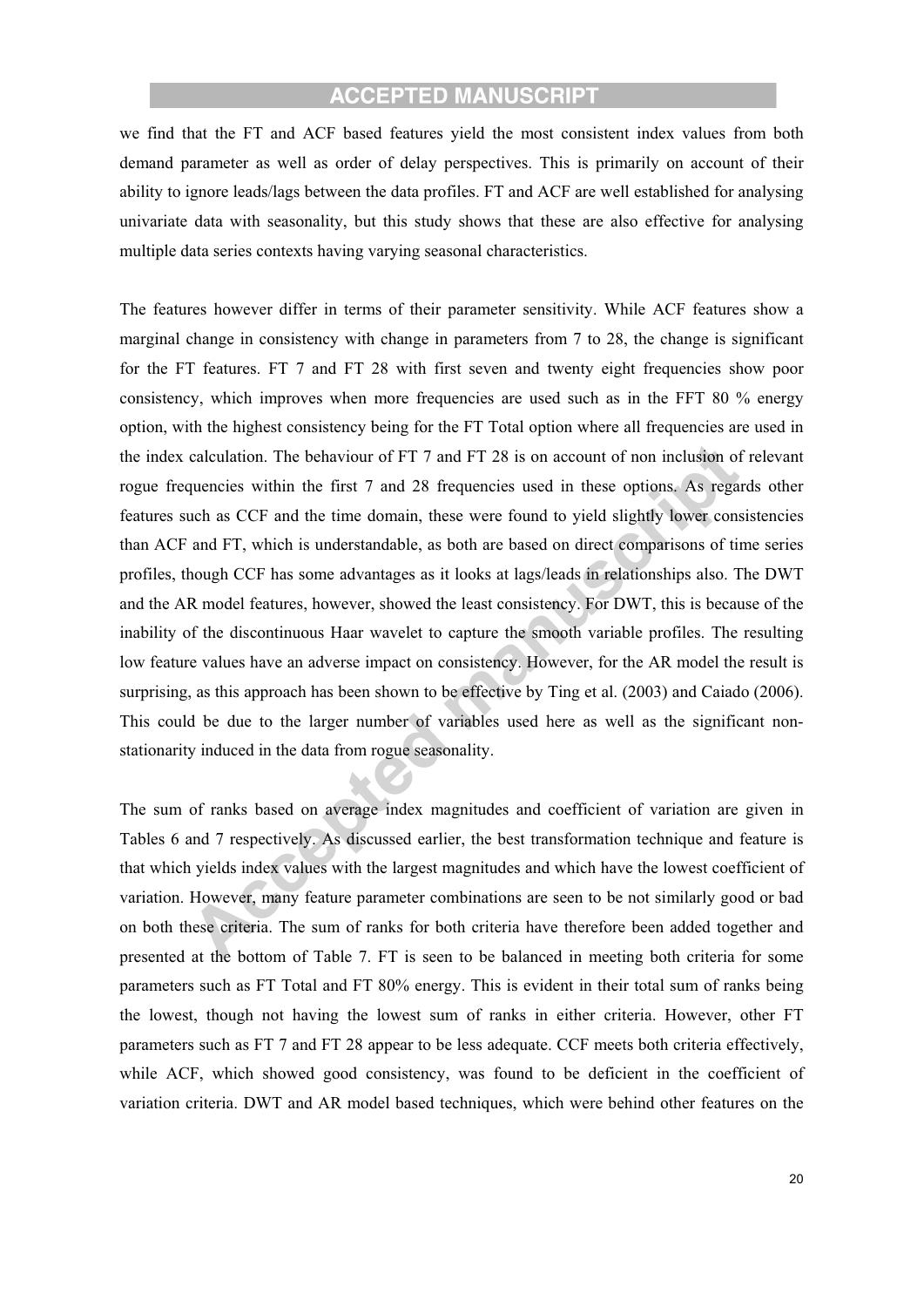consistency criteria, were similarly placed on these criteria as well. Finally, time based index are seen to be a less valid measure of rogue seasonality intensity as well as a less effective discriminator of rogue seasonalities of different intensities. As discussed earlier, this is because of lack of alignment of the cyclic profiles of variables in the time domain. Lower validity is evident in Table 5 which shows the consistency (measure of validity) of the time domain index to be relatively low for most demand process and order of delay combinations. The lower discrimination effectiveness is evident in Table 6 with the sum of ranks of the time based index values being relatively higher (indicating a lower index value) for most combinations. Index based on the time domain is therefore less appropriate in comparison to other techniques despite having advantages of ease in computation and interpretation.

Based on all the three criteria, we found FT, specifically the FT Total feature parameter combination to be the best for rogue seasonality detection. Using fewer numbers of parameters as in FT 7 and FT 28, though increasing efficiency in computation, was seen to reduce the accuracy and effectiveness of detection significantly. Intermediate approaches such as FT 80 % Energy therefore seem a reasonable compromise. Index values based on ACF features showed good consistency to varying demand and delay characteristics as well as good discrimination ability in view of the large index magnitudes. However, coefficient of variation of index values based on ACF was greater compared to other features, indicating lesser robustness to stochastic variability. With regard to CCF, index values calculated from it were not very consistent, though it performed adequately on the other two criteria. Finally, AR model and DWT features were found to be the worst in each of the three criteria. In fact, the performance on the criteria for some AR model and DWT parameters was even worse than that of the time domain.

Finally, we further assessed the effectiveness of FT Total (in relation to ACF and time) for a demand process with greater autocorrelation:  $\rho$  values of 0.5 and 0.7 were considered for the AR (1) demand process as these are occasionally observed in practice. The supply chain system considered was the same as in the previous analysis - three echelon MTS supply chain with delays of 3, 7, 14 and order of delays 1 and infinity. Given that higher  $\rho$  values (from 0.1 through 0.5 to 0.7) and delay order infinity (in comparison to delay order 1) should mean greater rogue seasonality intensity and therefore higher index values (refer section 4.3.2), it was assessed whether this was true or not. The analysis revealed the index values based on FT Total and ACF 28 to have a similar high consistency as in the earlier analysis (19/21), with the time domain showing a lower consistency at 13/21 (refer to the results for AR(1) demand process in Table 5 for comparison). To highlight a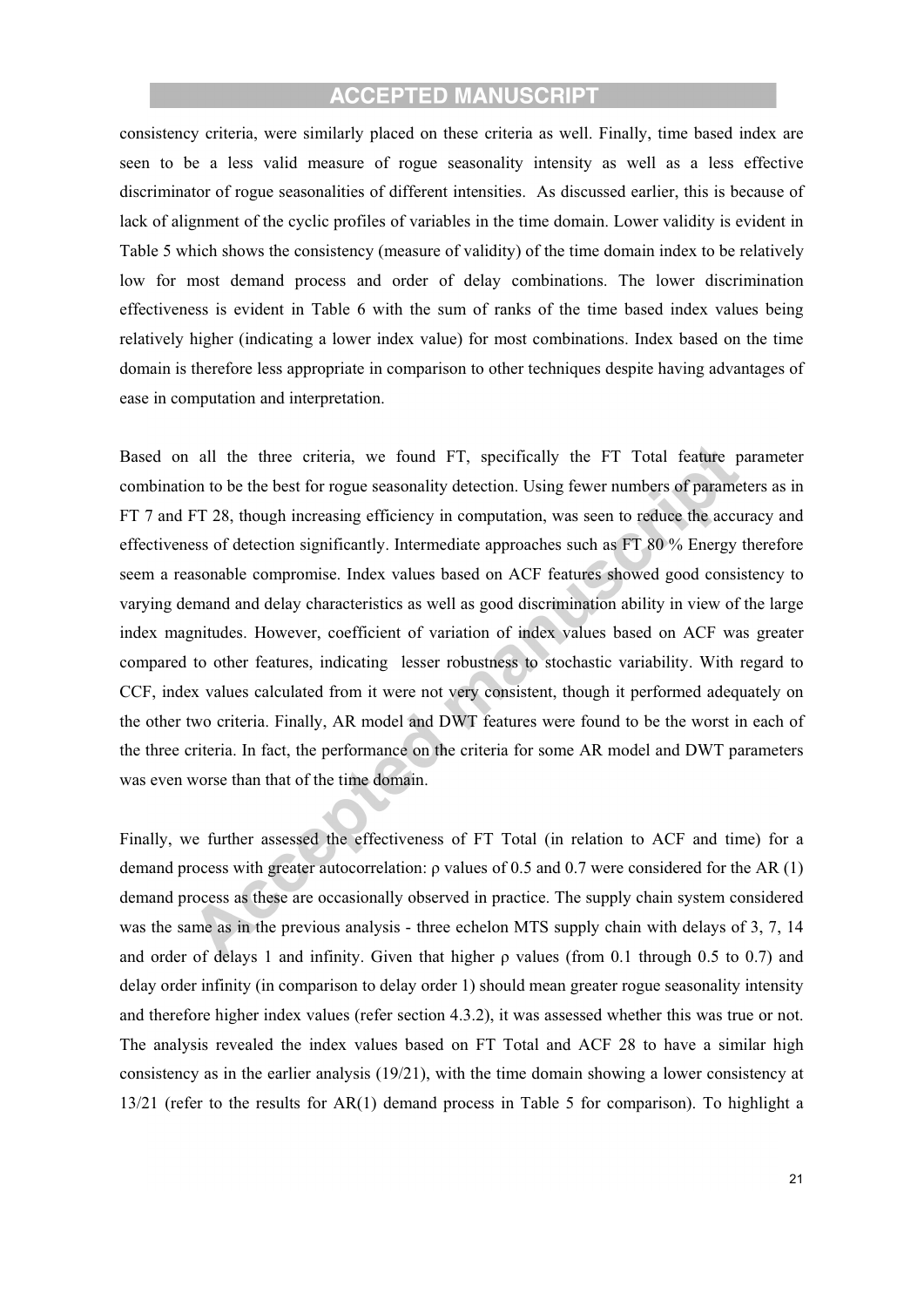specific example, the index values based on FT Total for the delay 7, delay order one system were found to be 3.0, 3.2 and 3.4 for  $\rho$  values of 0.1, 0.5 and 0.7 respectively; the corresponding values for the delay order infinity system were 3.3. 3.4 and 3.7 respectively. Although FT Total and ACF 28 were similar in consistency terms, index values based on the latter showed lower stochastic robustness as in the earlier analysis. Therefore, from the overall analysis, FT, and especially FT Total, is found to be the best method for index computation and therefore rogue seasonality detection.

#### **4.3.4 Exogenous seasonality impact on rogue seasonality index**

Seasonality in demand is observed in many products and therefore, an analysis involving stochastic demand with exogenous seasonality was considered. The objective was to assess the impact of such a demand process on the profiles of system variables and if the logic of rogue seasonality index as defined in Section 3.3 remained valid. Since the simulation involved daily data (as specified in Section 3.1), exogenous seasonality of a week (frequency = 0.2) as per Fok et al. (2007) and month (frequency  $= 0.05$ ) were considered. This meant that sinusoidal cyclicality of unit amplitude and frequencies 0.2 and 0.05 were added to the stochastic demand processes given in Table 1 and analysed.

Analysis of the frequency plots of variables for MTS systems with delay order one/infinity, delays of 3/7/14 and demand process (stochastic with cyclicality of frequency 0.2/0.05) revealed transmission of the exogenous seasonality to other variables at the same frequency. However, the nature of transmission was different: in systems with delays of 7 and 14, the upstream echelon variables showed attenuation at both 0.2 and 0.05 frequencies, while in the system with delay 3, these variables showed amplification for frequency 0.05 and attenuation for frequency 0.2. This behaviour is consistent with the previous theoretical work on such systems by Towill and del Vecchio (1994) and Dejonckheere et al. (2003). Frequencies in exogenous demand (CONS1) within a certain range, which is defined by the system structure are amplified, while those beyond that range are attenuated. In terms of rogue seasonality, though its generation was evident in all cases, it was significantly masked for cases with amplification. Thus, with the variable profiles showing variation based on the frequency of exogenous seasonality and the characteristic amplificationattenuation frequency range of the system, rogue seasonality index as defined in Section 3.3 may not be an accurate measure of rogue seasonality intensity for such cases. This would apply to many real world cases as demand profiles for most products show seasonality and system structure is generally unknown.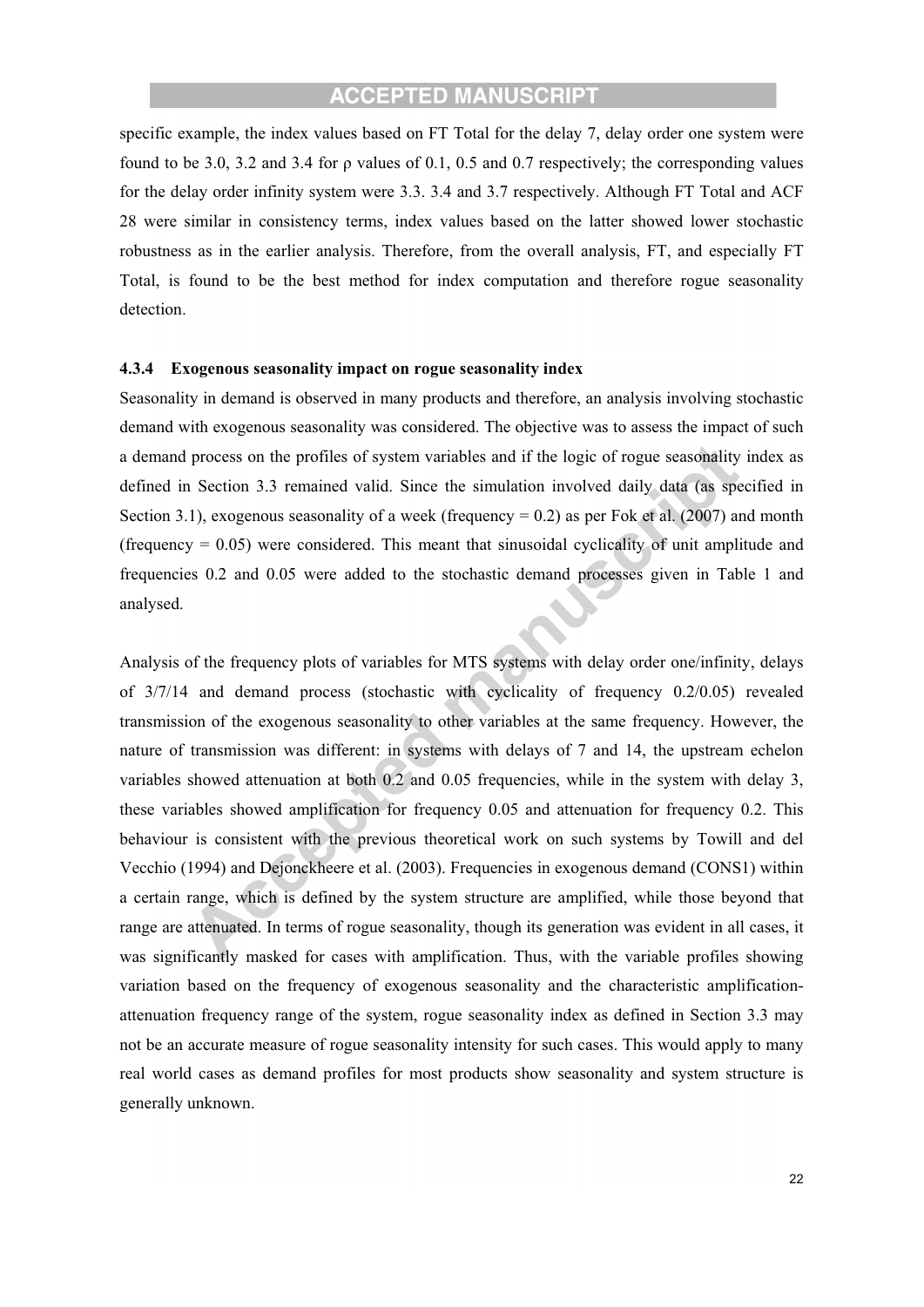One way to ensure the continued validity of the index is to filter out the exogenous seasonality from all variables before calculating the rogue seasonality index. This is possible since exogenous seasonality is transmitted upstream to many variables, and can therefore by identified on that basis. Therefore, for a test system, if many variables across multi echelons have high signal energy at a particular frequency, this could be manifesting from exogenous seasonality. Using the notch filter, a well known filtering technique in signal processing (Orfanidis, 2002), this common frequency could be filtered out from all the variables, where after the index could be calculated in the usual way based on any feature parameter combination. To test the effectiveness of this approach, simulated data (which includes exogenous frequencies of 0.2 or 0.05) as per Table 1 was generated, and index values based on different feature parameter combinations computed, post notch filtering.

The index values for contexts with exogenous seasonality, and which had been notch filtered, were compared with the same with no exogenous seasonality. The difference in values between the two cases was seen to be small. For example, the index value based on FT Total after notch filtering, for an MTS three echelon system with delay 3 and delay order 1, excited with AR  $(1)$ ,  $\rho$  -0.8 and exogenous frequency 0.05 demand process, was 1.90. The same for exogenous frequency 0.2 and no exogenous frequency was 1.80 and 1.71 respectively. A similar small difference was seen with other  $\rho$  values in the AR (1) demand process: for  $\rho$  -0.5, the index values were 2.37, 2.25 and 2.34 for exogenous seasonality 0.05, 0.2 and no exogenous seasonality respectively, while the same for  $\rho$ 0.1 were 2.97, 2.90 and 2.77. Notch filtering therefore, seems to ensure the integrity of the index as a measure for contexts with exogenous seasonality. However, its effectiveness needs to be more comprehensively assessed. For this, an approach similar to that discussed in Section 4.3.3 is used: index values are collated in the form of tables for consistency, discrimination ability and stochastic robustness (similar to Tables 5, 6, 7) for each of 0.05 and 0.2 exogenous frequency analyses separately. These tables are not depicted here due to space constraints and only their salient aspects are discussed.

Comparison of the consistency tables for exogenous frequencies 0.05, 0.2, and no exogenous seasonality, show the difference in their table values to be minimal. This is not surprising, given that the difference in index values between these three cases is itself small, as seen in the previous paragraph. The highest consistencies in case of both exogenous frequency 0.05 and 0.2 analyses are seen for FT Total, ACF7 and ACF28 at 64/69, 63/69, 65/69 and 68/69, 69/69, 69/69 respectively, which are similar to those for no exogenous seasonality (refer to Table 5). In terms of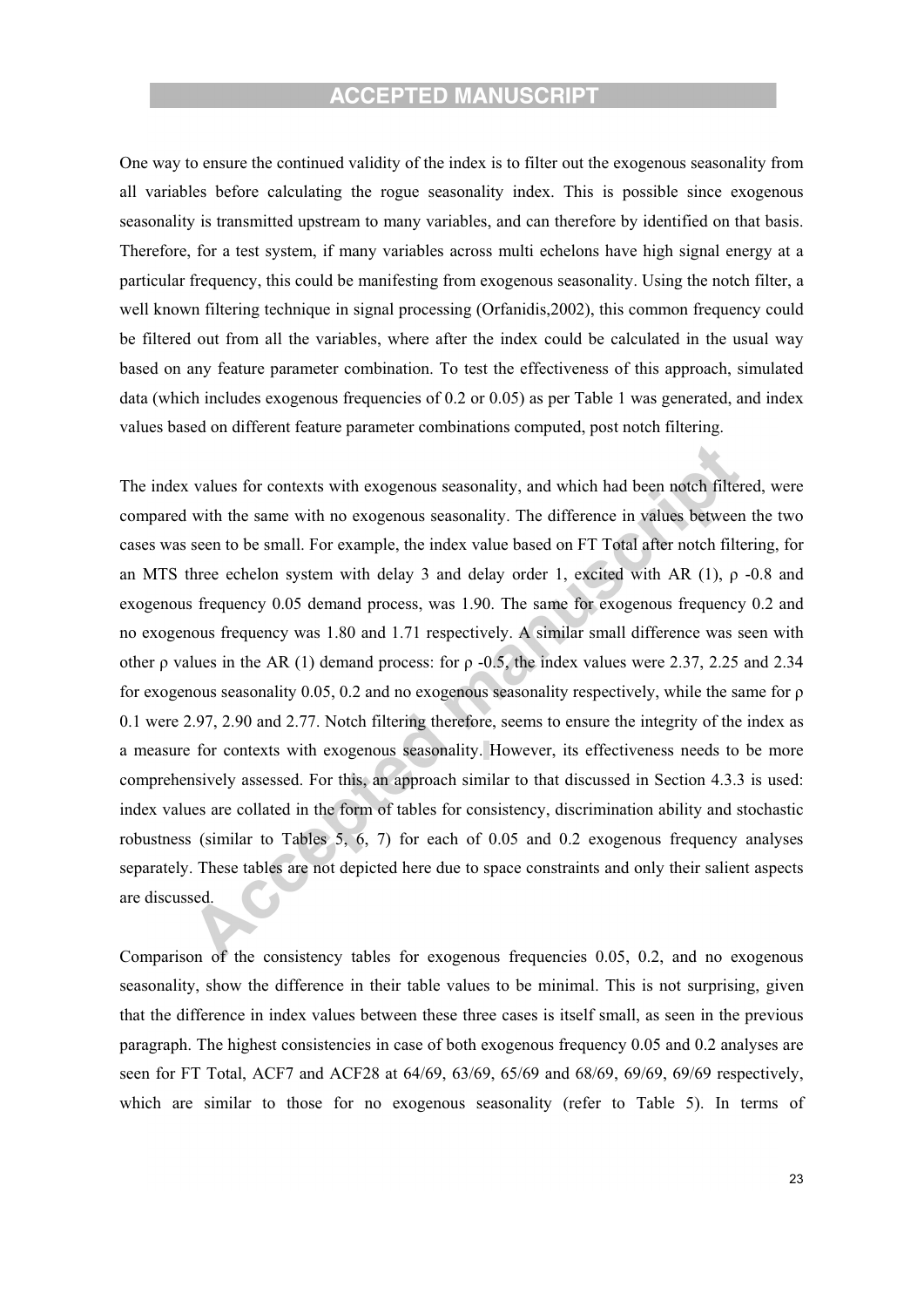discrimination ability and stochastic robustness also, the relative position of each feature parameter combination is the same in all three cases. For example, ACF7 is the best and FT Total, the sixth best in terms of discrimination ability, although their total ranks (refer to Table 6 for context) in each case are slightly different: total ranks for ACF7 are 103, 90 and 93 for exogenous frequency 0.05, 0.2 and no exogenous seasonality respectively, while the same for FT Total are 347, 361 and 354. Similarly, with regards to stochastic robustness, time domain is seen as the best and FT Total the second best in each of the three cases. Overall, incl. both the discrimination ability and stochastic robustness criteria, FT Total is seen to outperform the other feature parameter combinations in case of both exogenous frequency 0.05 and 0.2, as was seen previously for no exogenous seasonality (refer Table 7). From this comprehensive analysis, it can therefore be inferred that for contexts with exogenous seasonality, FT Total based index after notch filtering, is an effective measure for rogue seasonality intensity given its high consistency, discrimination ability and stochastic robustness in measurement.

#### **5. Case Study Analysis**

In order to strengthen the validity of our approach, we derived the rogue seasonality index using real data and the same set of transformation techniques and features as used in simulation. The data is the same as that used in the steel case study by Thornhill and Naim (2006) and pertains to a supply network consisting of four autonomous business units; steel works, section mill, bar mill and rod & wire mill. The steel works supplies the raw material (billets) to each of the three mills to form a diverging network. It was identified in the study that the section and bar mills operate on a make to stock (MTS) basis and generate rogue frequencies in some of their operating variables. These were therefore used for the analysis, with each of the two dyads, steel works-section mill and steel works-bar mill, considered separately. Variables used in the analysis consist of all available operating variables for entities in the dyad. The variables used for the Steel Works-Section Mill dyad are: Section mill (Total orders, Production, Total despatches, Receipts from FG, Total billet stocks, Total stocks and Order book) and Steel works (FG billets total stocks, FG billets despatches to section mill, FG billets production). The Steel works-Bar mill dyad variables are similar, except that the variables for the Section mill are replaced with those for the Bar mill. Six years of monthly time series data (72 data points) were available for each variable and used in the analysis. Figure 4 shows the relevant supply chain structure (a single figure is used to represent both the dyads as their structures are similar). Since the data used here is the same as in Thornhill and Naim (2006), it is important to first discuss the difference between the two analyses.

<u>---------------</u>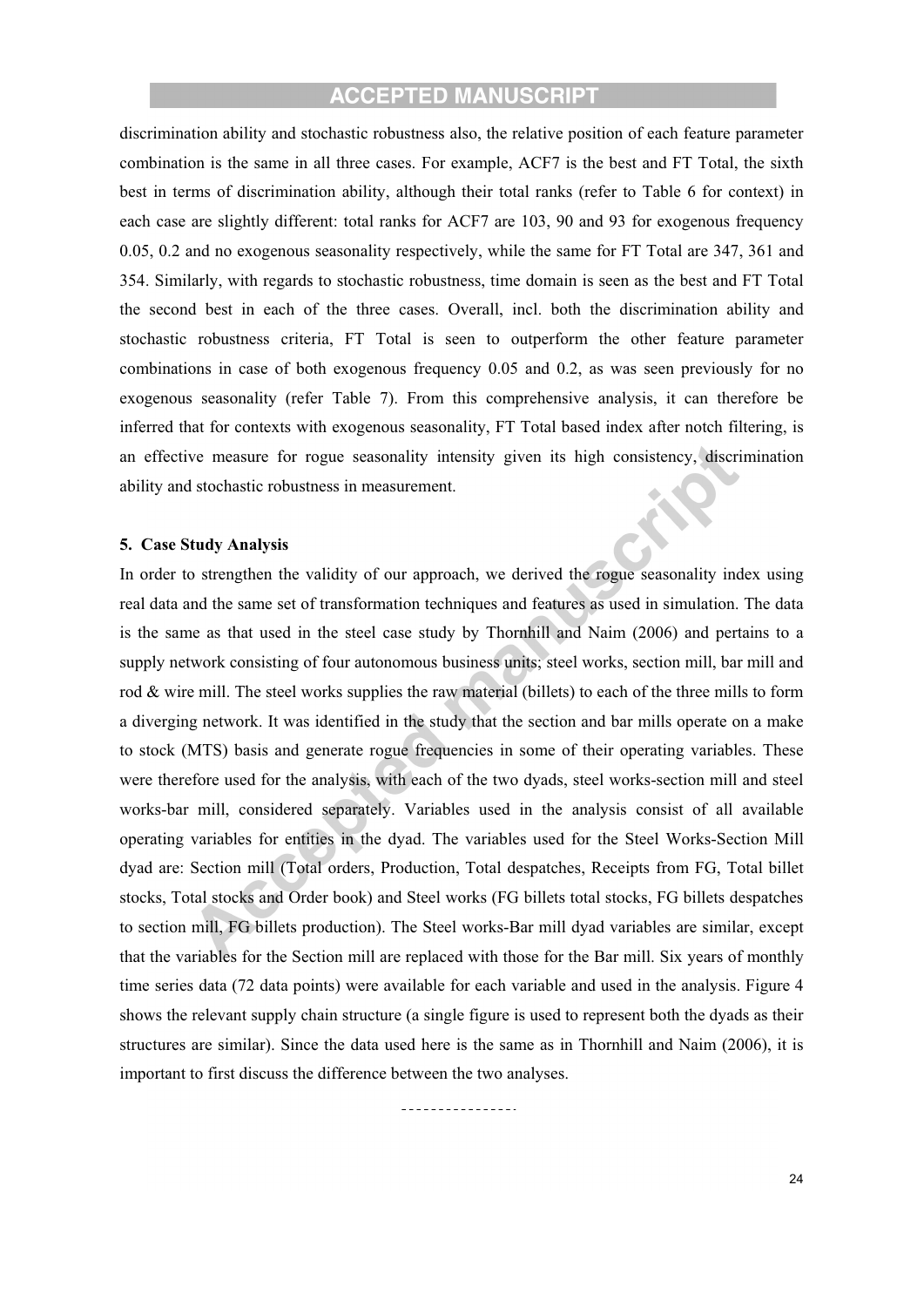Take in Figure 4

Thornhill and Naim assessed exogenous/endogenous seasonalities and rogue seasonality generation using the following process: transforming the system variable to their spectra representation to eliminate lags/leads in relationships, using principal component analysis (PCA) to reduce each system variable to 3 dimensions, plotting these variables, manually identifying clusters and cluster characteristics, mapping clusters onto network diagram and looking for causal links between variables to identify exogenous and endogenous cyclical characteristics and finally compiling this information into a related look up table. Multiple steps are involved in this process, many of which require manual intervention, which makes its application in a multiple supply chain analysis context, difficult. Also, the spectra of variables need to be reducible to 3 dimensions during PCA, to enable their plotting and subsequent cluster profile assessment. Though possible for the steel data, this may not work in a generic sense. This study differs from Thornhill and Naim (2006) in terms of the process used: the signature and index based rogue seasonality detection process being proposed here is simpler, generic, requires minimal assumptions, and can be applied in an automated fashion for analysing multiple supply chains. The second difference is in terms of rogue seasonality assessment. Thornhill and Naim's look up table based process gives only a binary assessment (presence/absence) of rogue seasonality. However, rogue seasonality is present in all supply chains though with differing intensities (Kim and Springer, 2008) and therefore, getting an indication of its intensity rather than presence alone would be more useful, as it would indicate the extent of supply chain inefficiency (Metters, 1997). Such an indicator called the rogue seasonality index, which was seen to be effective with simulated data is being tested here on the Steel works-section mill and Steel works-bar mill contexts. Finally, Thornhill and Naim compared the effectiveness of their Spectra PCA (or SPCA) technique with only the time domain analysis. Here the spectra technique (same as FT used here) is being compared with other commonly used techniques such as Autocorrelation function (ACF), Autoregressive (AR) model, Cross correlation function (CCF), and Discrete wavelet transform (DWT) using each of the Steel works-section mill and Steel works-bar mill contexts. The sequence of steps followed in the analysis are as follows:

**Data Pre-processing**: This is a standard step in data mining (Han and Kamber, 2006) and involves preparing the data as per the requirements of the analysis. In order to do this automatically, appropriate rules need to be specified. The steps followed were:

 De-trending and normalising the data, the former to avoid its appearance in the zero frequency channel which could interfere with the analysis, and the latter, to eliminate scale differences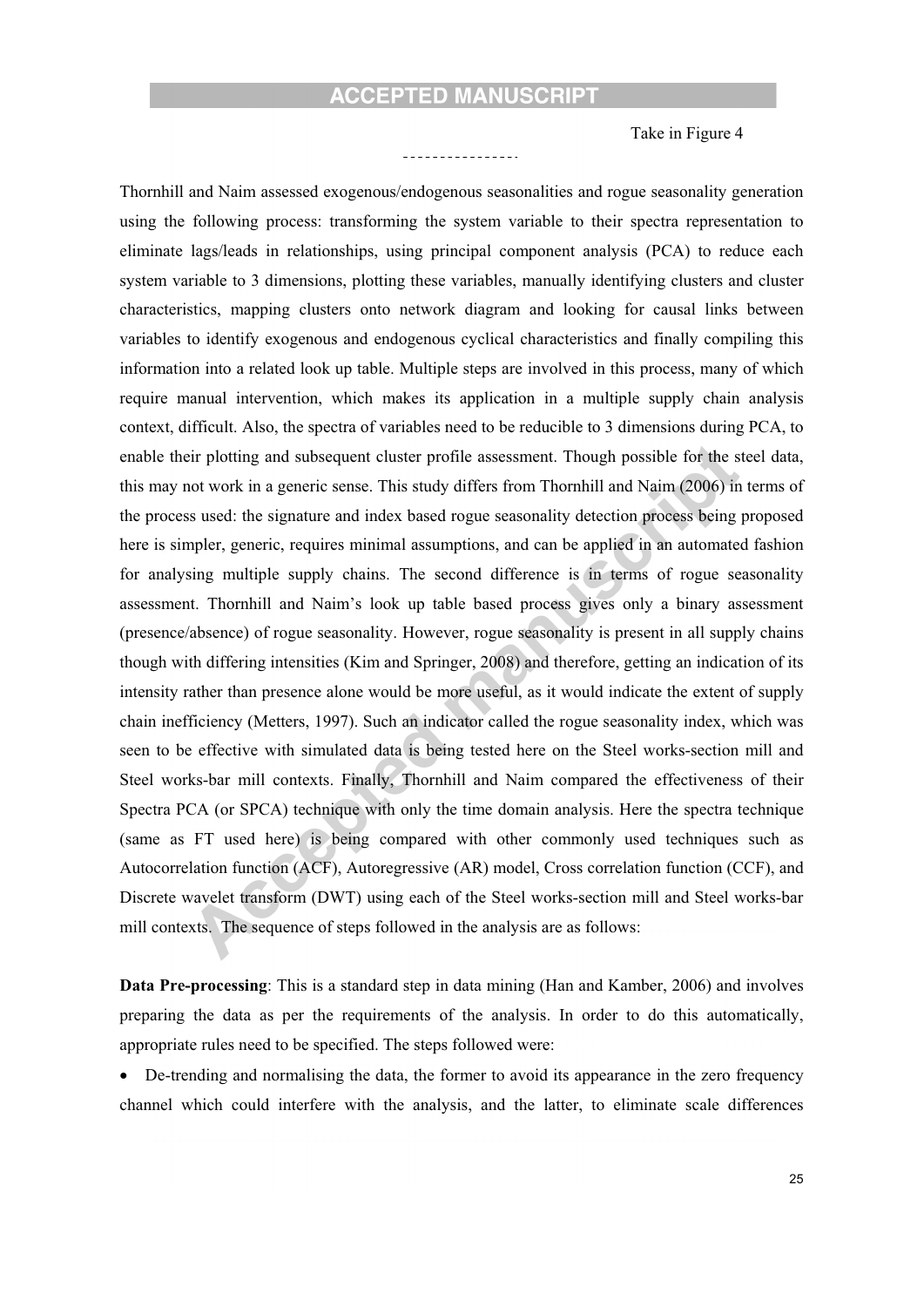between variables. Long term trends, which too appear in the low frequency range in the spectra, also need to be filtered. The important thing here is the selection of a threshold or cut-off frequency, which filters the long term trends while retaining all rogue frequencies. This selection has to be automatic, unlike in Thornhill and Naim (2006), who visually inspected the spectra plots to decide the same. One simple and generic option could be to use 0.08 (time period of 12 months) as the threshold frequency. This is because rogue seasonality in real world contexts is generally of the order of days, weeks or months and therefore, any frequency smaller than 0.08 could safely be classified as a long term trend. This was followed here and all frequencies lower than 0.08 were filtered out from all the variables for each dyad. Though the threshold of 12 months time period could be further refined to possibly time periods of 10/9/8 months by analysing the energy distribution (square of the amplitude post FT) across frequencies and variables, this increases the risk of filtering out rogue frequencies, and was therefore not done. The threshold frequency of 0.08 could be used in general also, although for cases where previous and expert knowledge about operating dynamics is available, the threshold could be more specific.

 In the second step, the exogenous seasonality in demand, and which is shared with the other variables, needs to be filtered out (refer Section 4.3.4). This was done as follows: First, FT was applied to the Total Orders variable (demand in this context) to compute the amplitudes at different frequencies; Next, the frequencies with the highest amplitudes (indicative of exogenous frequencies) were identified using a cut off of (Average + 2\*Standard deviation) applied to the amplitude values; Finally, these frequencies were filtered out from the Total Orders variable as well as all other system variables. This cut off definition classifies 5% of the highest amplitude frequencies as exogenous. 5% rather than a tighter 1% or 2% was used as the cut-off to ensure that no exogenous frequency is missed. The frequencies identified as exogenous and filtered out automatically in this way from all the variables were: (being provided for the sake of completeness though this information is not required/used in the analysis):

*Steel Works-section mill*: Frequencies of 0.25 (4 month cycle) and 0.16 (6 month cycle) *Steel Works-bar mill*: Frequencies of 0.25 (4 month cycle) and 0.40 (2 and half month cycle)

**Data Analysis**: After data pre-processing, each of the FT, ACF, CCF, AR model and DWT based features were applied to the data, with time domain used as the reference. The variables in terms of each feature representation were clustered and the resulting cluster profile assessed in relation to the rogue seasonality signature. Next, the rogue seasonality index was computed based on each feature and the relative effectiveness of the features assessed. Because of limited data, only one parameter per feature could be analysed. The feature parameter combinations used are FT Total, 36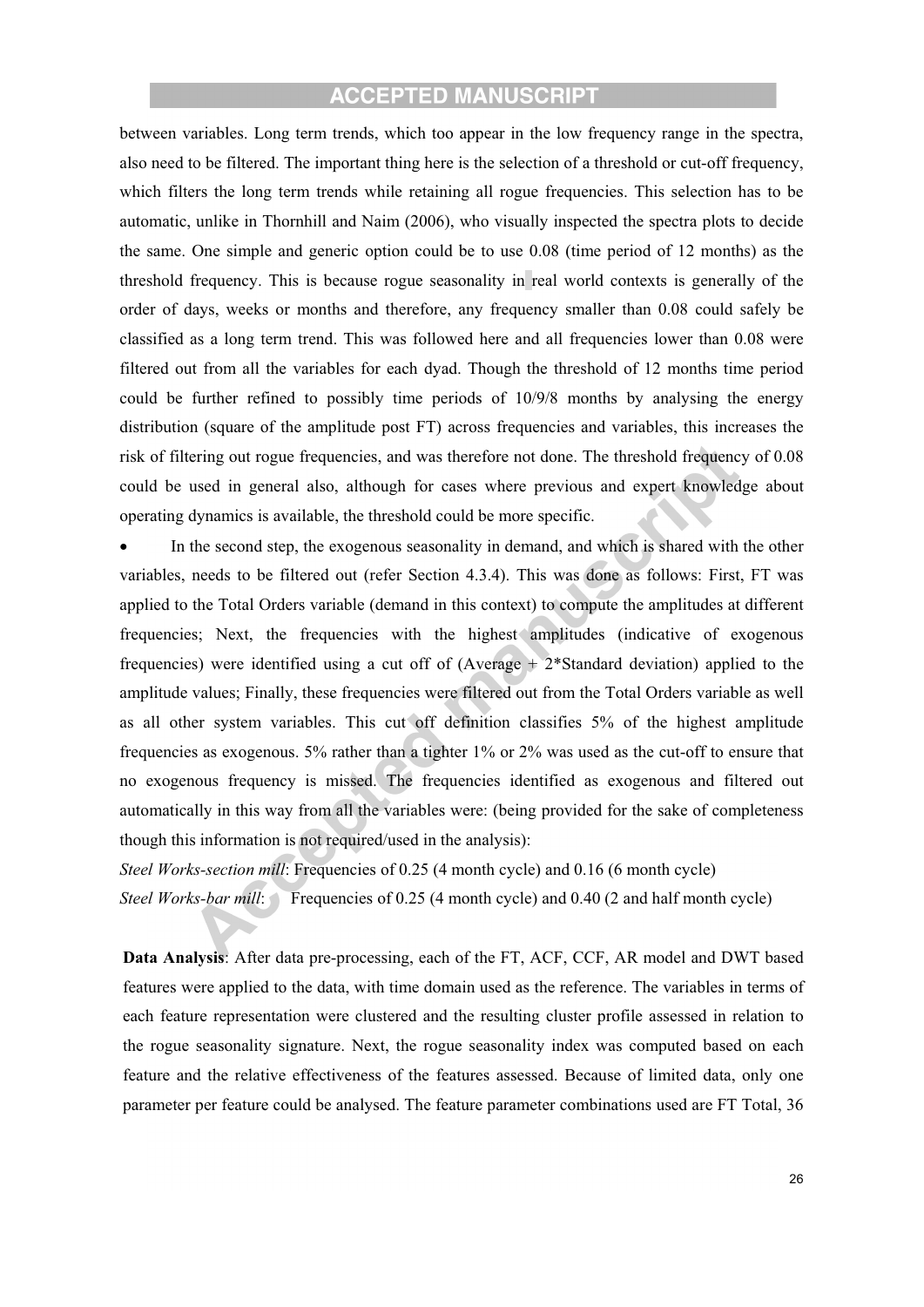lags for ACF, max lags 36 for CCF, order 36 for AR and level 2 transformation (18 coefficients) for DWT. Finally, indices based on alternative definitions (refer Section 3.3) were also calculated for each of these for comparison purposes. The cluster profiles based on FT amplitudes (FT Total) and index values based on different features for each dyad are given in Figure 4. Also, in Figure 4 are the spectra plots for the two dyads, but unlike in Thornhill and Naim (2006), these do not form a part of rogue seasonality assessment here.

**Findings**: The review of cluster profiles and index values in Figure 4 reveal the following:

 The cluster profiles show exogenous demand variables (9 and 23) to be clustered separately from the other system variables for both dyads, which is a characteristic signature for rogue seasonality (refer Section 4.1 page 13). Hence, rogue seasonality is successfully detected in the dyads, and this was possible without having to make any of the assumptions/manual intervention required in Thornhill and Naim (2006).

 Though presence of rogue seasonality is detected, what is more important to know is its intensity as per the earlier discussion. Looking at the index values, these are greater than zero for both dyads for all the features considered. Index values greater than zero indicate presence of rogue seasonality (refer Section 4.3.1) and therefore, rogue seasonality is successfully detected by the index based approach as well. However, the magnitude of the indices is low, especially in comparison to the simulation output. This indicates the rogue seasonality intensity for both dyads to be low. This finding is reasonable because unlike in simulation, where a pure make to stock or MTS system was used (upstream orders are based only on bridging the gap between desired and actual stock), the dyads use a hybrid MTO-MTS where actual customer demand is also an input into the ordering decision. Customer demand contributing to upstream order decision ensures lesser over/under ordering, and hence, lesser intensity of rogue seasonality in comparison to a system, where it is not at all an input (MTS). Use of a hybrid MTO-MTS rather than a pure MTS control system by the dyads is borne out by the order book variables (orders accepted by a company but not yet delivered to the customer -variables 29 and 30). It will be useful at this stage to also look at the spectra plots in Figure 4 to get a sense of the rogue seasonality frequencies and intensity (this may be required only for select supply chains as discussed in the last paragraph of this section). The plots indicate presence of rogue seasonality, as spectral peaks at certain frequencies which are shared across variables (frequency of 0.33 for the Steel works-Section mill dyad and 0.17 & 0.33 for the Steel works-Bar mill dyad). Rogue seasonality intensity on the other hand is reflected in the height of the spectral peak (higher the spectral peak, greater is the intensity, as it is indicative of all the spectral energy being concentrated in those frequencies) and the extent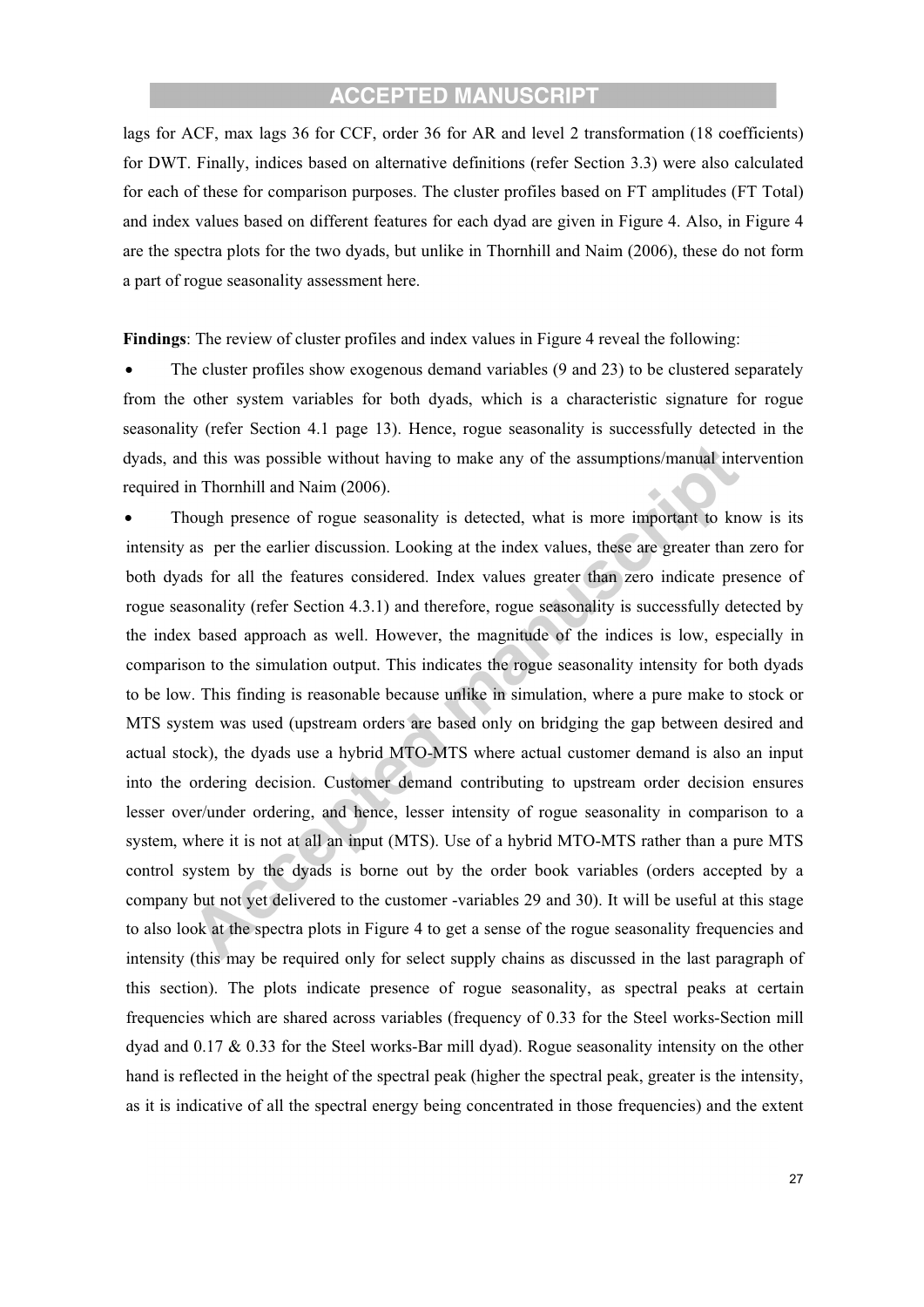to which these peaks are shared by variables in the supply chain (more the number of variables sharing the spectral peak, more is the intensity). Examining the spectra plots, it is evident that the intensity is low on account of both these factors for each dyad. This shows that assessment of the rogue seasonality intensity from index is possible even for real world contexts.

 The next objective was to find out the best feature for computing the rogue seasonality index. For the steel works-section mill dyad, the FT Total based index is seen to have the highest value, with those based on AR model and DWT the least and ACF and CCF based index values in the middle and marginally better than the time domain. This is in line with the findings from the simulation analysis. A higher index value based on a particular feature more accurately reflects the true rogue seasonality characteristics. This is apparent when we compare the simulation output summaries of FT and ACF with Time, AR Model and DWT, specifically Consistency (Table 5) with Rank analysis (Table 6), where a high correlation between the two criteria is evident. Higher index values also facilitate better discrimination between rogue seasonalities of different intensities. Next, examining the index values for the steel works-bar mill dyad, these appear to be marginally different from those for the steel works-section mill dyad. Though FT, ACF and CCF are seen to be similarly highly placed in terms of index values, and DWT and time domain near the bottom, what is surprising is the AR model yielding the highest index value. However, this was also observed for select cases in the simulation analysis, where the AR model based approach yielded index values that were greater than those from other features. This means that for some unique conditions, it is possible for otherwise inappropriate features to outperform others. However, on a generic basis, features whose robustness has been assessed with multiple data contexts will still be the most appropriate, and therefore, from this analysis also, FT Total turns out to be the best feature for rogue seasonality index computation.

In order to assess the robustness of the rogue seasonality index as a measure, alternative index definitions (refer to Section 3.3) were used to compute the index for each feature. The correlation between the index used and the alternative indices was found to be high, as in the case of simulation (0.83 and 0.90 for the steel works-section mill dyad and 0.81 and 0.93 for the steel works-bar mill dyad). This establishes the index definition to be robust and not very sensitive to the nature of dissimilarity measurement between exogenous demand and other variables.

Overall, the index based approach was able to establish in an automatic fashion, the presence of low intensity rogue seasonality in the two dyads. Given a context where many supply chains are being managed at the same time, such an approach can be quite useful: the controller can use the index to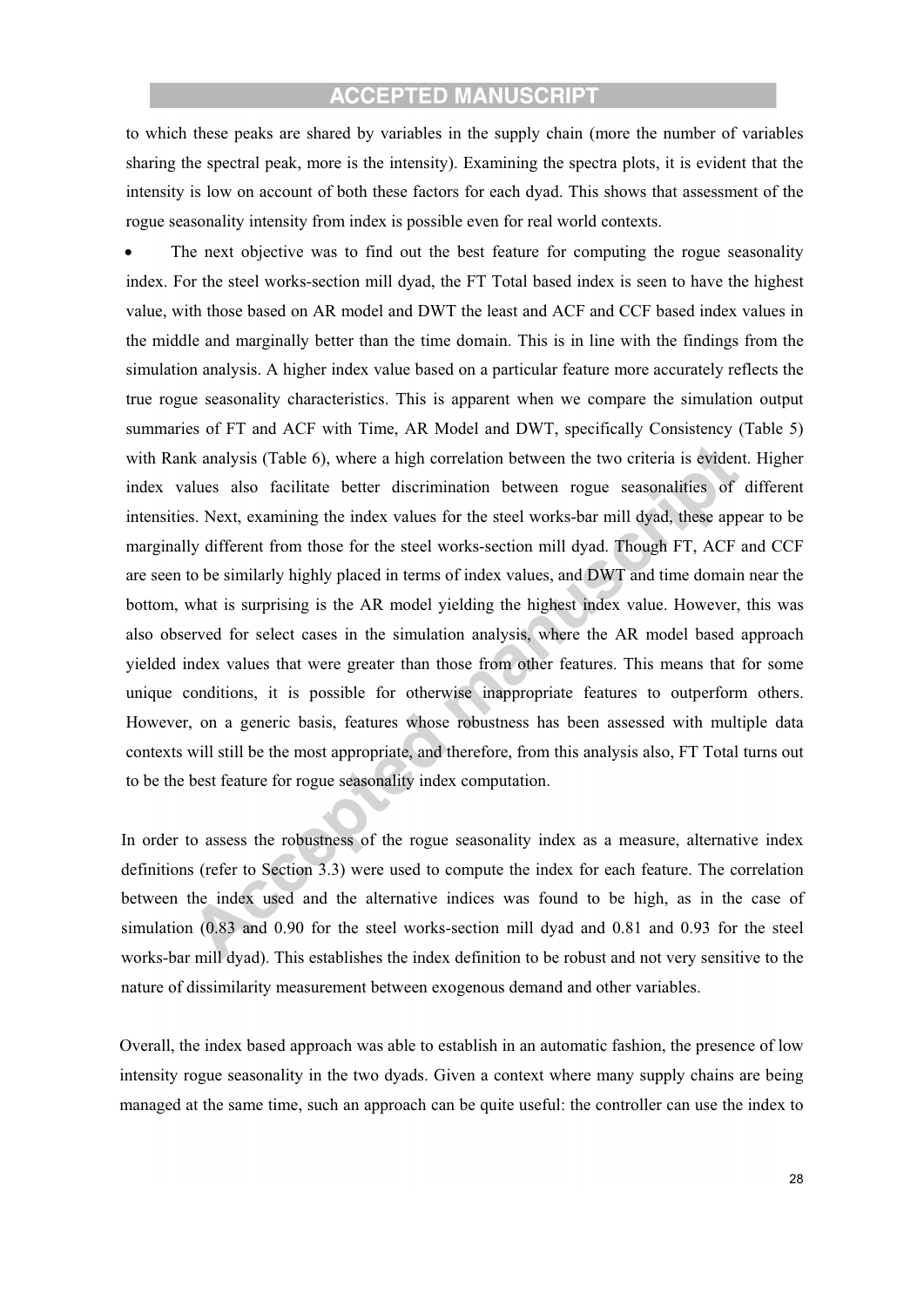quickly discriminate supply chains with high rogue seasonality intensity from others, and focus their investigations on these. Investigation may involve plotting the spectra of system variables and uncovering the frequency/s of rogue seasonality and the reason/s for their generation. For example, in the case of the two dyads, their index values are not high, and this can be used to assign them a lower priority in terms of investigation. With Thornhill and Naim's (2006) process however, every supply chain irrespective of their rogue seasonality intensity are treated in the same way and investigated in detail, causing both its efficiency and effectiveness to be lower.

#### **6. Managerial application of rogue seasonality index**

The aim of the index is to give the managers a compact indication of the intensity of rogue seasonality in a

multiple supply/value chain environment so that they can then concentrate their efforts on those with the highest values or which show maximum deviation from historic trends. While Thornhill and Naim (2006) gave a conceptual framework for such an application, this paper strengthens it by providing a quantitative basis and making it more generic. Figure 5 gives the application context of the index. Examples of such centralized monitoring of supply chains by focal companies, as envisaged here for rogue seasonality, include Cisco's eHub initiative (Grosvenor and Austin, 2001) which uses real time intelligence on inventory, commitments, capacity and other operating information of thousands of suppliers in three tiers for effective supply chain execution. Similarly, Eaton Corporation (Supply & Demand Chain Executive, February 2006) and Honda (Ward's Autoworld, July 2006) operate supply chain wide systems to monitor supplier data for thousands of suppliers for advance notice/warning of potential problems.

Take in Figure 5

Successful application of the proposed index based approach requires large volumes of timely and accurate data with different sampling intervals and from different parts of the supply chain. For accurate assessment, the sampling frequency should be at least twice the highest frequency contained in the data variables because of the Nyquist sampling theorem (Chatfield, 2004). This means that, for contexts having seasonality of the order of days (2 days or more), such as in the high technology and FMCG sectors, daily sampled data will be needed. Other contexts, having seasonality of the order of months (2 months or more), would require at least monthly sampled data, which means that monthly/weekly/daily could all be used for assessment. The advent of RFID coupled with information and communication technologies makes this less of a technical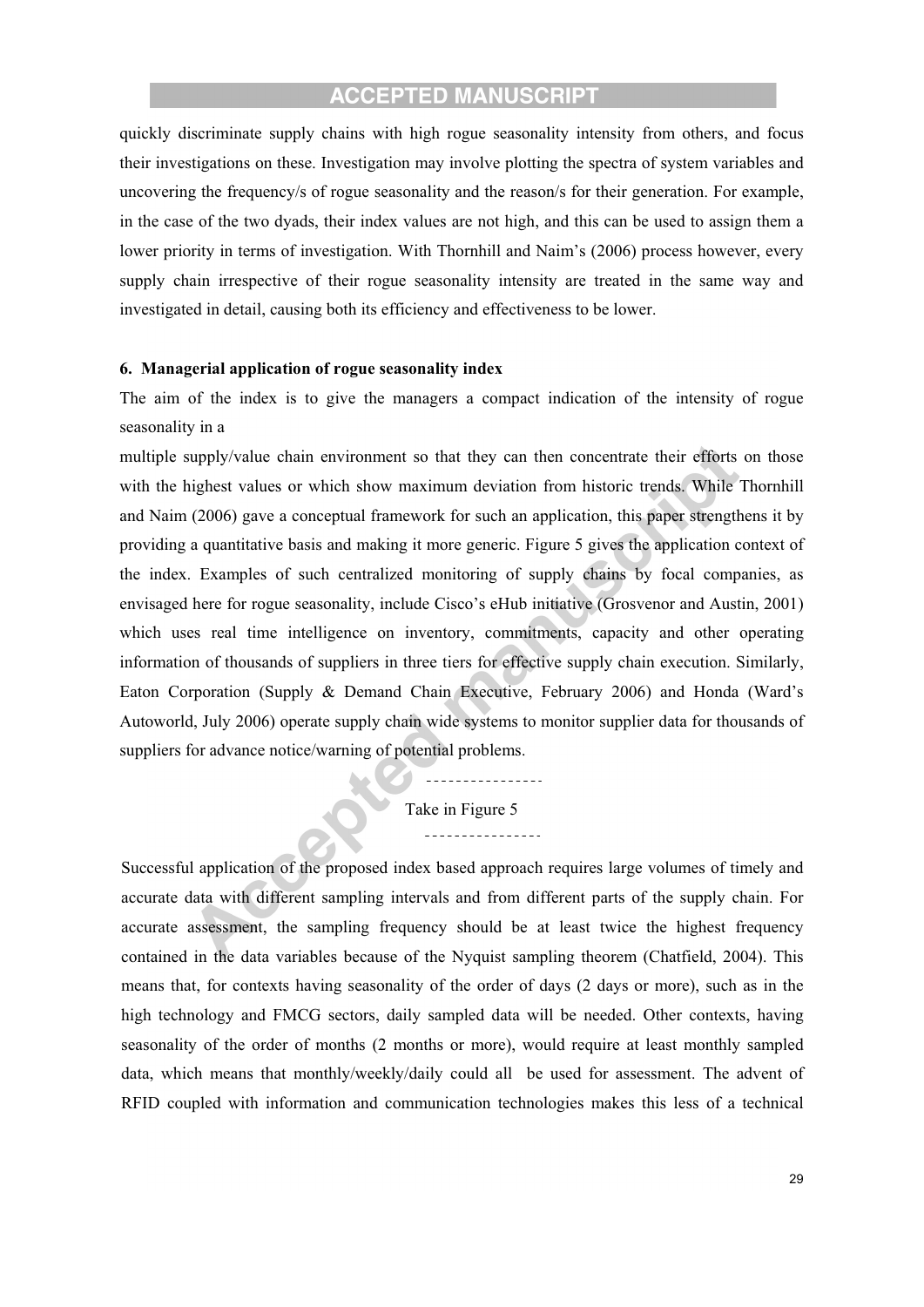challenge nowadays. Data analysis and reporting can also be rapidly performed. However, it is possible that data on only a few variables is provided by certain players due to trust and confidentiality issues. The proposed approach is robust and can still be applied as long as those variables show rogue seasonality characteristics. For example, use of only orders and stock data for the Steel works-Section mill and Steel works-Bar mill dyads yielded index values of 1.22 and 1.06 (FT Total), still accurately indicating presence of rogue seasonality. The second issue pertains to specifying appropriate thresholds for classification of rogue seasonality intensities for management action. We propose the following:

To start with, a common index threshold could be specified for all newly added supply/value chain which is kept low enough to classify relatively more supply chains as having high rogue seasonality and investigated. The investigation would involve plotting the spectra profiles of the variables in the supply chain, assessing the rogue seasonality frequencies, the causal factors responsible for the generation of the same and the extent to which those could be controlled (to minimise rogue seasonality intensity). For example, a low level of trust among the focal company and its partners could make it difficult to modify the ordering heuristics. Another stream of investigation could involve assessing the cost implications of rogue seasonality. For example, a supply chain with a high index value, could have surplus capacity and/or high flexibility, meaning less adverse cost impact from rogue seasonality and therefore limited need for management intervention. Another possibility is where rogue seasonality and its associated costs are already incorporated into the decision structure and optimised with respect to other ordering considerations as in Jaksic and Rusjan (2008). Once sufficient history of index values and related management interventions is available, specific maximum thresholds for each supply/value chain could be prescribed for regular monitoring and detection of significant deviations. The index is therefore proposed to be used not only for detecting rogue seasonality but also for assessing changes in its characteristics over time, akin to statistical process control (SPC) in a manufacturing environment. Use of multiple variables in the index's computation reduces its variability and therefore makes it easier to specify robust thresholds. Once an instance of high rogue seasonality is detected, and which has not been optimised within the ordering decision structure, actions such as those proposed by Kim and Springer (2008) could be effected. This would mean either decreasing the supply lead times  $(T_p)$ and/or increase the time to adjust inventory  $(T_i)$  and/or reduce the time to adjust WIP  $(T_w)$  all of which reduce the propensity of strong cyclicality.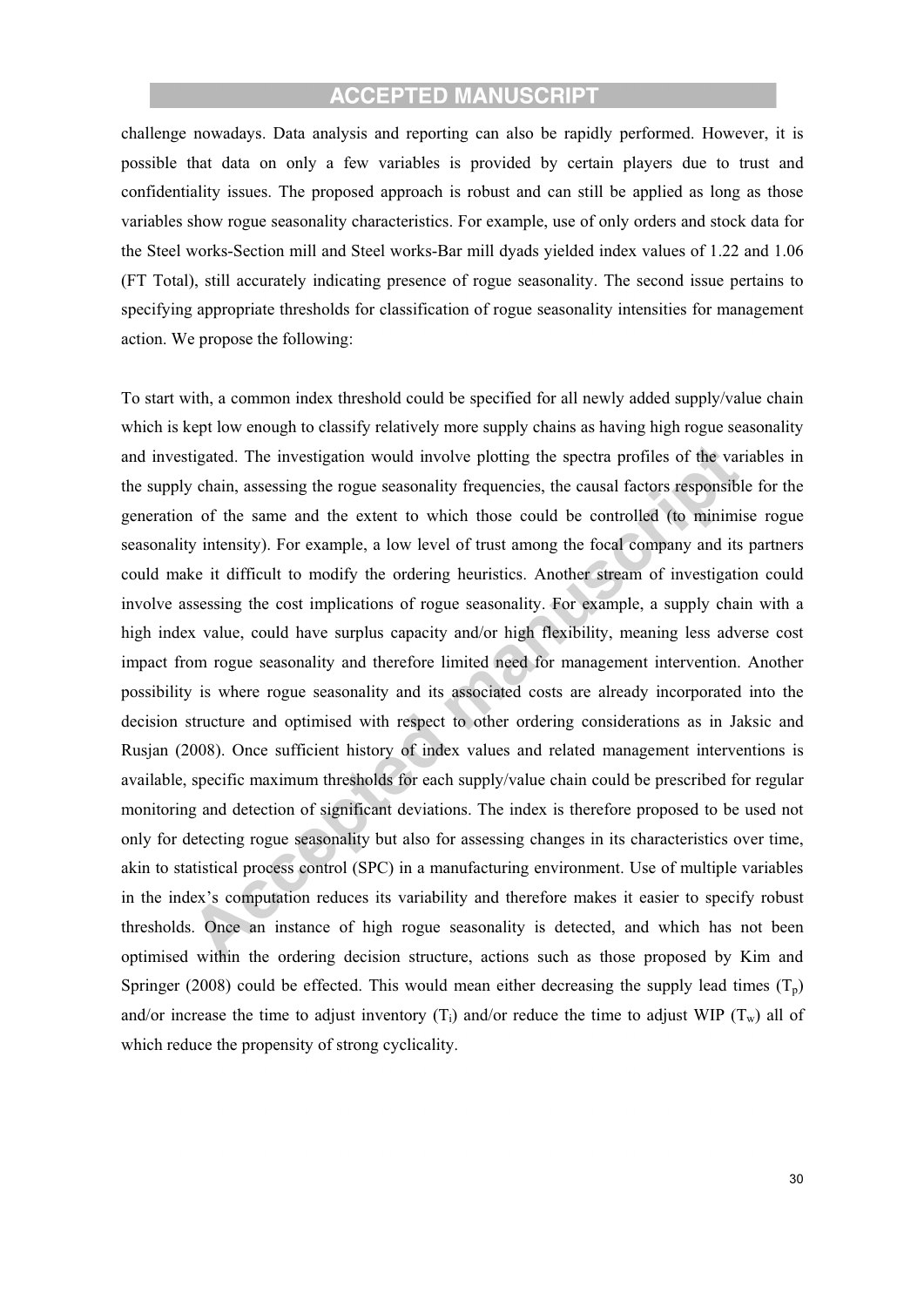#### **7. DISCUSSION AND CONCLUSIONS**

Rogue seasonality, characterised by endogenous generation of cyclicality in multiple supply chain variables, reduces the cost efficiency of supply chains because of unnecessary ramping up and down of production and/or excess stocking in a capacitated environment. It is observed in many real world supply chains, though with differing intensities, and arises principally from the nature of ordering processes used for supply chain control. In an environment where a large number of supply/value chains are being managed, identifying and prioritising those with high rogue seasonality as compared to others could increase both the timeliness as well as quality of management intervention. The intervention could involve either minimising the intensity of rogue seasonality (Kim and Springer, 2008) or optimising it with other ordering considerations (Jaksic and Rusjan, 2008) to improve cost efficiencies. This study focuses on the rogue seasonality detection or the identification and prioritisation aspect and uses data from a generic three echelon simulation model and a case study to: 1) identify the signature that characterises presence of rogue seasonality 2) determine an objective measure called the rogue seasonality index to quantify the signature and use it for rogue seasonality detection and, 3) evaluate alternative transformation techniques and features to identify the most appropriate one for rogue seasonality detection. The signature of rogue seasonality was determined on the basis of the clustering profile of the supply chain variables, specifically, whether exogenous demand did or did not get clustered with the other internal operating variables such as inventory and work in process. To overcome the subjectivity involved in assessing the signature from the profiles of clusters, an objective measure called the rogue seasonality index was defined. It is based on dissimilarities among the variables in comparison to dissimilarity between the variables and the exogenous demand and was found to be a valid and robust measure for rogue seasonality intensity. Effectiveness of different transformation techniques and features such as Fourier (FT), discrete wavelet (DWT), autocorrelation function (ACF), cross correlation function (CCF) and autoregressive model (AR model) was assessed, by computing the index values from each of them.

Compared to other features, the FT feature was found to be the best for rogue seasonality detection, with index values derived from it showing high consistency, discrimination ability and stochastic stability in detection. It has been shown to be effective on a generic basis for individual time series by Agrawal et al. (1993), Caiado et al. (2006) and Vlachos et al. (2006). This study shows that it can also be applied to multivariate data as well as data with inconsistent periodicity and thus validates the findings of Thornhill and Naim (2006). Parameters used, which for FT is the number of frequency channels, was found to significantly impact the index values and hence effectiveness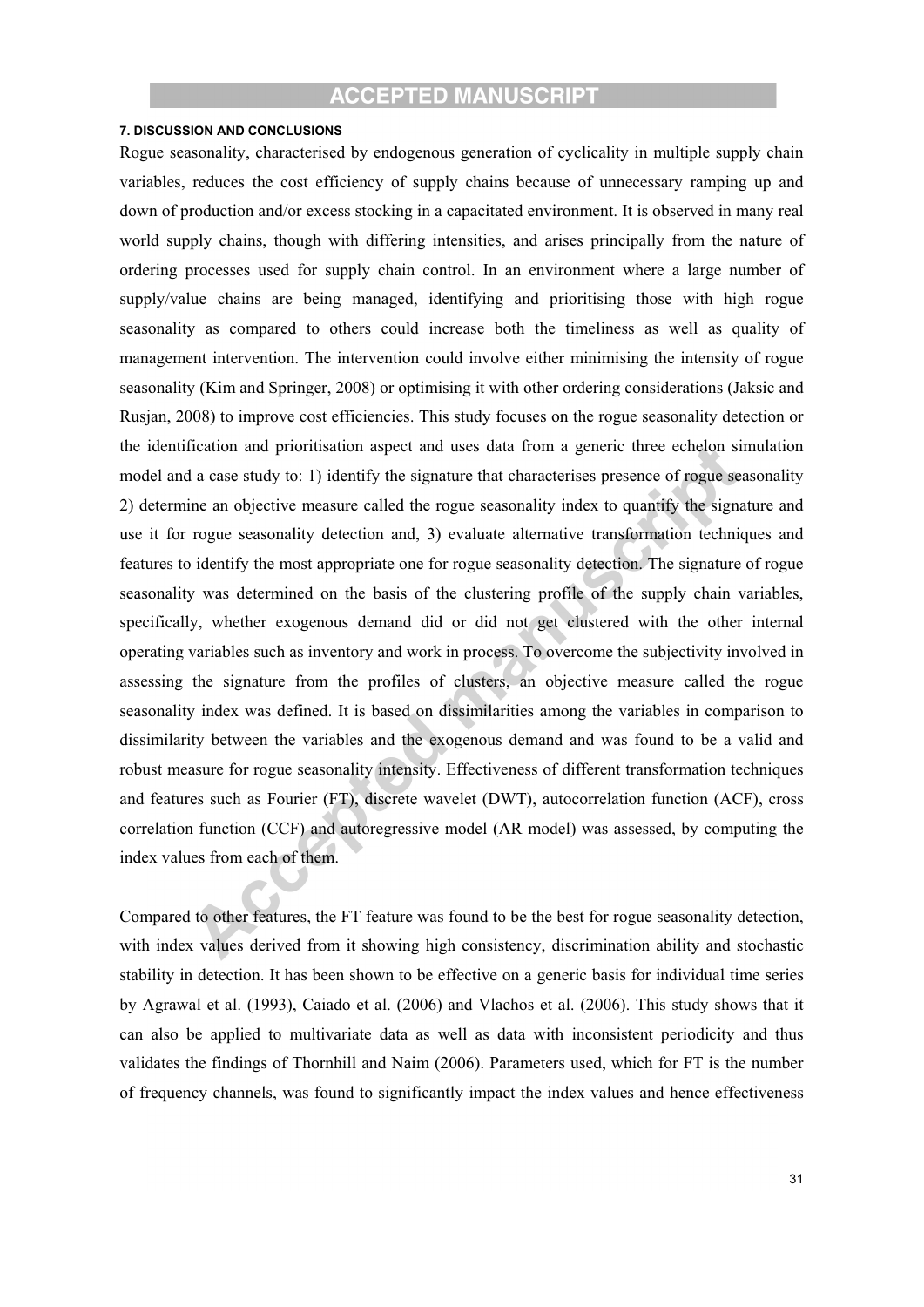of detection. FT Total which uses features from all the frequency channels was found to perform better than options such as FT 7 and FT 28 which use lesser number of frequencies. Choice of parameters therefore constitutes an important factor during application. Relative superiority of FT also answers the question about appropriate features to be used for clustering time series in the supply chain domain. However, this requires further empirical work. Regarding other features, ACF was a close second to FT in terms of rogue seasonality detection. DWT and AR model features on the other hand were found to be the least effective. The findings for DWT are surprising, as the multi resolution property of wavelets was expected to yield better results than FT. With regard to the AR model based approach, it can be concluded that it is less effective for data with cyclical characteristics.

The index defined in this paper helps in assessing rogue seasonality in a supply chain system independent of bullwhip. Use of multiple variables in its computation makes it less susceptible to inconsistencies in some variable profiles. This is also consistent with the view of Disney and Towill (2003), who in the context of the measure for bullwhip show how using one variable, such as order, gives an incomplete and erroneous picture, and requires additional variables such as inventory to be included. The index is robust and maintains its validity even for a case with rogue seasonality where some variables do not exhibit seasonal characteristics and could be similar to CONS. This is because though the numerator in the index is reduced (refer to Equation 1), alignment of the remaining variables at common amplification frequencies reduces the denominator value significantly to still generate a high index value for accurate detection of rogue seasonality. Alternative indexes proposed such as Alternate 1 (refer to Equation 2) have this robustness built into their definition.

While this study suggested a new approach for rogue seasonality detection it also raised a few questions

such as: a) Would the index be effective in a supply network, and if not, how should it be modified for different network configurations, b) How to identify the main source/contributor of rogue seasonality based on index values at select points in the chain/network, c) Would the index be effective for systems characterised by significant batching and backlogs. The effectiveness of the index therefore needs to be investigated using more complex (and realistic) simulation contexts as well as in other empirical settings.

#### **References:**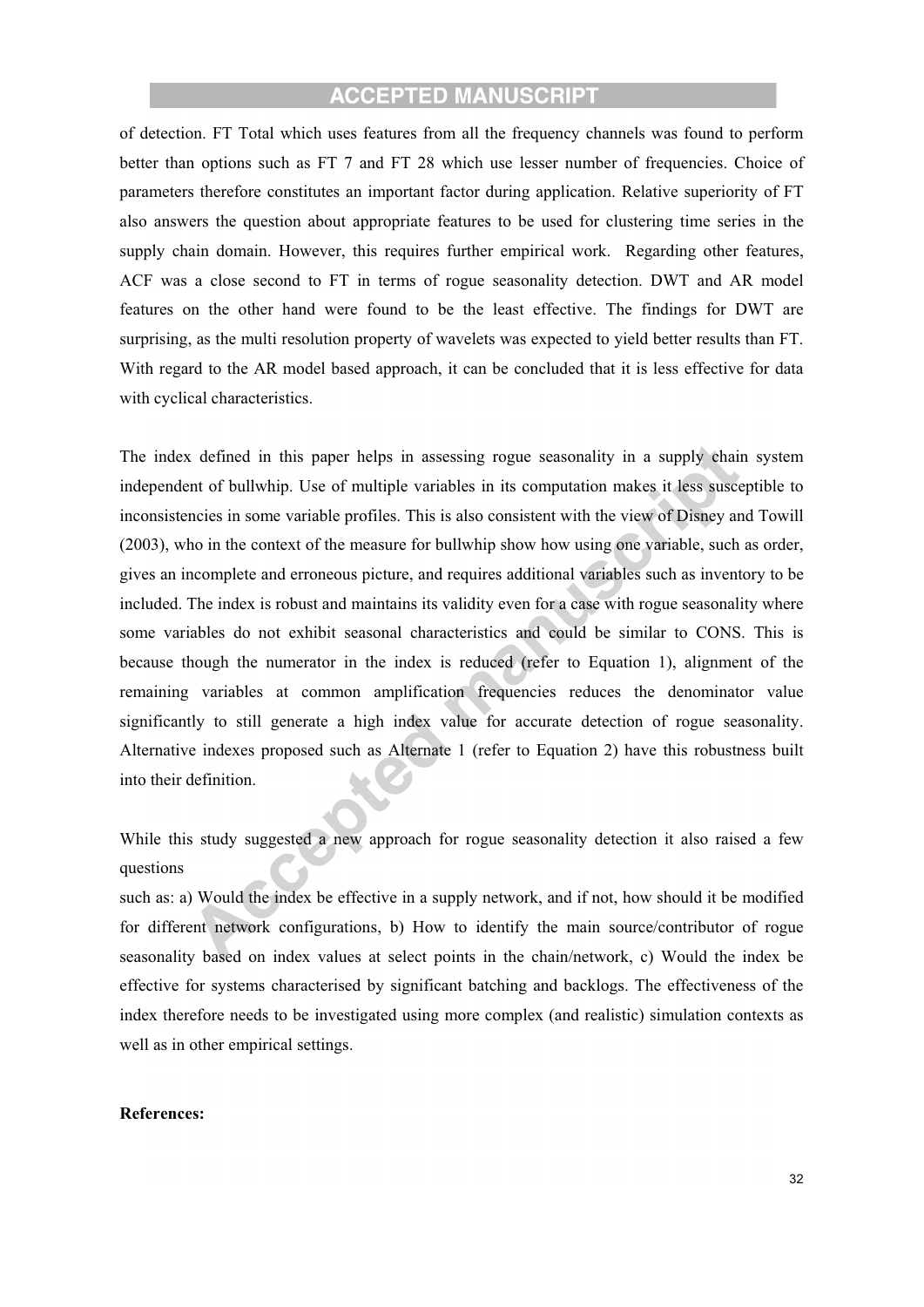- Agrawal, R., Faloutsos, C., & Swami, A. 1993. Efficient similarity search in sequence databases, Proc. of the 4th International conference on foundations of data organization and algorithms, 69-84. Chicago, IL, USA.
- Akaike, H. 1981. Likelihood of a model and information criteria. Journal of Econometrics, 16(1), 3-14.
- Baragona, R. 2001. A simulation study on clustering time series with metaheuristic methods. Quaderni di Statistica, 3, 1-26
- Basseville, M., & Nikiforov, I. V. 1993. Detection of abrupt changes: theory and application. Englewood Cliffs, N.J.: Prentice Hall.
- Bendoly, E., Donohue, K., & Schultz, K. L. 2006. Behavior in operations management: Assessing recent findings and revisiting old assumptions. Journal of Operations Management, 24(6), 737-752.
- Bohte, Z., Cepar, D., & Kosmelj, K. 1980. Clustering of time series, Proceedings in Computational Statistics: Physica-Verlag.
- Box, G. E. P., & Jenkins, G. M. 1976. Time series analysis: forecasting and control. San Francisco: Holden-Day.
- Buxey, G. 1995. A managerial perspective on aggregate planning. International Journal of Production Economics, 41(1-3), 127-133.
- Caiado, J., Crato, N., & Pena, D. 2006. A periodogram-based metric for time series classification. Computational Statistics and Data Analysis, 50(10), 2668-2684.
- Carranza Torres, O., & Villegas Moran, F. 2006. Managing the bullwhip effect through benchmarking. In O. Carranza Torres, & F. Villegas Moran (Eds.), The Bullwhip effect in supply chains - A review of methods, components and cases: 215-242. Basingstoke: Palgrave Macmillan.
- Chan, K. P., & Fu, A. W. C. 1999. Efficient Time Series Matching by wavelets, Proceedings of The International Conference On Data Engineering: 126-135. Sydney, Australia.
- Chatfield, C. 2004. The Analysis of Time Series: An Introduction. Boca Raton, Florida: CRC Press.
- Chen, F., Drezner, Z., Ryan, J. K., & Simchi-Levi, D. 2000. Quantifying the bullwhip effect in a simple supply chain: the impact of forecasting, lead times, and information. Management Science, 46(3), 436-443.
- Chopra, S., & Meindl, P. 2001. Supply chain management: strategy, planning, and operation. Upper Saddle River, N.J.: Prentice Hall.
- Christopher, M., & Lee, H. 2004. Mitigating supply chain risk through improved confidence. International Journal of Physical Distribution & Logistics Management, 34(5), 388-396.
- Cortes, C., & Pregibon, D. 2001. Signature-based methods for data streams. Data Mining and Knowledge Discovery, 5(3), 167-182.
- Davis, T. 1993. Effective Supply Chain Management. Sloan Management Review, 34(4), 35-46.
- Dejonckheere, J., Disney, S., Lambrecht, M., & Towill, D. R. 2003. Measuring and avoiding the bullwhip effect: A control theoretic approach. European Journal of Operational Research 147, 567-590.
- Disney, S. M., & Towill, D. R. 2003. On the bullwhip and inventory variance produced by an ordering policy. Omega, 31(3), 157-167.
- Disney, S. M., Towill, D. R., & Van de Velde, W. 2004. Variance amplification and the golden ratio in production and inventory control. International Journal of Production Economics, 90(3), 295-309.
- Disney, S. M., Towill, D. R., & Warburton, R. D. H. 2006. On the equivalence of control theoretic, differential, and difference equation approaches to modeling supply chains. International Journal of Production Economics, 101(1), 194-208.
- Fok, D., Franses, P.H., & Paap, R. 2007. Seasonality and non-linear effects in scanner-data-based marketresponse models. Journal of Econometrics, 138, 231-251
- Forrester, J. W. 1961. Industrial Dynamics. Cambridge, Mass.: M.I.T. Press.
- Geary, S., Disney, S. M., & Towill, D. R. 2006. On bullwhip in supply chains-historical review, present practice and expected future impact. International Journal of Production Economics, 101(1), 2-18.
- Gilbert, K. 2005. An ARIMA supply chain model. Management Science, 51(2), 305-310.
- Grosvenor, F. & Austin, T. A. 2001. Cisco's eHub Initiative. Supply Chain Management Review, 5(4), 28- 35
- Haeckel, S. H., & Nolan, R. L. 1993. Managing by wire. Harvard Business Review, 71(5), 122-132.
- Halkidi, M., Batistakis, Y., & Vazirgiannis, M. 2001. On clustering validation techniques. Journal of Intelligent Information Systems, 17(2-3), 107-145.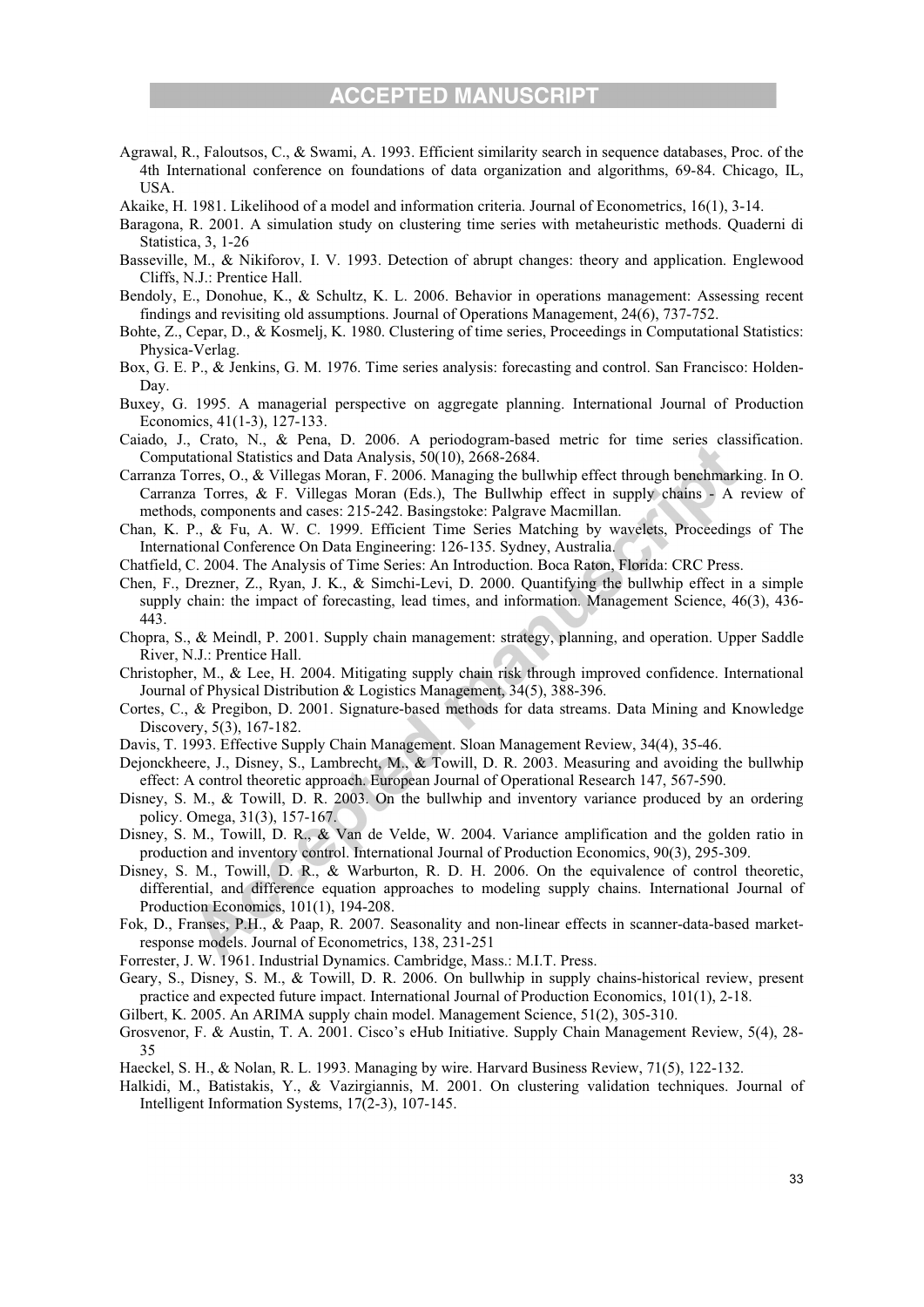Han, J., & Kamber, M. 2006. Data Mining: Concepts and Techniques. San Fransisco: Morgan Kaufmann.

- Jaksic, M., & Rusjan, B. 2008. The effect of replenishment policies on the bullwhip effect: A transfer function approach. European Journal of Operational Research, 184(3), 946-961.
- John, S., Naim, M. M., & Towill, D. R. 1994. Dynamic analysis of a WIP compensated decision support system. International Journal of Manufacturing System Design, 1(4), 283-297.
- Kalpakis, K., Gada, D., & Puttagunta, V. 2001. Distance Measures for effective clustering of ARIMA Time-Series, Proceedings of the 2001 IEEE International Conference on Data Mining. San Jose, CA: IEEE Computer Society.
- Keogh, E., & Kasetty, S. 2003. On the need for time series Data Mining Benchmarks: A Survey and Empirical Demonstration. Data Mining and Knowledge Discovery, 7(4), 349-371.
- Kim, I., & Springer, M. 2008. Measuring endogenous supply chain volatility: Beyond the bullwhip effect. European Journal of Operational Research., 189(1), 172-193.
- Last, M., Kandel,A.&Bunke, H.2004.Data Mining in Time Series Databases. Singapore.World Scientific Publishing
- Lee, H. L., Padmanabhan, V., & Whang, S. 1997a. The Bullwhip effect in supply chains. Sloan Management Review, Spring, 93-102.
- Lee, H. L., Padmanabhan, V., & Whang, S. 1997b. Information distortion in a supply chain: The bullwhip effect. Management Science 43(4), 546-558.
- Li, T., Li, Q., Zhu, S., & Ogihara, M. 2002. A survey on wavelet applications in data mining. SIGKDD Exploration. Newsletter., 4(2), 49-68.
- Liao, T. W. 2005. Clustering of time series data-a survey. Pattern Recognition. 38(11), 1857-1874.
- Maharaj, E. A. 2000. Clusters of time series. Journal of Classification, 17(2), 297-314.
- Mason-Jones, R., Naim, M. M. and Towill, D. R. 1997. The Impact of Pipeline Control on Supply Chain Dynamics", International Journal of Logistics Management, 8(2) pp 47 - 62
- Metters, R. 1997. Quantifying the Bullwhip Effect in Supply Chains. Journal of Operations Management, 15(2), 89-100.
- Naim, M. M., Wikner, J., & Grubbstrom, R. W. 2007. A net present value assessment of make-to-order and make-to-stock manufacturing systems. Omega, 35(5), 524-532.
- Orfanidis, S. 2002. Introduction to signal processing. New Jersey: Prentice Hall
- Otto, A. 2003. Supply Chain Event Management: Three Perspectives. International Journal of Logistics Management, 14(2), 1-13.
- Percival, D. B., & Walden, A. T. 2000. Wavelet methods for time series analysis. Cambridge; New York: Cambridge University Press.
- Shannon, C. E., & Weaver, W. 1964. The Mathematical Theory of Communication. University of Illinois Press
- Shukla, V., Naim, M.M., and Yaseen, E.A., 2009. `Bullwhip' and `backlash' in supply pipelines. International Journal of Production Research, 47 (23), pp. 6477-6497.
- Sterman, J. 1989. Modelling managerial behaviour: Misperceptions of feedback in a dynamic decisionmaking experiment. Management Science 35(3), 321–339.
- Sy, B. K. 2005. Signature-based approach for intrusion detection, Lecture Notes in Computer Science. Vol. 3587 LNAI,526-536.
- Thornhill, N. F., & Naim, M. M. 2006. An exploratory study to identify rogue seasonality in a steel company's supply network using spectral principal component analysis. European Journal of Operational Research, 172, 146-162.
- Ting, J. K., Ng, M. K., Rong, H., & Huang, J. Z. 2003. Statistical models for time sequences data mining, I E E E International Conference on Computational Intelligence for Financial Engineering, 347-354. Hong Kong, China.
- Torres, O. A. C., and Moran, F. A. V. 2006. Managing the Bullwhip effect through Benchmarking in The Bullwhip effect in supply chains: A review of methods, components and cases, O. A. C. Torres and F. A. V. Moran, eds., Palgrave Macmillan, New York, 215-242.
- Towill, D. R., & del Vecchio, A. 1994. The application of filter theory to the study of supply chain dynamics Production Planning and Control, 5 (1), 82-96.
- Towill, D.R. 1997. FORRIDGE-Principles of good practice in material flow. Production Planning & Control, 8(7), 622-632
- Towill, D. R., Evans, G. N., & Cheema, P. 1997. Analysis and design of an adaptive minimum reasonable inventory control system. Production Planning and Control, 8(6), 545-557.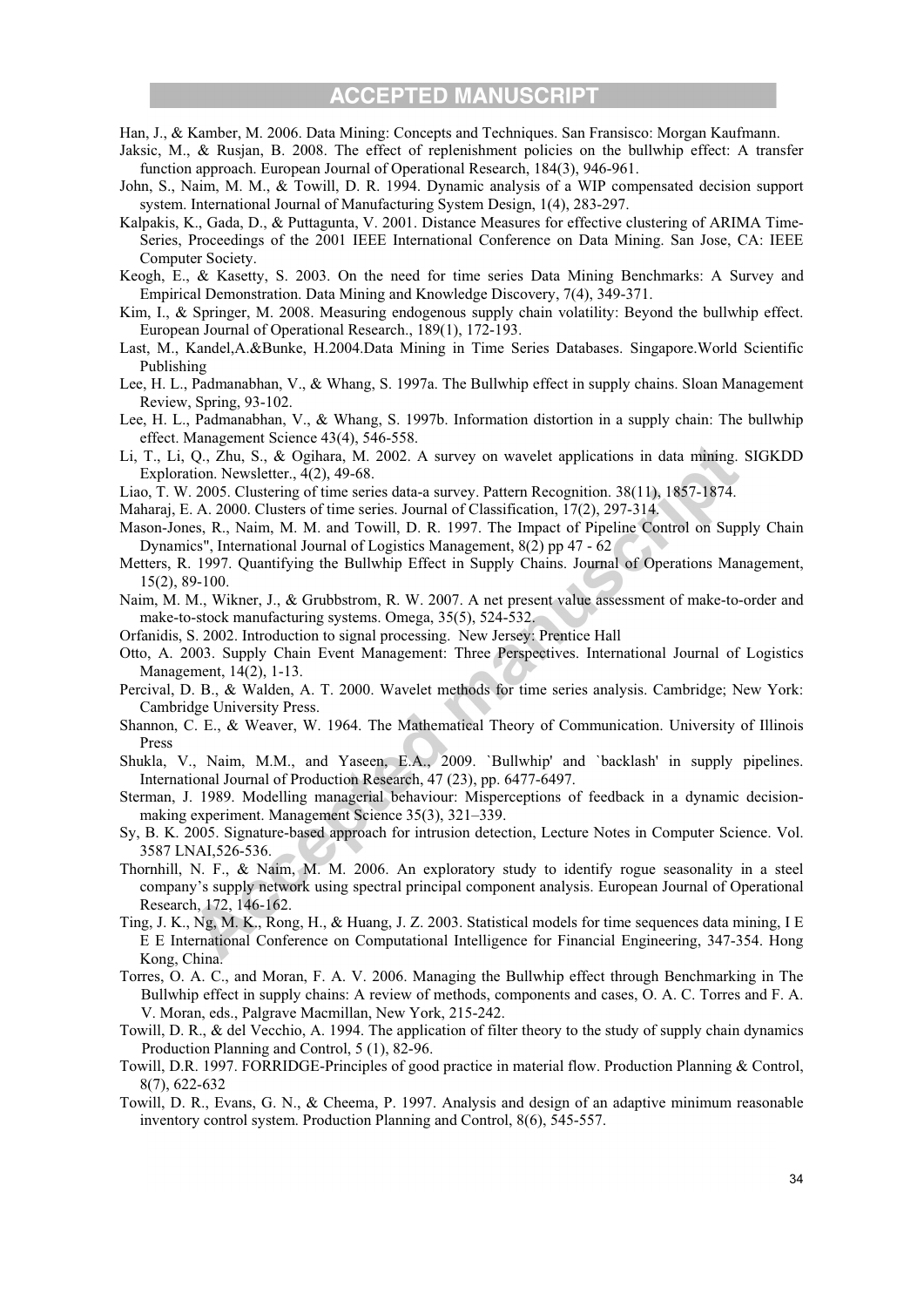- Tripp, R. S., Amouzegar, M. A., McGarvey, R. G., Bereit, R., George, D., & Cornuet, J. 2006. Sense and Respond Logistics Integrating Prediction, Responsiveness, and Control Capabilities: Rand.
- Vlachos, M., Yu, P. S., Castelli, V., & Meek, C. 2006. Structural Periodic Measures for Time-Series Data. Data Mining and Knowledge Discovery, 12(1), 1-28.
- Wang, C., & Wang, X. S. 2000. Supporting content-based searches on time series via approximation. Proceedings of the 12th International Conference on Scientific and Statistical Database Management.
- Wu, D.S., Kempf, K.G., Atan, M. O., Aytac B., Shirodkar, S.A., & Mishra, A. 2010. Improving New-Product Forecasting at Intel Corporation. Interfaces, 40(5), 385-396
- Zhang, H., Ho, T., & Huang, W. 2005. Blind Feature Extraction for Time-Series Classification Using Haar Wavelet Transform. In J. Wang, X. Liao, & Z. Yi (Eds.), Advances in Neural Networks – ISNN 2005, 605-610. Berlin Heidelberg: Springer-Verlag.

Accepted manuscript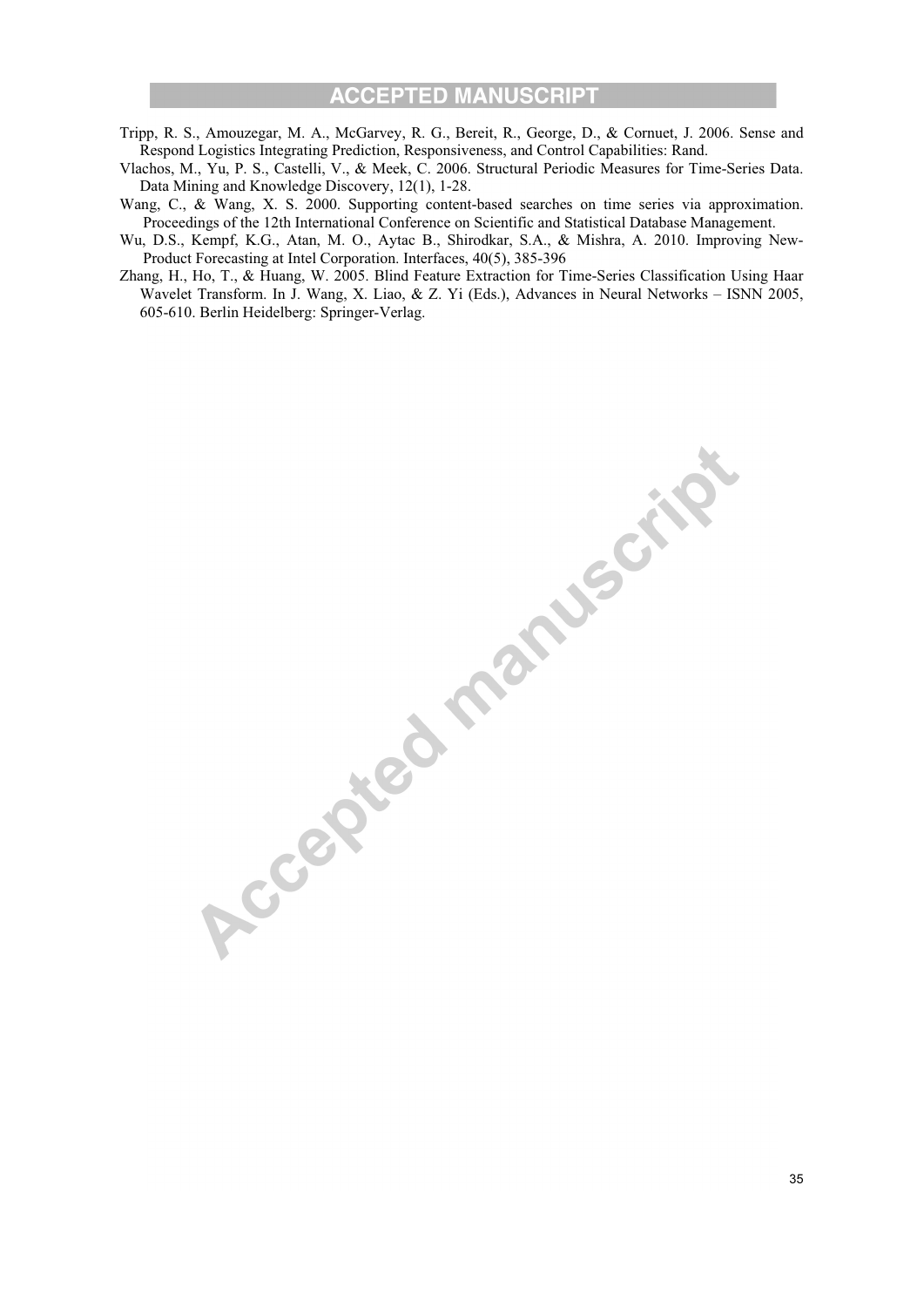

Figure 1. Causal loop diagram and simulation equations for APIOBPCS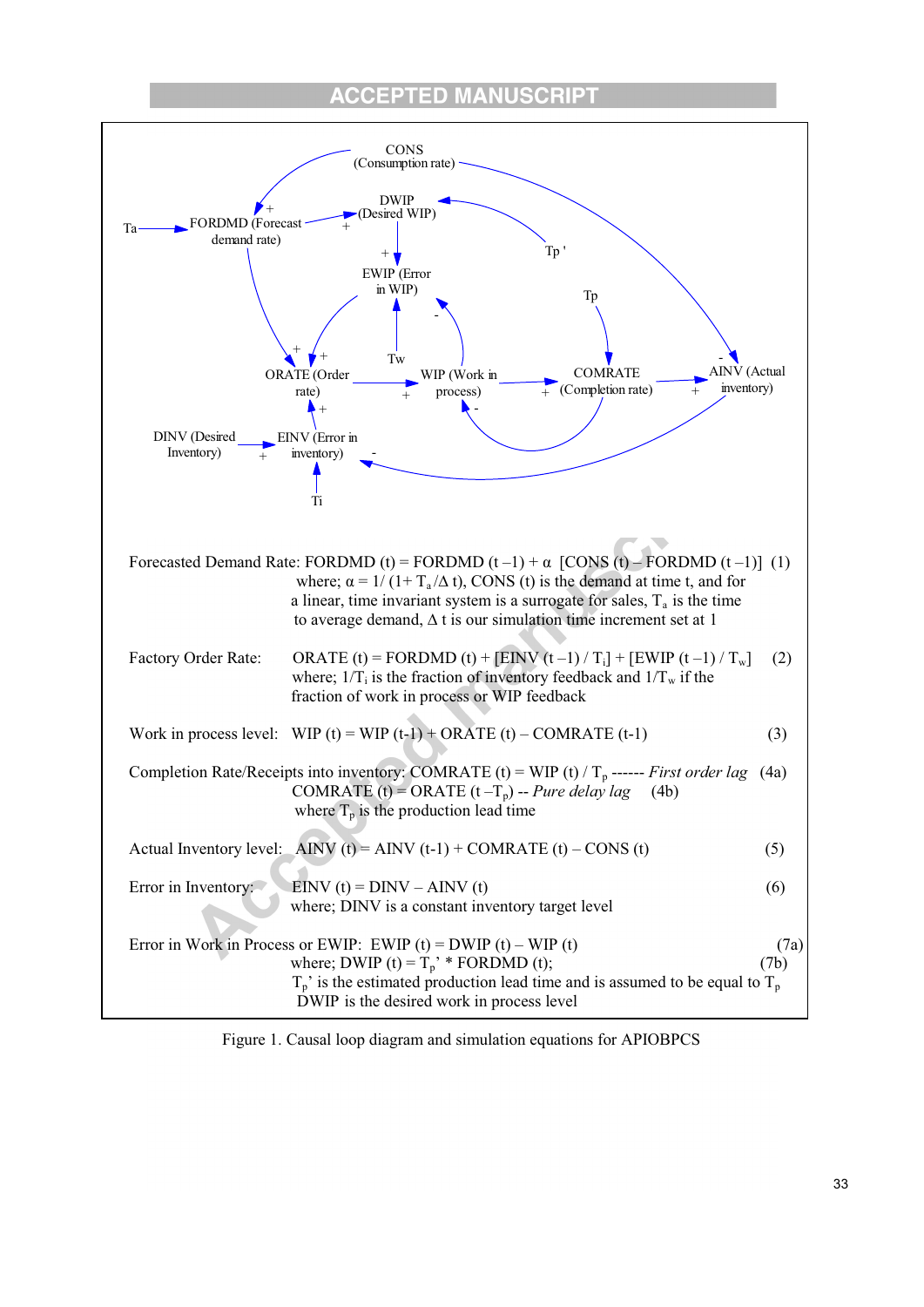# **Table 1**

| <b>Structure and number</b><br>of echelons | Linear, Three Echelons                                                                                                                                                                                                                  |
|--------------------------------------------|-----------------------------------------------------------------------------------------------------------------------------------------------------------------------------------------------------------------------------------------|
| Supply chain strategy                      | Make to Order (MTO) and Make to Stock (MTS)                                                                                                                                                                                             |
| Delay order                                | Order 1, Order infinity/pipeline                                                                                                                                                                                                        |
| Delay (time)                               | 3,7,14                                                                                                                                                                                                                                  |
| <b>Demand process and</b><br>parameters    | AR (1): $\rho = -0.8, -0.5, 0.1$<br>MA (1): $\theta$ = 0.7, 0.4, -0.2<br>AR (2): $\rho_1 = 0.1 \rho_2 = -0.8$ , $\rho_1 = 0.7 \rho_2 = -0.2$<br>MA (2): $\theta_1 = 0.7 \theta_2 = -0.2$ , $\theta_1 = 0.1 \theta_2 = -0.8$<br>Gaussian |
| <b>Exogenous seasonality</b>               | Absent, Present (Amplitude: 1 frequency: 0.2, frequency: 0.05)                                                                                                                                                                          |
|                                            | 100 replications of each based on common random numbers                                                                                                                                                                                 |
| Table 2                                    | Time series transformation techniques and features used                                                                                                                                                                                 |

# **Simulation Design – Time series data generation**

# **Table 2**

| <b>Fourier transform (FT)</b>                           | Amplitudes used as features. Number of frequencies considered:<br>a) Total (FT Total) (b) First $7$ (FT $7$ ) c) First 28 (FT 28)<br>d) Number with 80% of total energy in the data series (FT 80% Energy) |
|---------------------------------------------------------|------------------------------------------------------------------------------------------------------------------------------------------------------------------------------------------------------------|
| <b>Autocorrelation</b><br>function (ACF)                | Autocorrelation upto specified lags used as features. Lags considered:<br>a) $7 (ACF 7)$ b) 28 $(ACF 28)$                                                                                                  |
| <b>Cross correlation</b><br>function (CCF)              | Maximum Cross correlation between pairs of variables within maximum<br>lags specified, used as the feature/similarity measure. Maximum lags<br>considered: a) $7$ (CCF 7) b) 28 (CCF 28)                   |
| <b>Autoregressive model</b><br>(AR)                     | Coefficients of the fitted AR model, upto specified orders used as features.<br>Different order of AR models considered:<br>a) 7 (AR 7) b) 28 (AR 28) c) Minimum AIC (Akaike, 1981) (AR AIC)               |
| Discrete wavelet<br>transform $(DWT)$ –<br>Haar wavelet | Wavelet coefficients from DWT at different levels used as features. Levels<br>considered:<br>a) $5(DWT 5)$<br>b) Based on minimum Shannon entropy (Shannon<br>and Weaver, 1964) (DWT Shannon)              |
|                                                         |                                                                                                                                                                                                            |

*Time series data without any transformation was used as the default for comparison (Raw Time)* 

 *Bracketed text are feature parameter combination as referred in the document*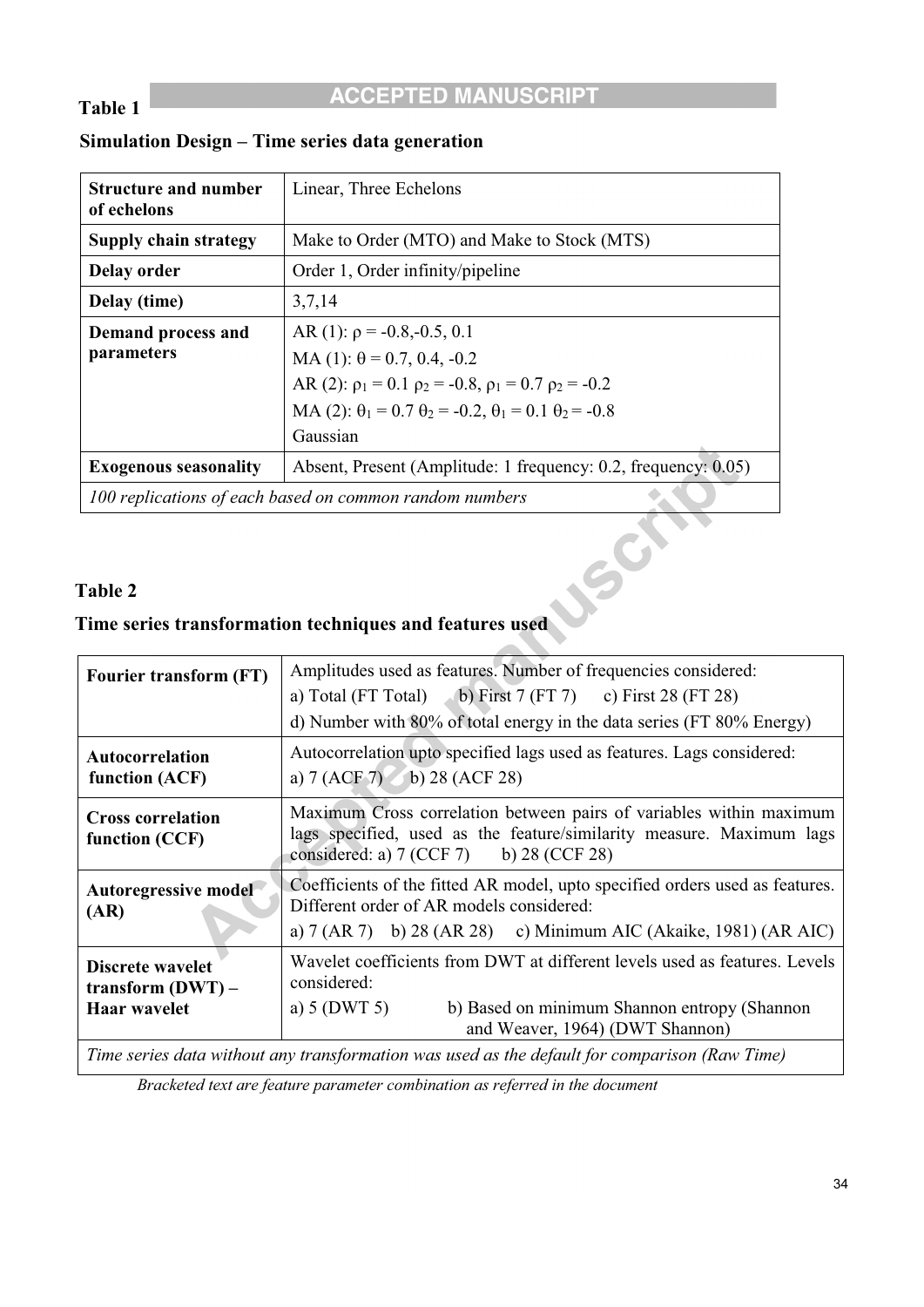

Figure 2. Time series, spectra and their clustering for a single echelon system excited by Gaussian demand (CONS)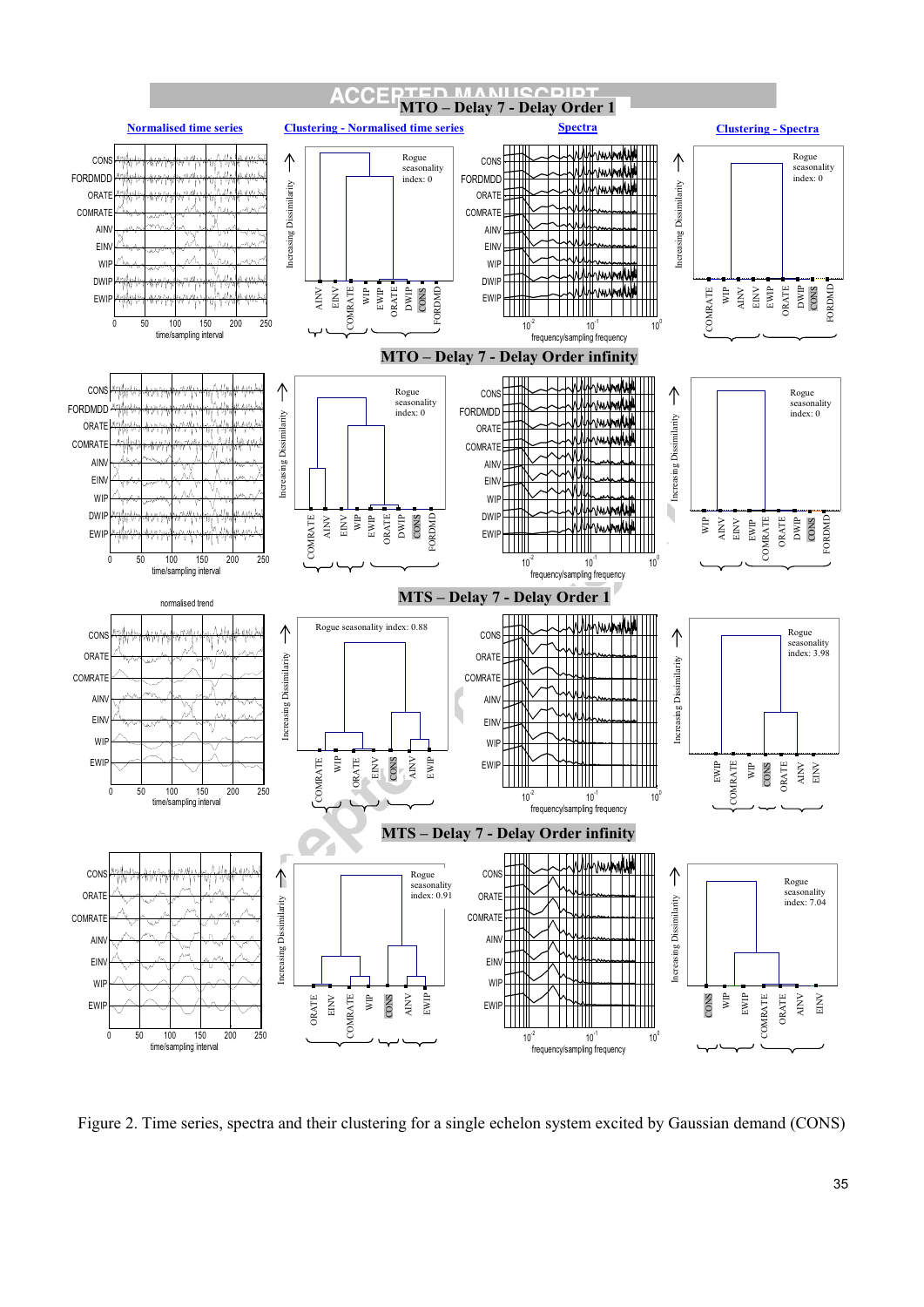#### **Gaussian Demand - MTS – Delay 7 – Delay Order 1**



PS: Other variables: APIOBPCS variables excl. CONS 1 (Consumption or demand for Echelon 1)

Figure 3. Plots and clusters of different features for a three echelon system excited by Gaussian demand (CONS1)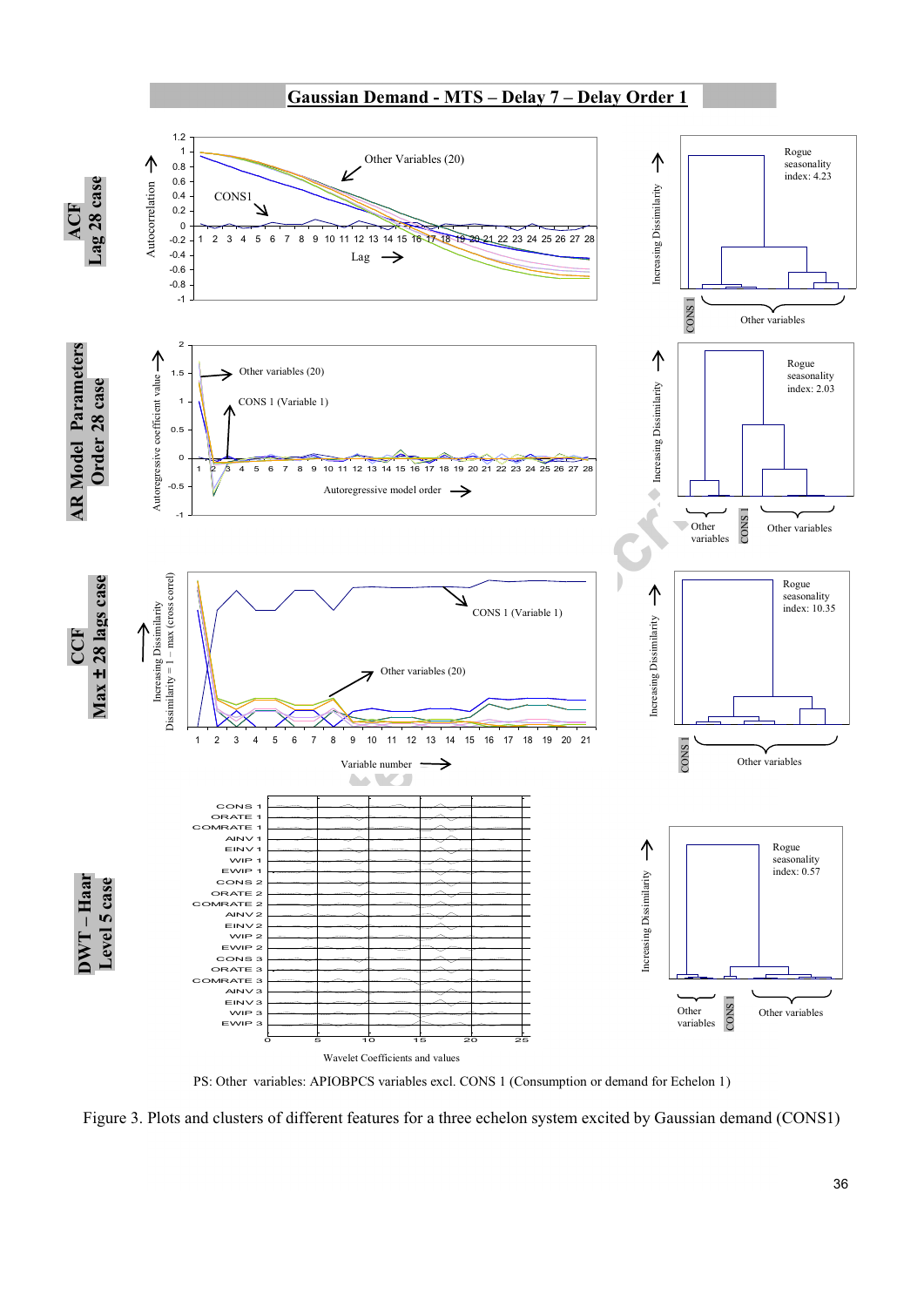#### **Table 5**

#### **Consistency of Rogue Seasonality index for different demand parameters and order of delays (Number of cases)**

|                                                     |                                                              |             |                 |       |              |                         |                 |              |               |            |               |                  |               | Based on average rogue seasonality index value |                                       |
|-----------------------------------------------------|--------------------------------------------------------------|-------------|-----------------|-------|--------------|-------------------------|-----------------|--------------|---------------|------------|---------------|------------------|---------------|------------------------------------------------|---------------------------------------|
| <b>Nature of</b><br><b>Demand</b><br><b>Process</b> | <b>Consistency Basis</b>                                     | Rav<br>Time | <b>FT Total</b> | FT 7  | <b>FT 28</b> | FT 80%<br><b>Energy</b> | AR <sub>7</sub> | <b>AR 28</b> | <b>AR AIC</b> | <b>ACF</b> | <b>ACF 28</b> | CCF <sub>7</sub> | <b>CCF 28</b> | <b>DWT Haar</b><br>(Level 5)                   | <b>DWT Haar</b><br>(Level<br>Shannon) |
| IAR <sub>1</sub>                                    | Demand parameters                                            | 12/12       | 11/12           | 3/12  | 3/12         | 6/12                    | 11/12           | 11/12        | 11/12         | 11/12      | 12/12         | 12/12            | 12/12         | 1/12                                           | 6/12                                  |
|                                                     | Order of delav                                               | 7/9         | 9/9             | 0/9   | 4/9          | 9/9                     | 1/9             | 0/9          | 0/9           | 9/9        | 9/9           | 2/9              | 4/9           | 1/9                                            | 7/9                                   |
| IMA <sub>1</sub>                                    | Demand parameters                                            | 12/12       | 12/12           | 4/12  | 6/12         | 7/12                    | 6/12            | 6/12         | 6/12          | 11/12      | 12/12         | 11/12            | 11/12         | 4/12                                           | 10/12                                 |
|                                                     | Order of delav                                               | 7/9         | 9/9             | 0/9   | 4/9          | 9/9                     | 1/9             | 0/9          | 0/9           | 9/9        | 9/9           | 3/9              | 5/9           | 5/9                                            | 7/9                                   |
| AR <sub>2</sub>                                     | Demand parameters                                            | 5/6         | 6/6             | 3/6   | 1/6          | 5/6                     | 3/6             | 2/6          | 2/6           | 6/6        | 6/6           | 5/6              | 6/6           | 1/6                                            | 6/6                                   |
|                                                     | Order of delav                                               | 4/6         | 6/6             | 1/6   | 3/6          | 6/6                     | 2/6             | 1/6          | 1/6           | 6/6        | 6/6           | 2/6              | 3/6           | 3/6                                            | 6/6                                   |
| MA <sub>2</sub>                                     | Demand parameters                                            | 6/6         | 6/6             | 2/6   | 0/6          | 3/6                     | 1/6             | 1/6          | $1\sqrt{6}$   | 6/6        | 6/6           | 6/6              | 6/6           | 0/6                                            | 0/6                                   |
|                                                     | Order of delav                                               | 4/6         | 6/6             | 0/6   | 3/6          | 6/6                     | 0/6             | 0/6          | 0/6           | 6/6        | 6/6           | 1/6              | 2/6           | 1/6                                            | 5/6                                   |
| Gaussian                                            | Order of delav                                               | 2/3         | 3/3             | 1/3   | 1/3          | 3/3                     | 0/3             | 0/3          | 0/3           | 3/3        | 3/3           | 0/3              | 1/3           | 1/3                                            | 2/3                                   |
|                                                     | <b>Overall Consistency -</b><br>Demand and Order of<br>delay | 59/69       | 68/69           | 14/69 | 25/69        | 54/69                   | 25/69           | 21/69        | 21/69         | 67/69      | 69/69         | 42/69            | 50/69         | 17/69                                          | 49/69                                 |

#### **Table 6**

**Rank analysis based on value of Rogue Seasonality index (For assessment of discrimination ability of Rogue Seasonality index based on different transformations and features)**

|                                                      |                    |                 |      |              |                         |            |              |               |                  |                  |                  |                  | Larger the rogue seasonality index higher the rank is used as basis |                                       |
|------------------------------------------------------|--------------------|-----------------|------|--------------|-------------------------|------------|--------------|---------------|------------------|------------------|------------------|------------------|---------------------------------------------------------------------|---------------------------------------|
|                                                      | Ray<br><b>Time</b> | <b>FT Total</b> | FT 3 | <b>FT 28</b> | FT 80%<br><b>Energy</b> | <b>AR7</b> | <b>AR 28</b> | <b>AR AIC</b> | ACF <sub>7</sub> | <b>ACF 28</b>    | CCF <sub>7</sub> | <b>CCF 28</b>    | <b>DWT Haar</b><br>(Level 5)                                        | <b>DWT Haar</b><br>(Level<br>Shannon) |
| Sum of Ranks - AR (1)<br>Minimum / best possible 18  | 203                | 98              | 195  | 128          | 74                      | 144        | 183          | 159           | 22               | 89               | 89               | 39               | 243                                                                 | 224                                   |
| Sum of Ranks - MA (1)<br>Minimum / best possible 18  | 204                | 102             | 191  | 125          | 89                      | 133        | 173          | 151           | 28               | 104              | 90               | 34               | 242                                                                 | 224                                   |
| Sum of Ranks - AR (2)<br>Minimum / best possible 12  | 133                | 59              | 120  | 80           | 71                      | 97         | 121          | 112           | 18               | 56               | 57               | 23               | 163                                                                 | 150                                   |
| Sum of Ranks - MA (2)<br>Minimum / best possible 12  | 136                | 64              | 130  | 84           | 49                      | 99         | 118          | 113           | 17               | 58               | 57               | 25               | 161                                                                 | 149                                   |
| Sum of Ranks - Gaussian<br>Minimum / best possible 6 | 65                 | 31              | 71   | 50           | 25                      | 45         | 61           | 54            | $\mathbf{R}$     | 28               | 25               | 12               | 81                                                                  | 74                                    |
| Sum of Ranks - TOTAL<br>Minimum / best possible 66   | 741                | 354             | 707  | 467          | 308                     | 518        | 656          | 589           | 93               | 335 <sub>1</sub> | 318              | 133 <sup>1</sup> | 890                                                                 | 821                                   |

For each demand parameter, delay magnitude and order combination the techniques are ranked with the highest rank given to that which has the highest rogue<br>seasonality magnitude. These ranks have been summed up for each dem technique as rogue seasonality index derived from it would give better discrimination

#### **Table 7**

# **Rank analysis based on Coefficient of Variation of Rogue Seasonality index**

**(For assessment of stochastic robustness of Rogue Seasonality index based on different transformations and features)**

|                                                      |             |                 |     |              |                         |            |              |               |                  |                  |                  |               | Lower the coefficient of variation the higher the rank is used as basis |                                       |
|------------------------------------------------------|-------------|-----------------|-----|--------------|-------------------------|------------|--------------|---------------|------------------|------------------|------------------|---------------|-------------------------------------------------------------------------|---------------------------------------|
|                                                      | Raw<br>Time | <b>FT Total</b> | FТ  | <b>FT 28</b> | FT 80%<br><b>Energy</b> | <b>AR7</b> | <b>AR 28</b> | <b>AR AIC</b> | ACF <sub>7</sub> | <b>ACF 28</b>    | CCF <sub>7</sub> | <b>CCF 28</b> | <b>DWT Haar</b><br>(Level 5)                                            | <b>DWT Haar</b><br>(Level<br>Shannon) |
| Sum of Ranks - AR (1)<br>Minimum / best possible 18  | 21          | 63              | 215 | 95           | 109                     | 202        | 187          | 211           | 186              | 191              | 106              | 153           | 83                                                                      | 68                                    |
| Sum of Ranks - MA (1)<br>Minimum / best possible 18  | 18          | 64              | 213 | 103          | 98                      | 219        | 192          | 217           | 181              | 190 <sup>1</sup> | 90               | 134           | 90                                                                      | 81                                    |
| Sum of Ranks - AR (2)<br>Minimum / best possible 12  | 12          | 43              | 129 | 67           | 73                      | 145        | 141          | 155           | 116              | 120              | 57               | 88            | 61                                                                      | 53                                    |
| Sum of Ranks - MA (2)<br>Minimum / best possible 12  |             | 43              | 150 | 70           | 68                      | 132        | 128          | 134           | 125              | 136              | 65               | 96            | 54                                                                      | 47                                    |
| Sum of Ranks - Gaussian<br>Minimum / best possible 6 |             | 19              | 76  | 32           | 27                      | 75         | 70           | 77            | 56               | 58               | 26               | 41            | 27                                                                      | 40                                    |
| Sum of Ranks - TOTAL<br>Minimum / best possible 66   | 69          | 232             | 783 | 367          | 375                     | 773        | 718          | 794           | 664I             | 695              | 344              | 512           | 315                                                                     | 289                                   |

Coefficient of variation is same as SD/Avg; Their values are based on 100 replications for each

|                                                                                                                                  | Raw<br><b>Time</b> | <b>FT Total</b> | FT 7 | <b>FT 28</b> | FT 80%<br><b>Energy</b> | <b>AR 7</b> |      | AR 28 AR AIC | ACF <sub>7</sub> | <b>ACF 28</b> | CCF <sub>7</sub> | <b>CCF 28</b> | <b>DWT Haar</b><br>(Level 5) | <b>DWT Haar</b><br>(Level<br>Shannon) |
|----------------------------------------------------------------------------------------------------------------------------------|--------------------|-----------------|------|--------------|-------------------------|-------------|------|--------------|------------------|---------------|------------------|---------------|------------------------------|---------------------------------------|
| Sum of Ranks - TOTAL based on Value<br>and Coefficient of Variation of Rogue<br>seasonality index<br>Minimum / best possible 132 | 810I               | 586             | 1490 | 834          | 683                     | 1291        | 1374 | 1383         | 757              | 1030          | 662              | 645           | 1205                         | 1110                                  |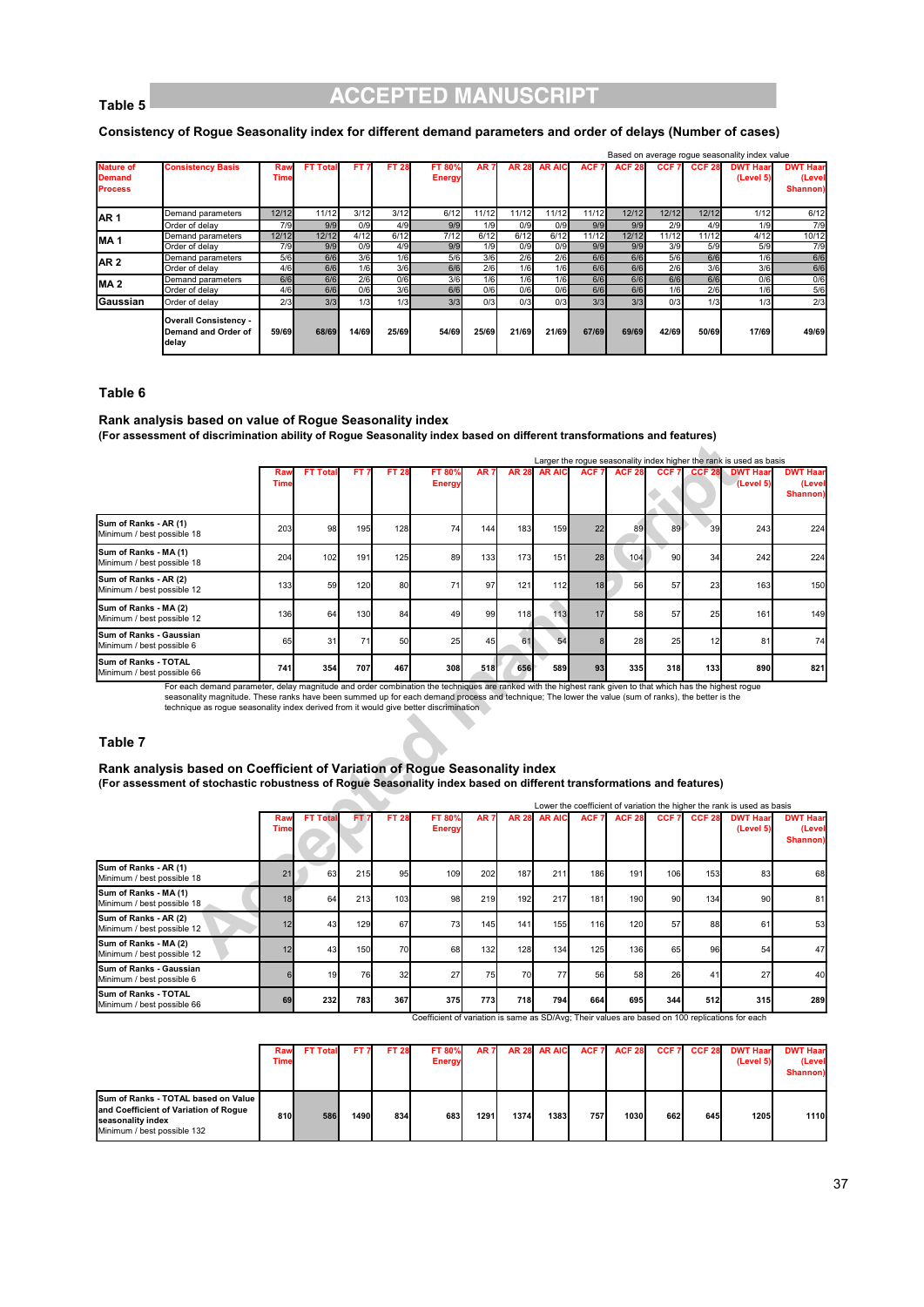

**Techniques** 

**Time Domain** 

ACF (Lag 36)

FT Total (All frequencies)

CCF (Max Lags ± 36)

AR Model (Order 36)

DWT Haar (Level 2)

Steel Works – Section/Bar Mill supply dyads

**Values** 

0.94

 $0.7$ 

 $0.74$ 

0.78

 $0.6$ 

 $0.5$ 

#### **Steel Works - Section Mill Dyad**





#### **Steel Works - Bar Mill Dyad**

Clustering of FT amplitudes



Rogue Seasonality Index values

| Techniques                 | Values |
|----------------------------|--------|
| FT Total (All frequencies) | 0.93   |
| <b>Time Domain</b>         | 0.77   |
| ACF (Lag 36)               | 0.98   |
| CCF (Max Lags ± 36)        |        |
| AR Model (Order 36)        | 1.08   |
| DWT Haar (Level 2)         | 0.7    |



frequency/sampling frequency





frequency/sampling frequency

Note: Variable number descriptions for each dyad are given in their respective spectra plots

Figure 4. Rogue seasonality signature and index for steel case data